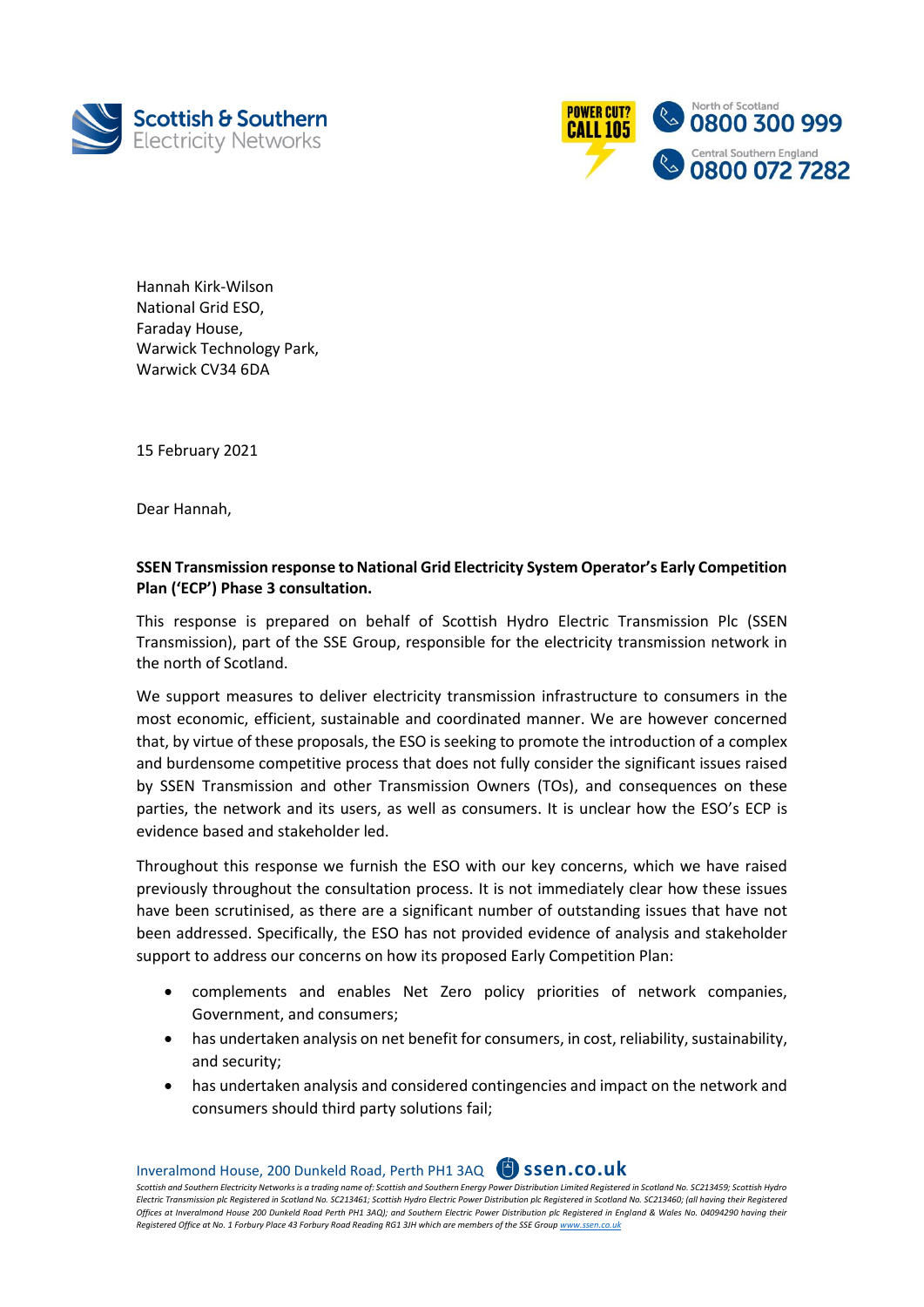



- intends to apply the Utilities and Contracts Regulations 2016, to ensure entities operating within the energy sector are held to the same obligations and undertake a fair and transparent processes in the execution of works, the supply of products or the provision of service; and,
- is also directly applicable to the Distribution Network.

We continue to highlight that these issues require further investigation and scrutiny ahead of any decision to implement any form of early competition in the delivery of transmission infrastructure in Great Britain (GB). We strongly consider that our concerns must be addressed and highlighted to Ofgem as part of the ESO's Final Report.

In our Phase 3 response, we have sought to provide constructive input to the proposed model. In doing so, we build on our position in Phase 2, and endeavour to provide practical examples of real-life experiences and projects.

Our response entails of [Appendix A: SSEN Transmission feedback on National Grid Electricity](#page-3-0)  [System Operator's Early Competition Plan \('ECP'\) Phase 3 consultation](#page-3-0) and [Appendix B:](#page-53-0) [Unresolved Issues.](#page-53-0)

#### **Next Steps**

We understand that the next step is for the ESO to consider consultation responses before submitting its final plan to Ofgem in April 2021.

Appendix B sets out the unresolved issues which we consider require further and more detailed consideration and examination before any model of early competition is implemented. We would ask the ESO to consider our response to the various ECP consultation documents and present its analysis in response to the wider issues listed above, and others we've highlighted throughout the consultation process. If issues cannot be addressed prior to submission of the report to Ofgem, these must be drawn out and made clear within the ESO's submission.

Furthermore, it is disappointing that the ESO has not included the option of the TO competing as a counterfactual as part of its deliberations on its ECP proposal. As detailed in our Phase 2 Consultation Response, both ourselves and Scottish Power Energy Networks Transmission (SPEN) have continually reiterated our position that the incumbent TO should be treated as the counterfactual position, against which market bids are measured. Only then can we be truly confident that a market-led proposal delivers greater consumer benefit compared to the status quo arrangements under the RIIO framework.

The ESO engaged with us and SPEN on the matter of exploring what the counterfactual position could look like, post-publication of the Phase 3 Consultation. This is regrettable as it has meant we have not had the opportunity to formally respond to this alternative solution and to address the perceived risks that the ESO sees with the counterfactual approach.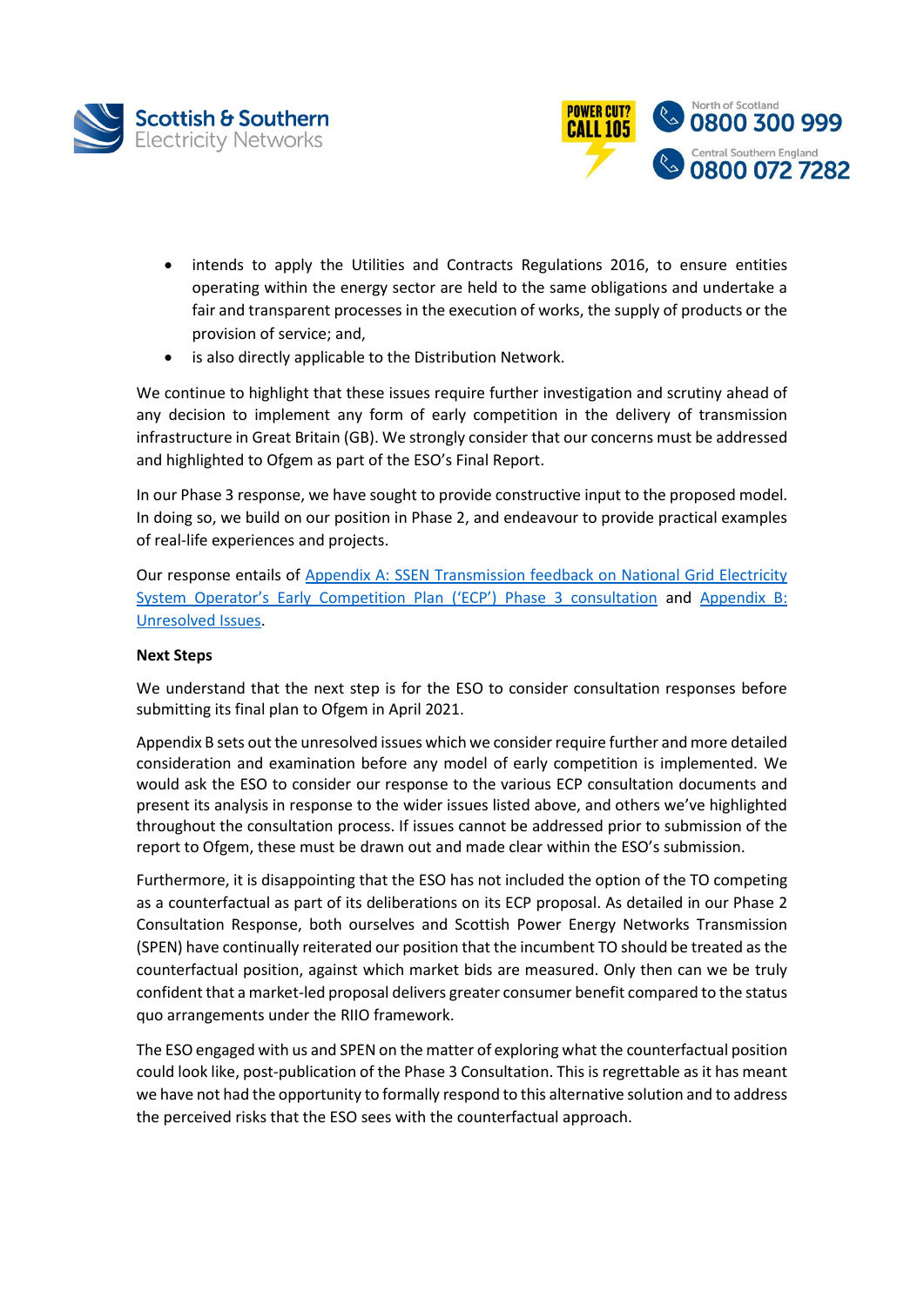



We welcome further consultation by Ofgem on the roles and responsibilities of the various parties involved in the ECP. As part of this consultation exercise, we expect Ofgem to formally consult on the counterfactual solution as part of any enduing competitive framework. Part of this work must also include the development of transparent and robust cost benefit analysis (CBA) processes which, accurately and fairly, measure the consumer value and system benefits of long-term regulated network assets, against potentially shorter-term market solutions. Such a process will not only benefit any early competition processes but also the existing ESO pathfinder process. It is only then, when such a robust CBA model exists, can we be truly confident that a market-led proposal delivers greater consumer benefit to the status quo arrangements under the RIIO framework.

We also note that the ESO has not set out in detail why a bid Transmission Revenue Stream (TRS) would be the most appropriate model. This approach has significant flaws that can lead to bias assessments of the true costs to consumers over a consistent asset life period. We believe this needs to be fully explored against alternative models. We would welcome engaging further on this point.

Lastly, we note that the Energy White Paper stated that GB's approach to system governance needs to evolve, including the roles of Ofgem, and other network bodies, as we decarbonise. Ofgem has also recently published its Review of GB energy system<sup>1</sup> operation report. We highlight this potential as a risk to the ESO and ask it to consider the fast-changing roles of players in the energy sector, including its own role, when making its early competition recommendation.

We look forward to continuing to engage with the ESO and Ofgem on the wider issues of developing a model for early competition, and the ESO's proposed ECP.

Cissie Liu

l

**Senior Regulation Analyst**

**SSEN Transmission**

<sup>1</sup> <https://www.ofgem.gov.uk/publications-and-updates/review-gb-energy-system-operation>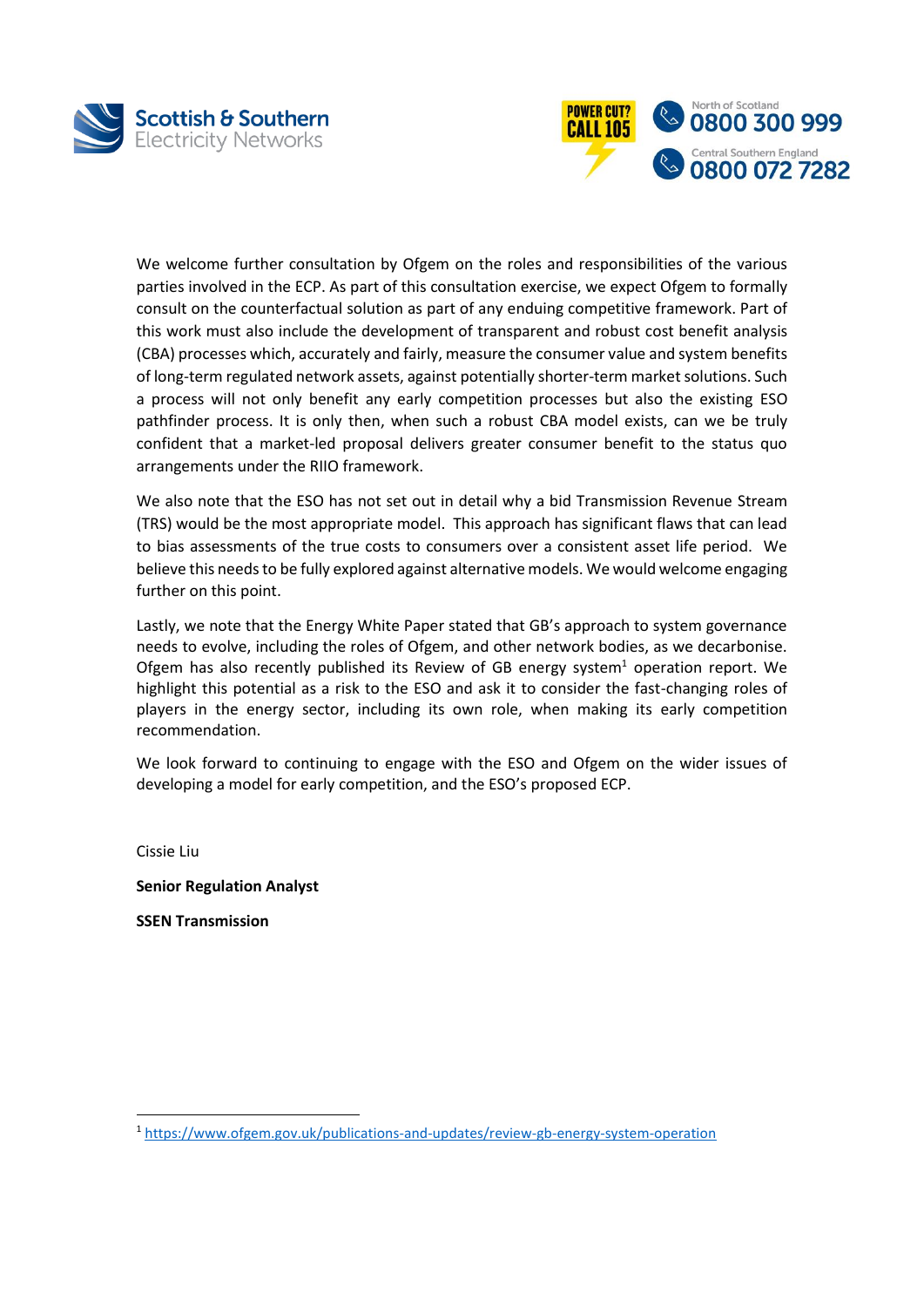



# <span id="page-3-0"></span>Appendix A - SSEN Transmission's response to National Grid Electricity System Operator's ('ESO') Early Competition Plan ('ECP') Phase 3 consultation.

Our response to National Grid Electricity System Operator's Early Competition Plan ('ECP') Phase 3 consultation consists of the following sections:

- 1. Executive Summary
- 2. Responses to Chapter 2 Roles and Responsibilities
- 3. Responses to Chapter 3 Identifying Projects
- 4. Responses to Chapter 4 Commercial Model
- 5. Responses to Chapter 5 End to End Model
- 6. Responses to Chapter 6 Implementation
- 7. Appendix B Unresolved Issues

## Executive Summary

## Key Issues

l

#### Competition as a potential obstacle to Net Zero

We acknowledge that the ESO's intent for its ECP is to support the transition to a carbon-free network and achieve Net Zero carbon operation of the electricity system. However, it is not clear how its proposed ECP will achieve this intent by 2025<sup>2</sup>. The ESO must provide further assurance and evidence that its proposed Early Competition Plan complements and enables this timeline, and that Net Zero and customer connections are not delayed, at the expense of the consumer and wider stakeholders.

Our analysis of the competitive process suggests it may extend the end to end timescale for delivery of transmission infrastructure by at least three years compared with the RIIO counterfactual.

We recognise that the ESO has been asked to develop an ECP in response to a request from Ofgem. This request was based upon policy decisions set out in the Integrated Transmission

<sup>&</sup>lt;sup>2</sup> <https://www.nationalgrideso.com/future-energy/projects/early-competition-plan>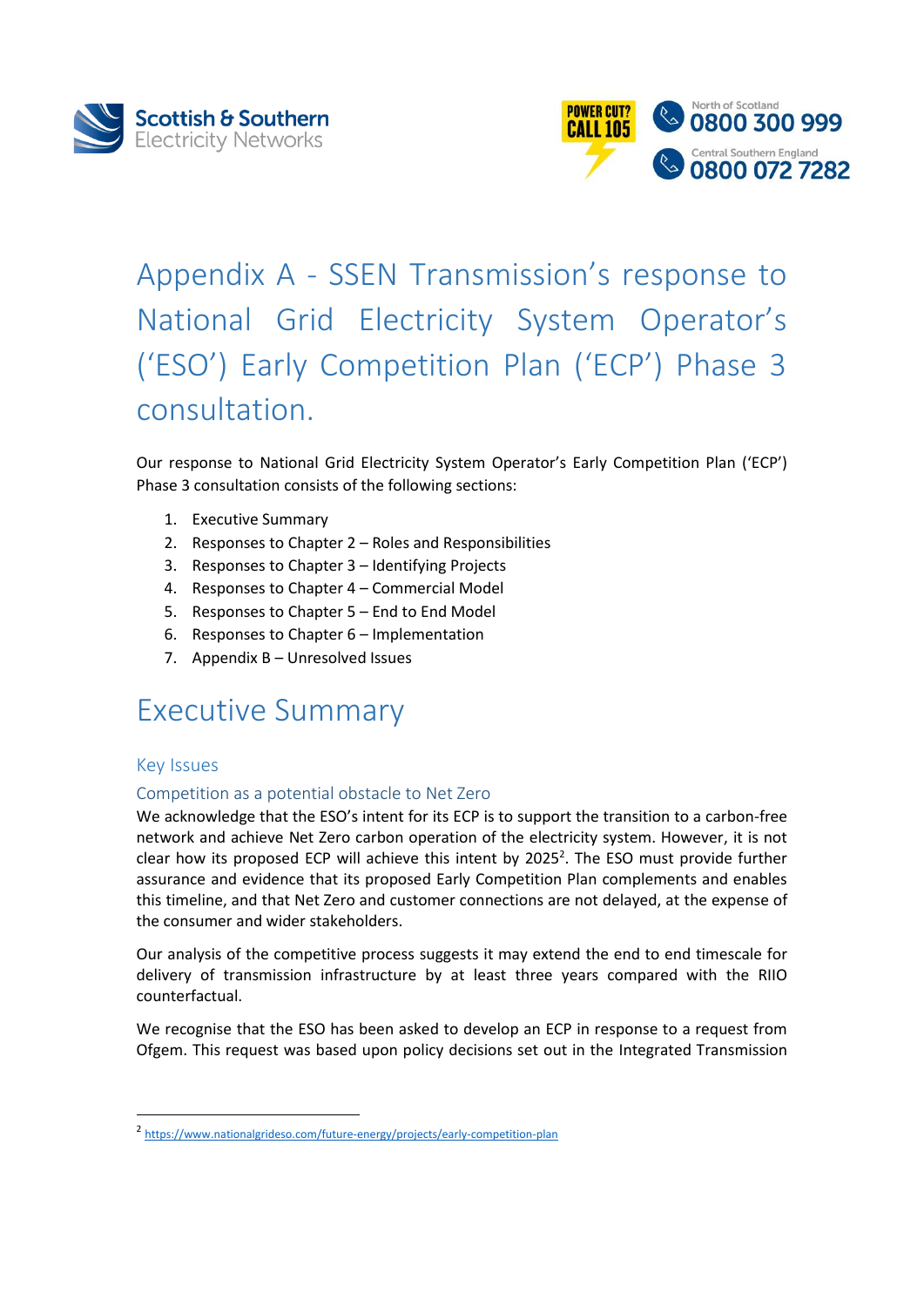

 $\overline{a}$ 



Planning and Regulation (ITPR) back in 2015. The network, and consumer and Government priorities have changed significantly since ITPR reached a conclusion.

From a policy perspective, since the early discussions of onshore competition, the Government introduced new legally binding Net Zero targets in 2019. More recently, the UK Government has further committed to accelerating our path to Net Zero through the Ten Point Plan for Green Industrial Revolution<sup>3</sup>, and the Energy White Paper<sup>4</sup>. The Scottish Government has an accelerated target for Net Zero by 2045. Internationally, under the 2015 Paris Climate Agreement, the UN and its signatories are being held accountable, and called out for not meeting their targets<sup>5</sup>. The government have also set challenging target to deliver 40GW of offshore wind by 2030, this includes at least 10GW from the ScotWind leasing round.

It is imperative that the ESO and Ofgem ensure the proposed ECP complements wider policy aims and does not impede the delivery and ambition to reach Net Zero. TOs can play a significant role in this collective journey to decarbonisation. We are well placed to help meet the pace of construction and connection of the critical renewable energy sources in an economic and efficient manner. This is evidenced by our on time and on budget delivery during RIIO-T1 as renewable energy grew at pace in Scotland. Our decarbonisation plan for RIIO-T2 was approved as part of Ofgem's Final Determinations and we received an award under the Business Plan Incentive for our sustainability commitments and efficient overhead costs.

Our network has grown from 3.7GW of renewables connected at the start of RIIO-T1 to at least 10GW by the end of RIIO-T2 (under our Certain View Business Plan). Our progress must not be impeded as we are making step changes to ensure our network facilitates Net Zero



<sup>3</sup> https://www.gov.uk/government/publications/the-ten-point-plan-for-a-green-industrial-revolution

<sup>4</sup> https://www.gov.uk/government/publications/energy-white-paper-powering-our-net-zero-future

<sup>5</sup> [https://www.nationalgeographic.com/science/2019/11/nations-miss-paris-targets-climate-driven-weather-events-cost](https://www.nationalgeographic.com/science/2019/11/nations-miss-paris-targets-climate-driven-weather-events-cost-billions/)[billions/](https://www.nationalgeographic.com/science/2019/11/nations-miss-paris-targets-climate-driven-weather-events-cost-billions/)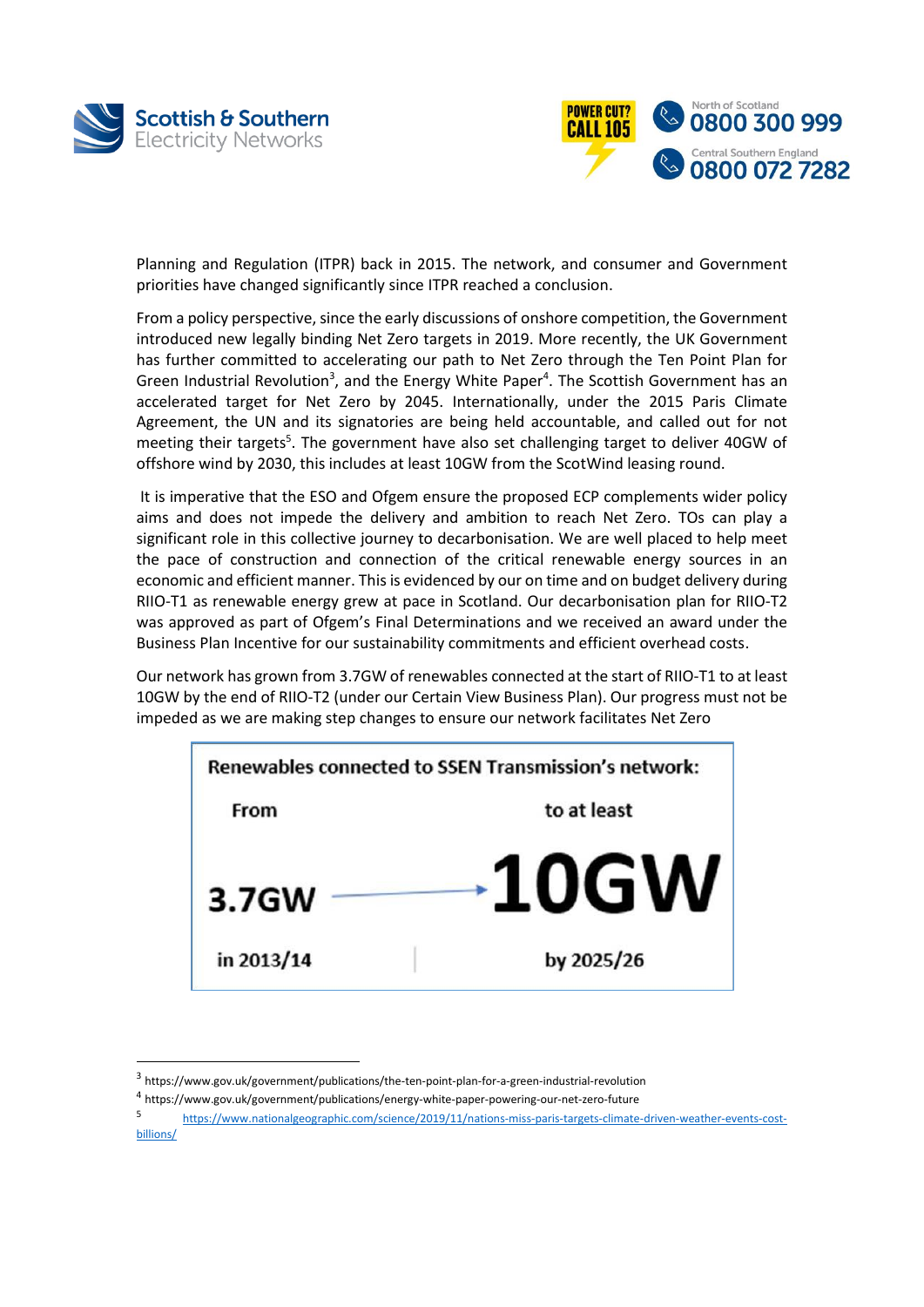



Facilitating Net-Zero comes at a crucial time for society and the economy to recover from the COVID-19 pandemic a term being coined as 'Green Economic Recovery' in the Government's Ten-Point Plan. Our RIIO-T2 Certain View requires high quality jobs to build and maintain the north of Scotland transmission network. This investment during the RIIO-T2 period represents a minimum 250 new jobs employed directly by SSEN Transmission and an estimated 1,600 jobs in the supply chain.

This is illustrated by SSEN Transmission advertising and offering over 100 new job vacancies this year, including for trainees, apprentices, graduates and STEM returners. We have also engaged with the supply chain to competitively tender, and develop the new technologies, for the Certain View investment and beyond. This investment will support jobs and local economies across the north of Scotland, often in remote and rural locations, helping support the Government's commitment to 'level up' across the UK and ensure a 'just transition' to Net Zero.

### **It is critical for the ESO and Ofgem to firstly identify the risks and impediments that current network arrangements pose, before they can suggest that early competition is the right or only solution to an affordable energy transition.**

The RIIO price controls have been and will continue to be effective in driving down costs, increasing reliability and innovation, and incentivising service areas that stakeholders value most. For example, our sustainability ambitions, an area of which we are arguably industry leaders<sup>6</sup>. The price control holds network companies account financially and reputationally to ensure they deliver upon their respective commitments to customers and stakeholders, at a high standard. This has resulted in RIIO-T2 being the most stretching price control since privatisation, with the lowest cost of capital to date, and an ambitious ongoing efficiency challenge.

As part of our Business Plan, we set out a clear and credible path towards achieving Net Zero. SSEN Transmission has undertaken modelling and considered practically, how to deliver our Net Zero targets in today's uncertain and challenging environment. Barriers that may cause delay and other disbenefits to our network and consumers to our race to Net Zero must be considered fully.

#### Determining net benefit for consumers

 $\overline{\phantom{a}}$ 

We continue to reiterate comprehensive impact assessment and cost benefit analysis of the proposed competition model for onshore transmission is needed and has not yet been undertaken. Whilst we agree with economic principles of competition, updated significant and targeted analysis needs to be undertaken to identify the key areas where competition delivers most value for consumers. We do not agree with the blanket assumption that competition

<sup>&</sup>lt;sup>6</sup> As recognised by Ofgem's CVP award in RIIO-T2 and strong track record of leadership in RIIO-T1's Environmental Discretionary Reward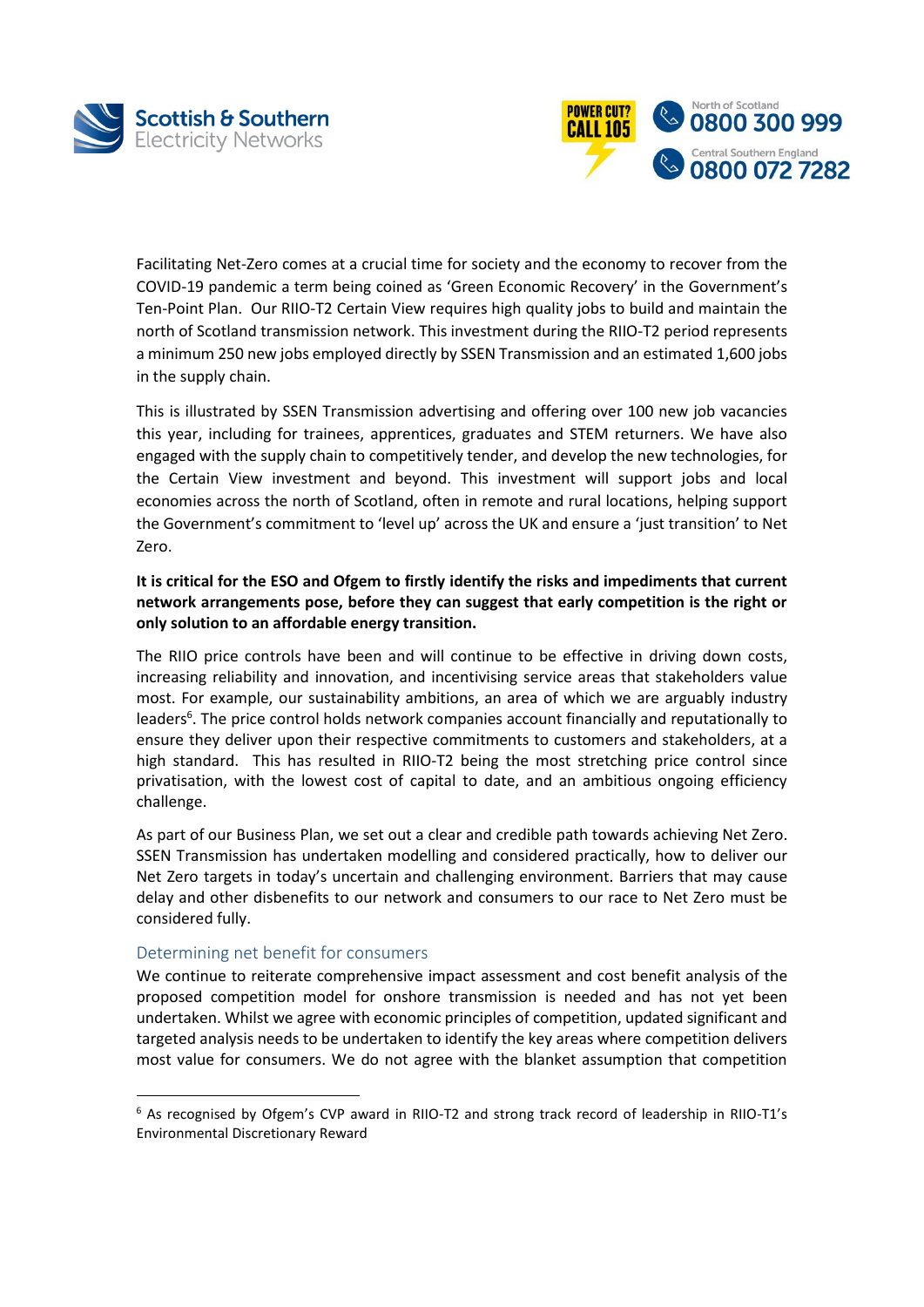



delivers benefit in any scenario. This assumption was based upon previous narrowly focused assessment, undertaken long before Net Zero considerations or targets.

We understand that the ESO interprets that this analysis is outside the scope of work set out by Ofgem in developing the ECP. However, principled policy making without underlying robust analysis makes it challenging to develop thorough and complete policy options and assess the best regime that optimises benefits for consumers.

The proposed ECP should not solely focus on the aim of making processes comparable or ensuring an even playing field. It must not hinder delivering critical national infrastructure in a sustainable way. It is important that the needs and interests of consumers are placed firmly at the heart of early competition considerations, to ensure any policy decisions yield the best ultimate outcome for consumers.

We agree that affordability is key. TOs already undertake competitive tenders on most projects to ensure low cost for consumers. Furthermore, in developing our own procurement strategy for the RIIO-T2 period, we undertook stakeholder engagement across the supply chain and with potential providers of network and non-network solutions. Given this, we have designed a multi-element approach that applies best practice over a whole programme of work to ensure the most competitive price for consumers.

The cost efficiencies gained by adopting this competitive approach were recognised and rewarded by Ofgem through its Business Plan Incentive (BPI) and sets the bar for the us and the other TOs in terms of reducing costs throughout the next price control and for projects subject to uncertainty mechanisms in T2. Our current approach to competitive procurement frameworks is already delivering consumer benefits while avoiding potential drawbacks.

TOs have a significant and wide range of expertise and resource to efficiently manage the network. We can take an efficient and coordinated approach to system development to ensure the network meets the needs of its consumers today, but also in the future. We are able to find significant cost efficiencies for consumers using our economies of scale, through the stretching T2 price control and as part of Ofgem's ongoing efficiency challenge.

TOs are well placed, and well trusted network bodies that are highly accountable to their stakeholders to not only ensure cost efficiency, but also that our business practices are of high quality and standard through corporate social commitments<sup>7</sup> and accreditations. We have long standing relationships with local communities and stakeholders in the North of Scotland and wider GB energy industry which have been built over decades to effectively and efficiently deliver projects whilst ensuring they are acceptable to local communities.

l

<sup>7</sup> [https://www.sse.com/media/1kynkfr4/responsible-procurement-charter\\_0818.pdf](https://www.sse.com/media/1kynkfr4/responsible-procurement-charter_0818.pdf)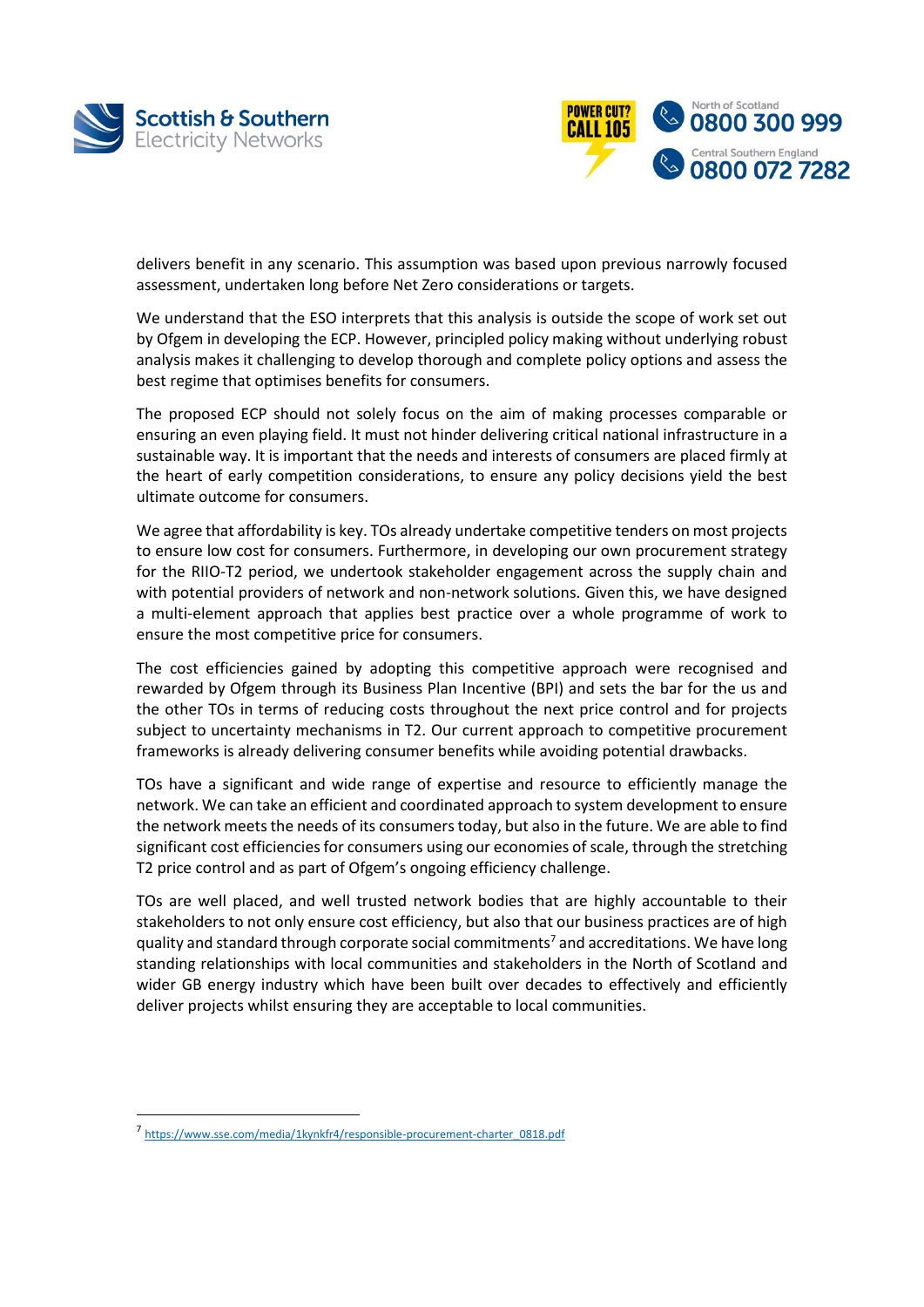



#### Impact on the network and regulatory responsibilities

There should be no dilution of the current obligations, regulations and standards expected by new entrants. This includes, but is not limited to, safety, security of supply, competitive procurement, customer service, sustainability, and financial risk protections.

The ESO has promoted the concept of a "level playing field" for all bidders. However, if the regulatory and legal frameworks which TOs are subject to are not fully considered then there is a risk of TOs being at a disadvantage when competing against unregulated commercial third parties.

In attempting to reconcile the positions, there is an obvious risk of eroding the robust and well established regulatory and legislative frameworks currently in place for TOs. We would expect third party entrants to be held to the same standards and regulations as TOs and would welcome confirmation from the ESO demonstrating that third party entrants would be willing to accept such additional obligations and liabilities without impacting costs levied upon consumers.

Any assessment of early competition proposals must include detailed analysis of the potential wider impact and cost of failure. Comprehensive analysis on the practicalities and impact of piecemeal development and management of the network, to mitigate and address failures, is required. We continue to be concerned with the absence of such fundamental evaluation by the ESO in addressing these very real and critical issues, should a third-party solution fail, or a tender exercise be unsuccessful.

The energy landscape has been changing at an unprecedent pace, as more and more generation is connecting to the network. Electricity is becoming even more central to GB consumers' daily lives, as our dependence increases with electrification of transport and heat. Whilst the transmission network is 99.99% reliable, disruptions to supply at this level can have significant impact on those connected to the network.

As TOs, we are responsible under the Electricity Act 1989, transmission licence and a variety of industry codes and regulations to ensure a safe and reliable network. The timely, cost-effective and co-ordinated replacement of ageing assets is integral to meeting such requirements. We have real-time duties for the stewardship of the infrastructure that we own, operate and maintain, to ensure reliable transmission of electricity to homes and businesses and for which we are rewarded or penalised. Keeping the lights on is essential for a productive and thriving economy in GB. As such, any analysis of the benefits of competition generally or specifically (where related to projects) must also ensure there is no adverse impact on the operability and performance of the wider network.

#### Application of Utilities Contracts (Scotland) Regulations 2016

We continue to request further clarity as to how the proposed ECP Model will work in practice with the Utilities Contracts (Scotland) Regulations (UCR) 2016 and confirmation that the process will be subject to the UCR.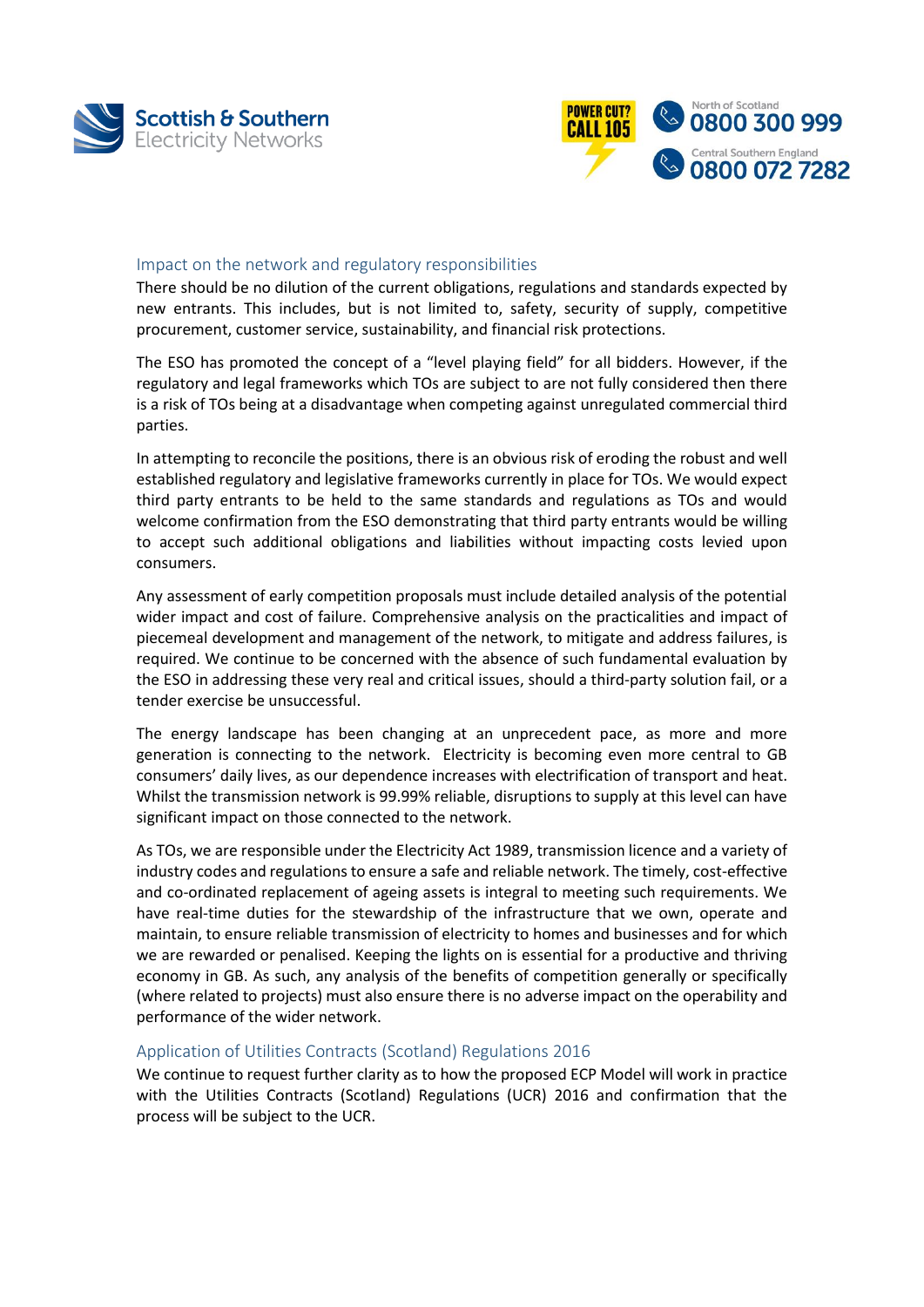



The ESO mentions that early competition would need to be *run in a manner compliant with the UCR* but provides no further detail, so it is unclear what this statement means exactly and whether the ESO intends for the UCR to apply.

It is imperative that all entities (including the Procurement Body) operating in the energy sector are held to the same obligations and undertake a fair and transparent process in the procurement of works, the supply of products or the provision of services. Furthermore, in the interest of consumers and the network, any such third-party bidders should be held to the same high standard as TOs. The ESO has alluded to the possible introduction of an alternative regime, however this is likely to require legislative and regulatory changes which would be costly to the consumer and time consuming. It is unclear why the current model is not fit for purpose.

Our response to the ESO's Phase 3 Consultation question assumes that the UCR 2016 applies to its proposed model.

#### Early Competition in Distribution

For the avoidance of doubt, Scottish and Southern Electric Power Distribution (SSEN Distribution) have provided a separate response to this consultation, specifically on the questions outlined in Chapter 7 (Early Competition in Distribution - Potential ESO role in ED2 early competition).

Currently, we do not believe there is a role for the ESO in supporting early competition in electricity distribution. We think that Distribution Network Operators (DNO) are better placed through their experience and capabilities to take on any roles.

A full and separate consultation should be undertaken for the distribution sector, including DNO involvement, at an appropriate time when Ofgem seeks to further develop early competition models for electricity distribution. Topics not covered in Chapter 7, but covered elsewhere within the consultation, should not be regarded as having been consulted on in the context of the distribution sector.

We ask the ESO, when reporting its consultation findings publicly and to Ofgem, to acknowledge that coverage of the distribution sector has been narrow and principles focused.

#### Chapter Specific Issues

We set out our key concerns relating to chapter specific issues in Table 1 below.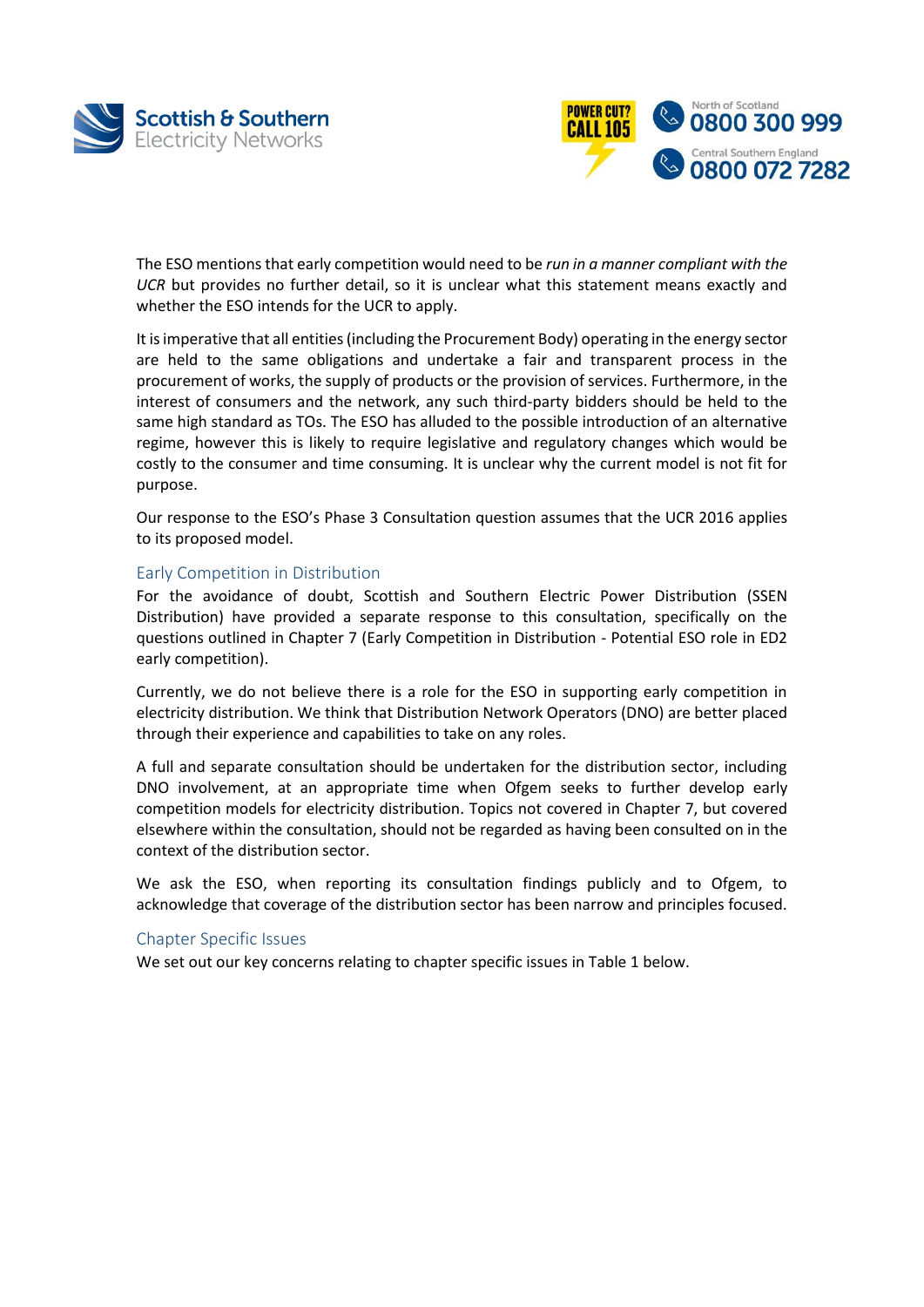



## **Table 1.**

| Chapter                                          | <b>RAG</b><br>Rating | <b>Key Concerns</b>                                                                                                                                                                                                                                                                                                                                                                                                                                                                                                                                                                                                                                                                                                                                                                                                                                                                                                                                                                                                                                                                                                                                                                                                                                                                                                                                                                                                                                                                                                                            |
|--------------------------------------------------|----------------------|------------------------------------------------------------------------------------------------------------------------------------------------------------------------------------------------------------------------------------------------------------------------------------------------------------------------------------------------------------------------------------------------------------------------------------------------------------------------------------------------------------------------------------------------------------------------------------------------------------------------------------------------------------------------------------------------------------------------------------------------------------------------------------------------------------------------------------------------------------------------------------------------------------------------------------------------------------------------------------------------------------------------------------------------------------------------------------------------------------------------------------------------------------------------------------------------------------------------------------------------------------------------------------------------------------------------------------------------------------------------------------------------------------------------------------------------------------------------------------------------------------------------------------------------|
| Chapter<br>2<br>Roles<br>and<br>Responsibilities |                      | We do not agree with the activities the ESO is proposing the Approver<br>should undertake. Additional approval is not required, given that key<br>principles, checks and balances are embedded within the process and in<br>existing regulations (e.g. UCR 2016).<br>Given the newly proposed "other activities", we do not think Ofgem is<br>best placed to undertake these activities. We invite further clarity on<br>how recent publications such as Ofgem's Review of GB energy system<br>operation will impact the ESO's proposal.<br>We do not feel strongly as to who undertakes the Procurement Body role<br>under this proposed model. We raise practical issues for whoever will<br>undertake the Procurement Body role.<br>We reiterate our call for the Contract Counterparty retains the same<br>authority as the Licence Counterparty. We are particularly concerned<br>that there has been no detailing of enforcement actions if a third-party<br>non-network solution is not delivered, is partially delivered or fails.<br>We do not strongly oppose the ESO's proposal for the Payment<br>Counterparty but highlight the potential changes due to wider industry<br>development and changes to network charging.<br>We continue to strongly disagree with the ESO's proposed approach to<br>conflict mitigation. It inhibits whole system considerations and<br>efficiencies, there are implementation issues that need to be addressed,<br>and the impacts on TOs' regulatory obligations needs further<br>consideration. |
| Chapter<br>3<br>Identifying<br>Projects          |                      | • We do not agree with the removal of the project value threshold. This<br>detracts from key responsibilities of asset owners, which is to deliver<br>solutions quickly and efficiently. It also contradicts Ofgem's policy<br>precedent of reducing regulatory burden.<br>• We request a clearer definition of these network drivers: connections,<br>compliance, asset replacement and voltage/stability, is required;<br>The ESO must provide analysis on how it thinks third parties can deliver<br>these drivers more efficiently than TOs, given our ability to find<br>efficiencies across network drivers;<br>There is no obvious useful indicator of certainty for single party<br>connections; and,                                                                                                                                                                                                                                                                                                                                                                                                                                                                                                                                                                                                                                                                                                                                                                                                                                  |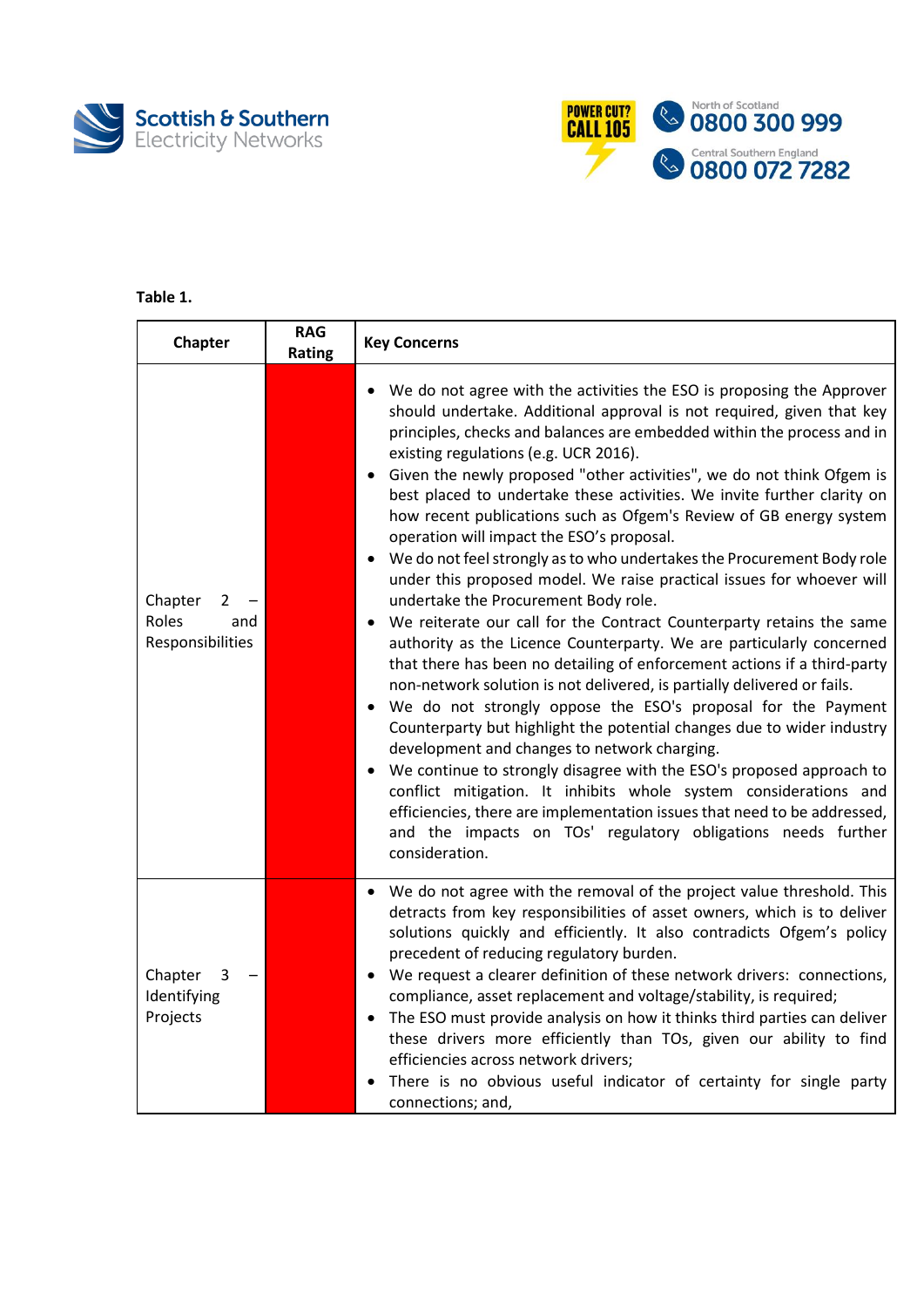



|                                   | There is lack detail relating to interface and role for TOs to play within a<br>$\bullet$<br>contract of a third-party bidder.                                                                                                                                                                                                                                                                                                                                                                                                                                                                                                                                                                                                                                                                                                                                                                                                                                                                                                                                                                                                                                                                                                                                |
|-----------------------------------|---------------------------------------------------------------------------------------------------------------------------------------------------------------------------------------------------------------------------------------------------------------------------------------------------------------------------------------------------------------------------------------------------------------------------------------------------------------------------------------------------------------------------------------------------------------------------------------------------------------------------------------------------------------------------------------------------------------------------------------------------------------------------------------------------------------------------------------------------------------------------------------------------------------------------------------------------------------------------------------------------------------------------------------------------------------------------------------------------------------------------------------------------------------------------------------------------------------------------------------------------------------|
| Chapter<br>Commercial<br>Model    | There is a significant lack of detail or analysis to justify the use of TRS as<br>$\bullet$<br>the most appropriate commercial model.<br>Evaluating different models is a pre-requisite for any changes to the<br>$\bullet$<br>commercial models for delivering transmission infrastructure. The<br>ability to bias decisions by adopting inconsistent approaches that are<br>not on a level playing field over the same period is a significant and<br>detrimental flaw in any TRS model.<br>Further work is required to illustrate this is the best commercial model<br>٠<br>and demonstrably a superior model to a bid cost of capital and<br>prescriptive investment period.                                                                                                                                                                                                                                                                                                                                                                                                                                                                                                                                                                              |
| Chapter $5 -$ End<br>to End Model | We do not have enough information on how often these impact studies<br>will be undertaken, and what is required of the bidders, TOs, and the ESO<br>and the transactional cost and benefit. We request the ESO set out its<br>expectations for time, cost, and resource required.<br>Whilst we do not think the ESO's proposed approach in sharing network<br>information is unworkable, we highlight risks of inability to share non-<br>system information<br>We consider excluding sustainability criteria from PQQ is contrary to<br>GB's drive to Net Zero<br>We consider timelines for ITT Stage 1 are unachievable and are<br>unconvinced this process will add value.<br>The ESO has not set out the timeline and new information that will be<br>provided by the Procurement Body between ITT Stage 1 and 2<br>We are extremely concerned with the proposal of preliminary works<br>being undertaken after preferred bidder is selected. Findings of<br>preliminary works could significantly impact the scope, value, and<br>programme timeline of a project works and may breach UCR.<br>We are concerned with the lack of clarification and definition of the<br>concept of an acceptable reason and an unacceptable reason for late<br>delivery. |
| Chapter<br>6<br>Implementation    | We strongly support that early competition should not take place until<br>any amendments required to applicable legislation, codes and licences<br>have been subject to a thorough and detailed review (in consultation<br>with TOs)<br>We disagree that relevant parties for each of the relevant roles should<br>start building capacity and capability as part of "potentially advanceable"<br>implementation activities.                                                                                                                                                                                                                                                                                                                                                                                                                                                                                                                                                                                                                                                                                                                                                                                                                                  |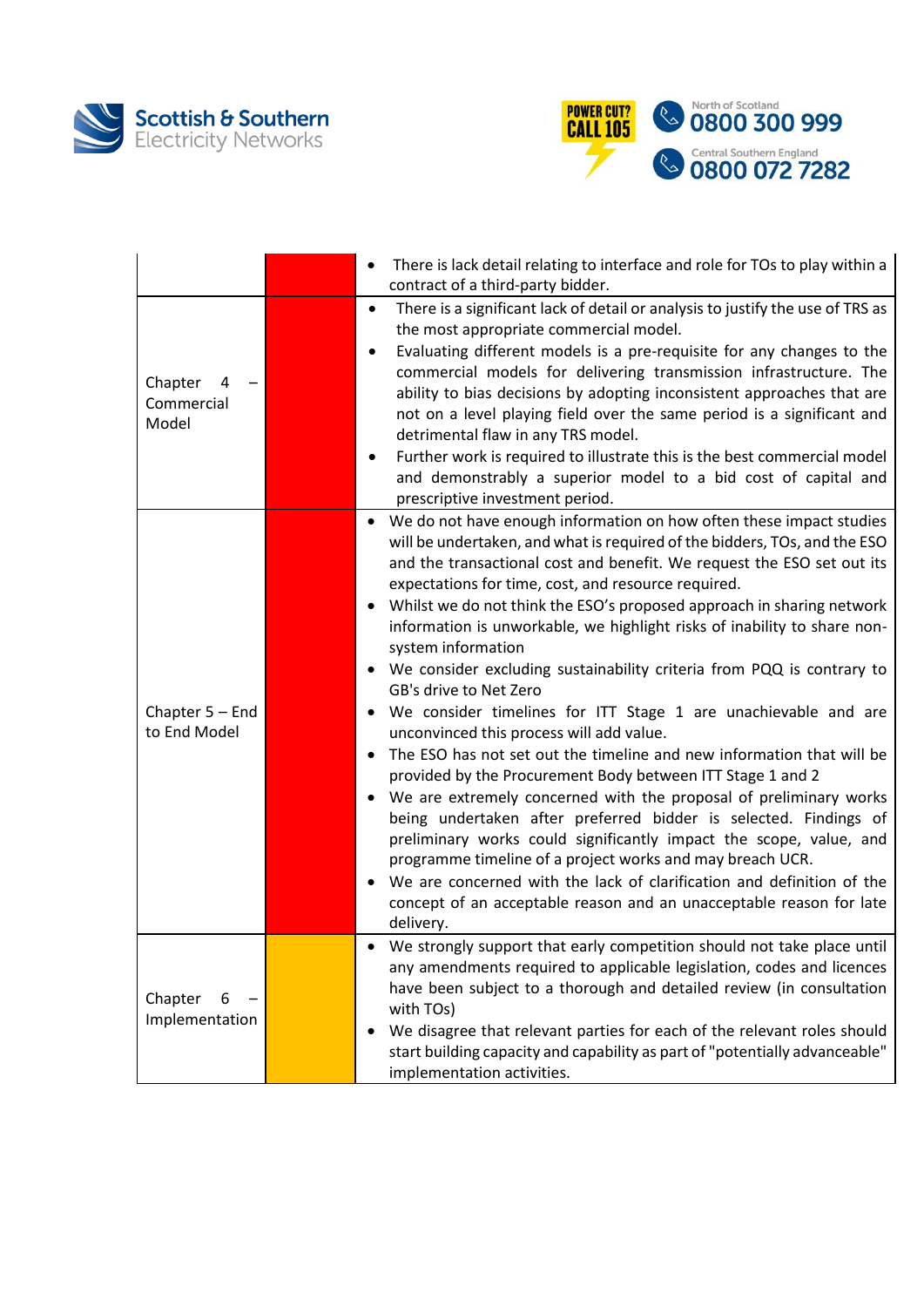



## Chapter 2 – Roles and Responsibilities

#### **1. Do you agree with the activities of the Approver we are proposing and why?**

SSEN Transmission does not agree with the activities the ESO is proposing the Approver should undertake. We do not think additional approval is required, given that key principles, checks and balances are embedded within the process and in existing regulations (e.g. UCR 2016). In addition, we ask the ESO to clarify what it intends to achieve through the Approver role. We do not agree that Ofgem is best suited to undertake the proposed "additional activities". We will address each of these points in turn below.

#### Additional Staged Gate Approvals:

It is unclear from the information provided if the ESO's proposed process would be compliant with the UCR 2016 and any other applicable legislation and regulations. The ESO provides that it *would* need to run in a manner compliant with the UCR which suggests that this requires further consideration by the ESO. The regulations require a utility (as the procuring body) to ensure that bidders are treated equally and without discrimination, and the procuring body shall act in a transparent and proportionate manner. These regulations and intentions should be sufficient to provide bidders and stakeholders with confidence in a robust and fair process. Therefore, we ask for the ESO to clarify what additional value it seeks to achieve in stage gate approvals.

Furthermore, the involvement of numerous separate/independent parties in the preparation and procurement of one contract is unusual and does feel to be over complicating matters. There is also a risk that by stretching out the process in this way, all parties involved are being exposed to additional risk in terms of delays, other parties failing to undertake their role and potential reputational damage associated with such issues.

Whilst we understand the need to ensure transparency, quality assurance, and value for money for consumers, we do not think these additional stage gates and "other activities" are necessary and provide any additional value. Checks and balances should be built into the process, rather than add additional layers of assurance.

For example, relating to Stage Gate 3, if the Procurement Body has approved tender launch and tender documentation, it is not clear what value is added through another body (i.e. Approver) then approving any decision. As procurement exercises are competitive, under the current UCR 2016, there is no need for an additional third-party approval of the preferred bidder. It is unclear on what grounds the Approver would have to reject a legitimate result through a competitive process and what liability the Procurement Body could face as a result of such a requirement. We welcome any evidence the ESO can provided which demonstrates that the current regulations under UCR 2016 do not provide adequate scrutiny on bid processes, nor provide competitive outcomes, which has then required these additional stage gate approvals. The UCR 2016 mandates checks and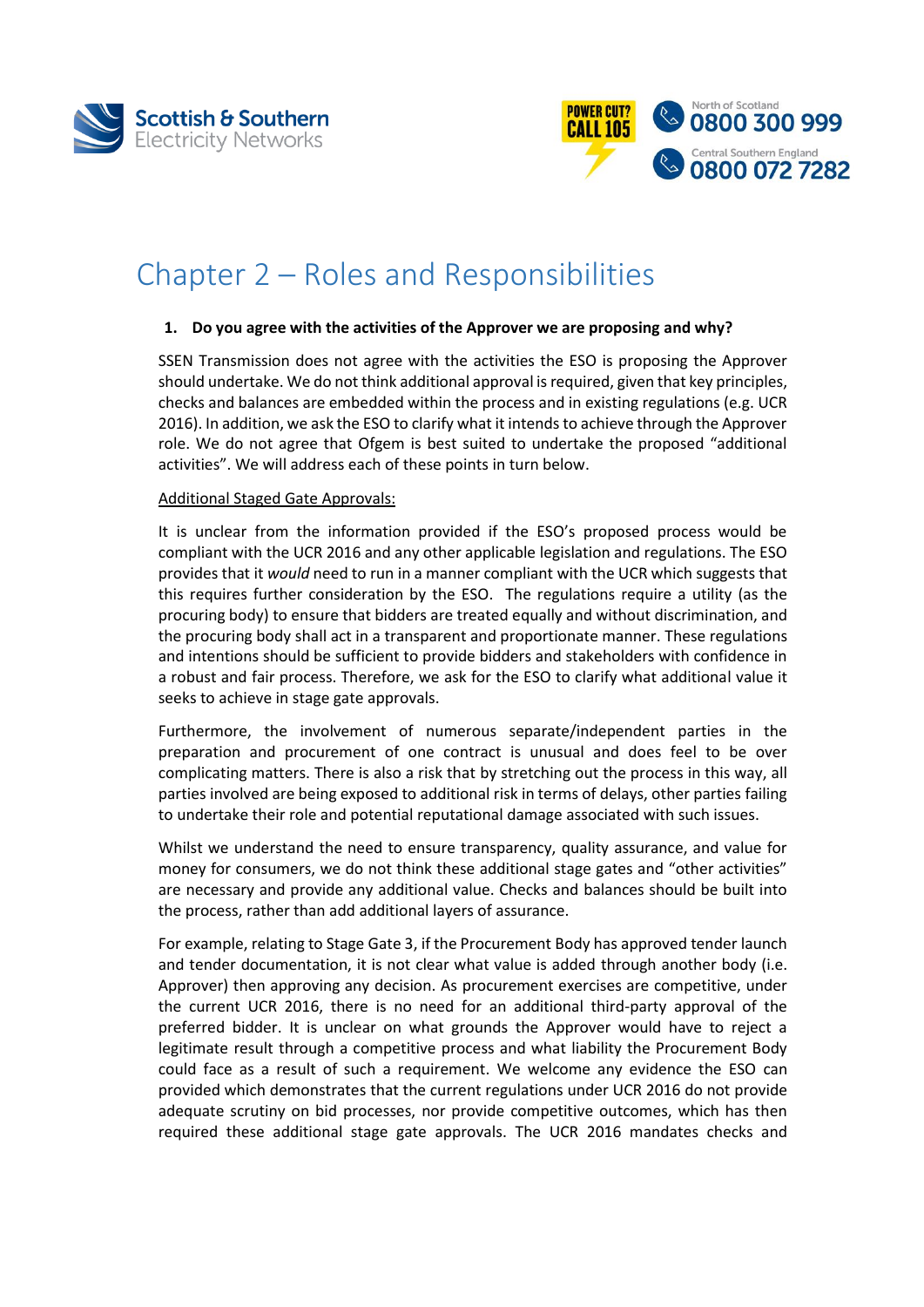



balances throughout the procurement process and ex-post challenge is available to all parties. Any part of the procurement process is up for scrutiny at any point.

In addition, Stage Gate 4 is not required by virtue of the competitive process under the UCRs rather than as a result of Network Options Assessment (NOA) of the early competition criteria. Through the competitive process, Ofgem should not have the ability to challenge or require any bidder to adjust its bid. Stage Gate 4 suggests an attempt to replicate the Project Assessment stage of the current Strategic Wider Works process, which is contrary to the spirit of competition. It has not been documented what would happen if Ofgem does not agree with the Procurement Body's decision on the preferred bidder.

Additional stage gate approvals and "other activities", as suggested in the consultation, may unnecessarily prolong the process and delay the delivery of timely interventions, increasing costs as bidders are required to hold their pricing for longer, and may open the Procurement Body to legal challenge should there be any inconsistency. This additional level of scrutiny is unjustified if following a legally required competitive procurement process i.e. the UCRs.

Additional checks would be overly burdensome for the Approver, as well as any other parties that must help provide information for these stage gate processes. There may also be overlapping processes, if multiple tenders were being undertaken; this could further delay timelines.

If the ESO considers additional oversight is required during the competition process, an independent auditor for the entire process could be introduced instead. An independent auditor was a requirement of Ofgem in relation to the SSEN Distribution Shetland New Energy Solution (SNES) project, in addition to its own oversight. We would suggest this is an either/or proposal rather than both. The independent auditor can then work within the existing UCR timeframe providing oversight but not holding up the process. An independent auditor would work closely with the procuring body in addition to the various consultant bodies (legal, economic, engineering etc) throughout the process to ensure it was undertaken in line with UCR 2016 and follows the intentions of competition.

#### Other Activities

It should be noted that at a practical level, the "other activities" proposed in Chapter 2, page 10 of the ESO's consultation, would require input from other parties (such as TOs). The ESO has not demonstrated how these proposed activities and the stage gate process generally may affect parties, in terms of time, level of resources and liabilities, or where the associated costs would lie and be considered in the assessment of the cost of competition under the ECP.

TOs are not currently required to undertake the solution analysis or provide frequent analysis to update network scenarios, alongside the rest of its regulatory obligations. Nor have we costed any additional requirement for any such activity into the Business Plan for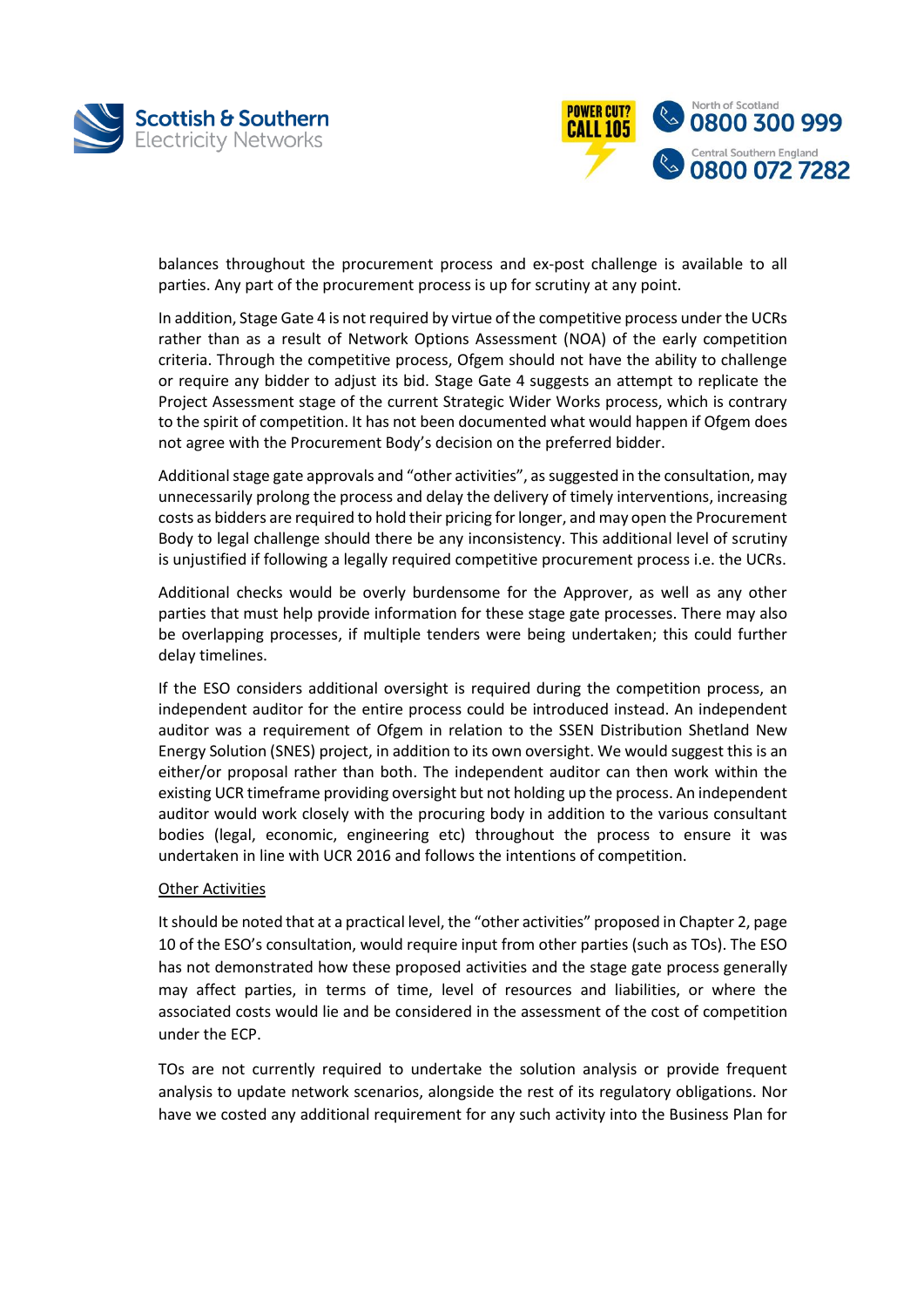



the T2 period. The collective effort and considerable time and cost to undertake these "other activities" does not, on the face of the scant detail provided, in our view justify a change to the status quo. To assess this further, we require the ESO to clearly set out what specific issue(s) it is seeking to address here and explain in what way these proposals would be more beneficial to consumers than the way things currently operate. There has been a lack of evidence / data produced to demonstrate where any issues lie.

To date, there has been a lack of data and strong and compelling evidence provided by the ESO identifying the issues, and the approach to date has felt very "solutions focused" without identifying the issue(s) the proposed solutions are intending to address, making it difficult to assess their overall effectiveness. This has been an ongoing concern voiced throughout the consultation process.

We discuss our position on each of the proposed activities in turn below:

Proposed Activity 1: Check at specified milestones whether a project continues to be in the best interest of consumers

• We do not think this check is necessary. This is not a practice that is currently undertaken for network interventions. We recognise the intended value in this proposal to ensure value for consumers, however practically, this would require re-occurring analysis to be undertaken to update network status. The inherent NOA process of revaluating ongoing projects annually already provides this assurance. It is also unclear practically how the Approver (i.e. Ofgem) has the information and expertise to ensure any conclusion is correct.

Proposed Activity 2: Checks on whether the implementation of the tender exercise is fair and transparent - there may be an option of a third-party providing a type of independent quality assurance activity

We support this activity for third party bidders. Currently, TOs are subject to stringent industry frameworks and standards in respect of licensed activities, and to ensure procurement processes are robust and competitive (i.e. UCR 2016, and other internal processes). This level of scrutiny and challenge should be applied for all bidders. Transparency, equitable and fairness requirements in the process itself must be required of the procurement body

Proposed Activity 3: Checks to make sure that consumers are protected from any significant changes – between stage 3 and 5

• Similar to the proposed Activity 1, we recognise the intended value. However, due to the vague nature of the ESO's proposed model, it is not possible to consider whether this intent is achievable. In the ESO's current proposed model, the winning bid is effectively chosen ahead of detailed design, environmental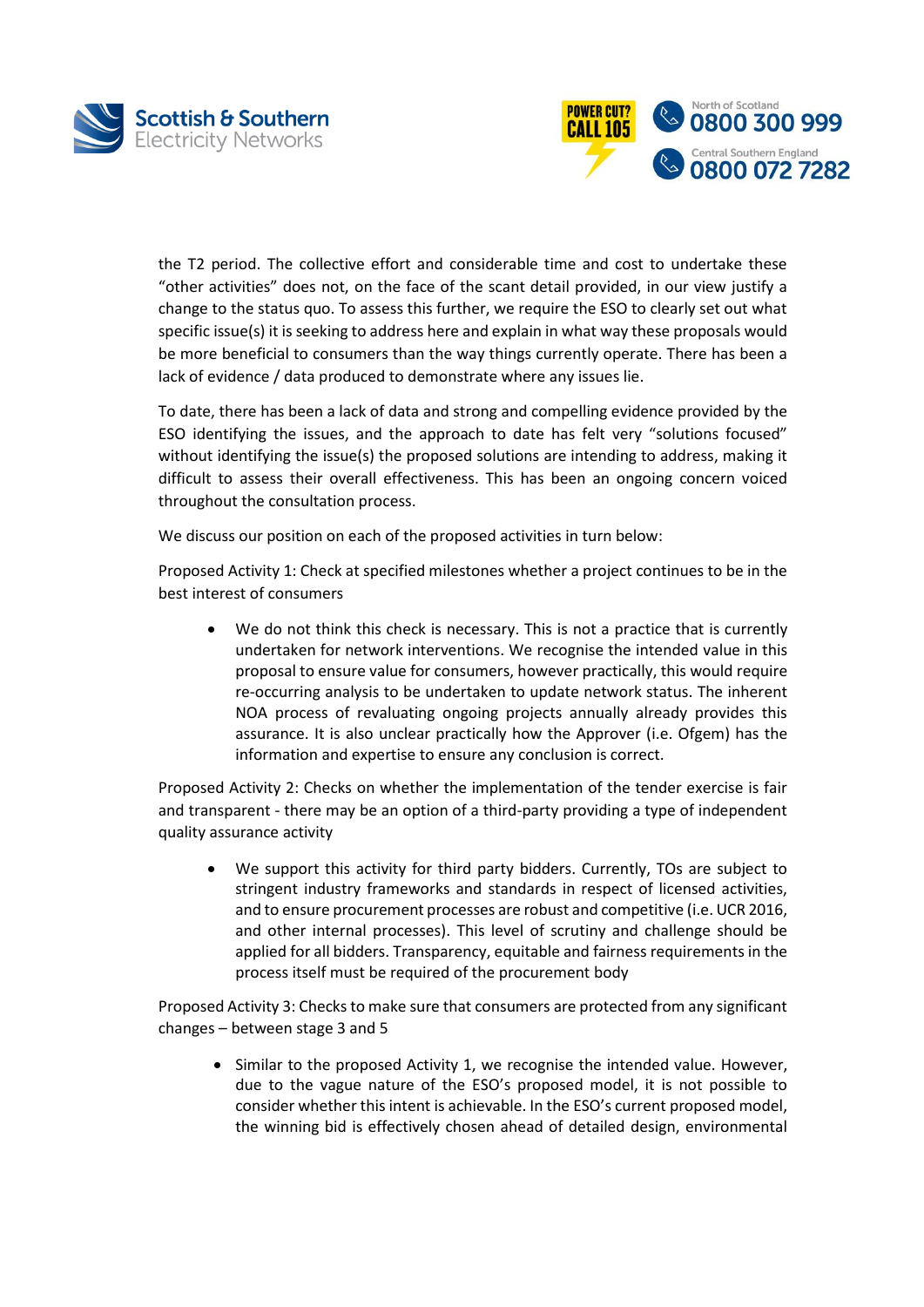



and site surveys, consenting activities etc. Each of these elements could in themselves entirely change the requirement/solution. The ESO has not provided any detail as to how it would manage such wholesale change within the current regulatory and legal frameworks. As such, we do not think these checks by the Approver will be effective in protecting consumers. We also welcome further definition of what the ESO means by "significant change".

#### Ofgem as the Approver

We continue to think that the role of Approver, Licence Provider and Licence Counterparty should be undertaken by Ofgem. However, we do not think the new proposed activities in this Phase 3 Consultation best sit with Ofgem. In its Phase 3 Consultation, the ESO has now defined the roles and responsibilities of the Approver in more detail, and therefore our position has moved away from that in Phase 2.

It is unclear whether Ofgem has the knowledge, experience, resource and capability to make informed decisions on components of procurement, appropriateness of solutions, their economic evaluation, allocation of risk and liabilities, as well as wider system impact. Ofgem is an economic regulator, its expertise does not lie in making decisions on what specific solutions are most appropriate for consumers, nor what tender documentation is required and what it should include. We welcome any evidence the ESO has to suggest that Ofgem has this expertise, and that these approval decisions are within its remit as an economic regulator. We recognise that Ofgem can outsource these responsibilities, however there is a time and cost aspect that needs to be considered.

We also invite further clarity on how Ofgem's recent publication of its Review of GB energy system operation will impact the ESO's proposal of Ofgem as the Approver, as in Ofgem's report, it proposes further responsibility on the ESO in decision making.

We recognise that Ofgem has experience undertaking the tender process for Offshore Transmission Owners (OFTOs). However,solutions for onshore competition or any potential revisions for the enduring offshore regime are likely to be significantly different and inherently more complex. For the most part, an OFTO solution is by comparison relatively simple, whereas onshore will potentially invite a wide range of different and complex solutions, with varying impacts and wide-ranging project considerations. The process and documentation for these tenders may be starkly different, and Ofgem's past experience may not be applicable or readily transferrable to onshore competition.

We would also welcome further clarity on the challenge route should Ofgem, as the proposed Approver, not approve of certain stage gates. It is unclear what liability cover this process will offer the Procurement Body and impacted TOs, who would still have regulatory obligations address the system need and could face penalties as a result of an early competition failure.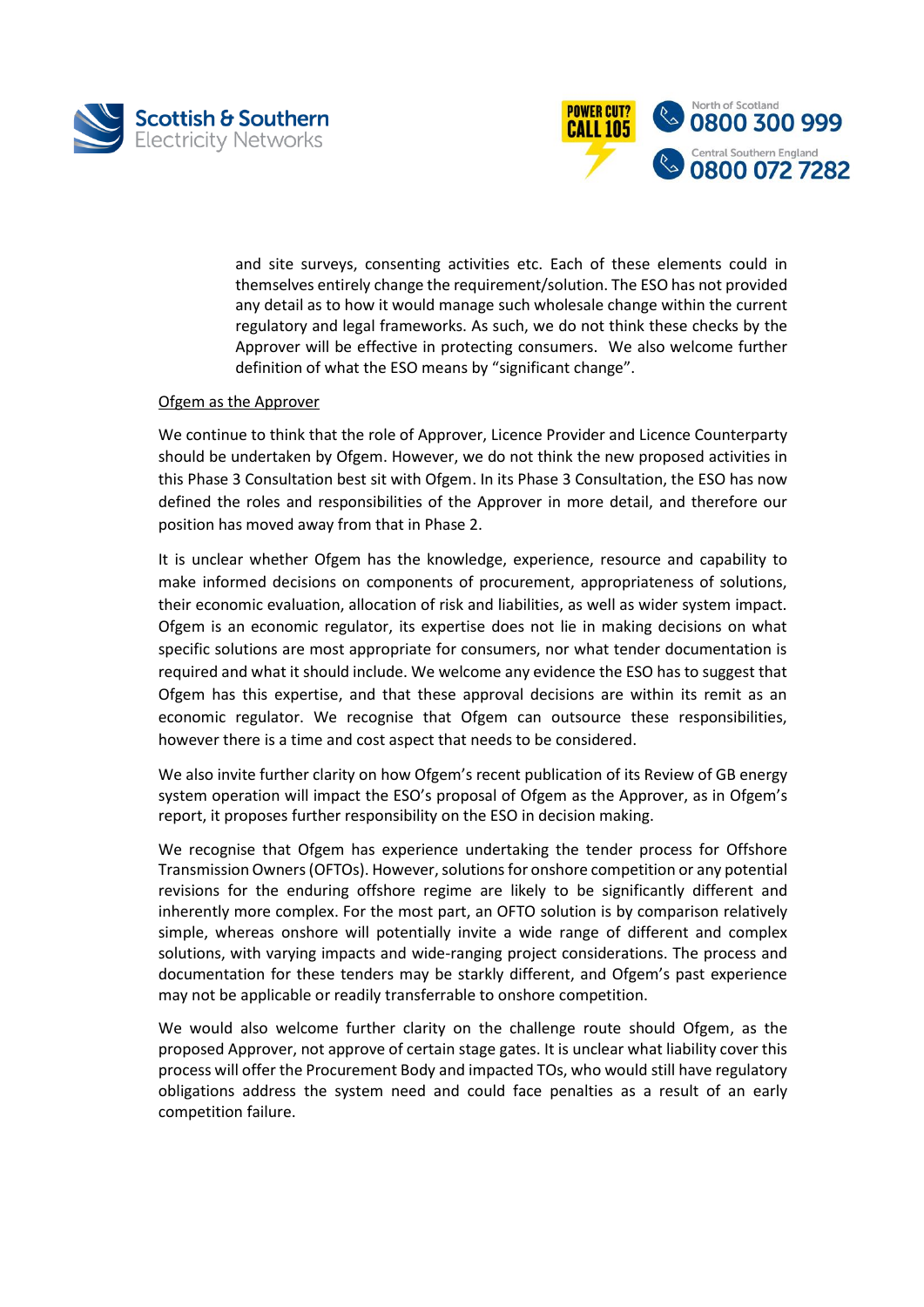

l



Delay in the stage gate approval process will be contrary to what the ESO intends for this activity to be in the "best interest of consumers to make sure the project continues to represent consumer value". The delay in stage gate approval may also indirectly impact the development of customer connections through delays to wider system reinforcements and have significant impacts on constraint costs that are ultimately borne by the consumer. The ESO must carefully consider these impacts in any trade-offs. These concerns also apply equally to the assessment of impact upon the role of the National Electricity Transmission System (NETS) in the achievement of the Net Zero targets, which require the connection of a significant amount of renewable generation with the associated timely investment in transmission network reinforcement.

Lastly, we note that the Energy White Paper stated that GB's approach to system governance needs to evolve, including the roles of Ofgem, and other network bodies, as we decarbonise. Ofgem has also recently published its Review of GB energy system<sup>8</sup> operation report. We highlight this potential as a risk to the ESO and ask it to consider the fastchanging roles of players in the energy sector, including its own role, when making its Early Competition Plan recommendation. This should include where applicable legislative changes to fundamentally changes roles and responsibilities.

#### **2. What do you think the checks, that make up the other activities, should look like? Should they be a formalised process?**

Whilst we do not agree with the stage gate checks, or "other activities", if they were to be implemented, they should not be formalised. As demonstrated in our response to Question 1 above, we agree with the theoretical principles the ESO is proposing, however practically, a formalised process would require significant information gathering from other parties and may prolong the proposed the competitive process unnecessarily. If the "other activities" are introduced, they should be no more than a check box exercise.

The existing checks and balances in place within the UCR 2016, that the Procurement Body must follow to make a recommendation to the Approver, provide assurance. These regulations ensure fair and transparent processes in the execution of works, the supply of products or the provision of service. Therefore, these checks and "other activities", for the most part are not necessary, and ultimately will add very marginal value, if any.

## **3. Who do you think is the most appropriate party or parties to own the Procurement Body role?**

We understand that the ESO does not propose that the TO undertakes the Procurement Body role in this proposed ECP. However, considering the latest approach presented by the ESO, we maintain our position that TOs are naturally best placed to do so. We ask that the

<sup>8</sup> <https://www.ofgem.gov.uk/publications-and-updates/review-gb-energy-system-operation>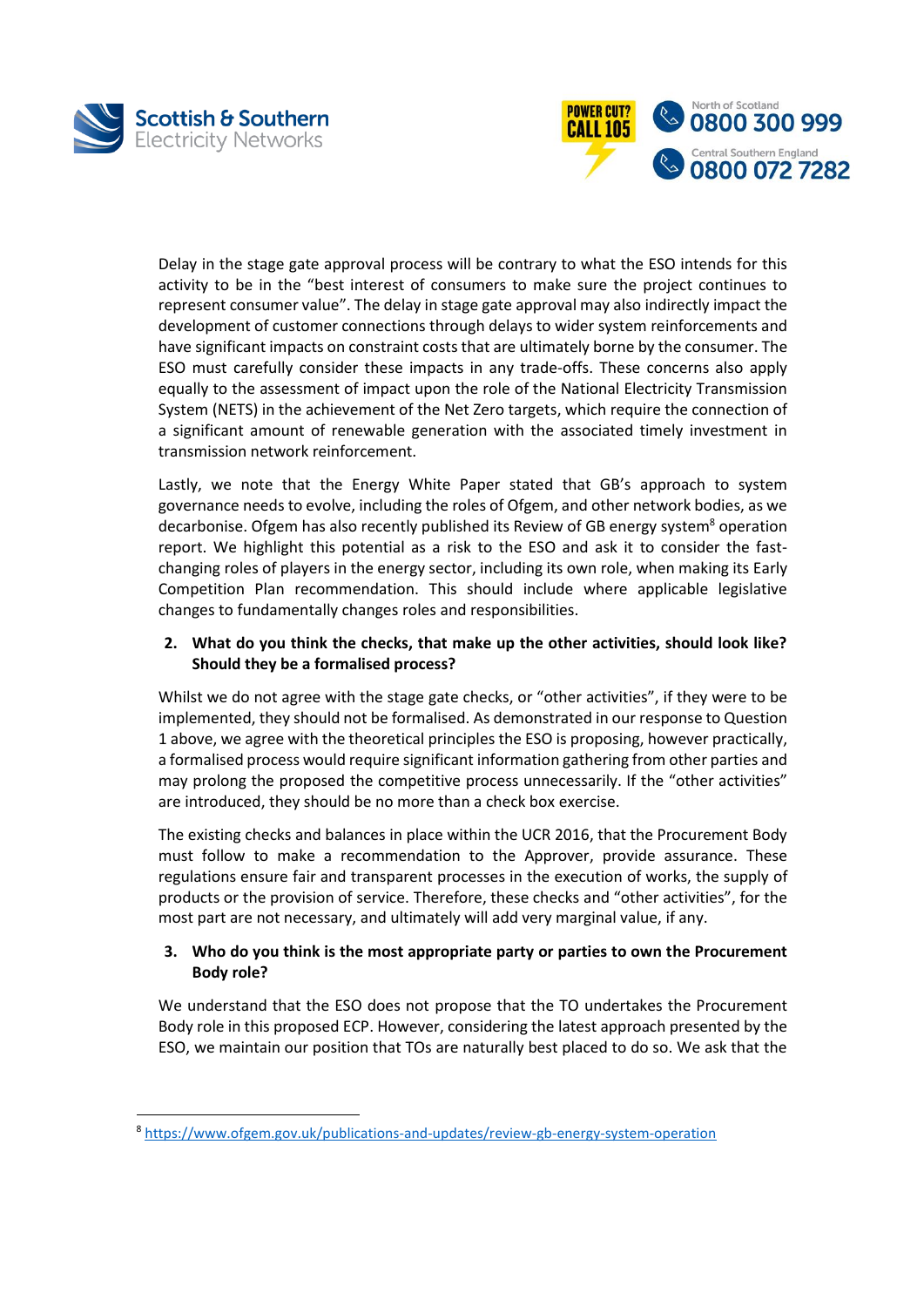



ESO and Ofgem consider a different model that puts TOs at the heart of this role (as was done in the Thames Tideway Tunnel project), to provide best value for customers.

As such, we do not feel strongly as to who the ESO should recommend as the Procurement Body role under this proposed model, and we consider that all proposed parties (e.g. third parties, Ofgem, or the ESO) will require consultancy support, which will require additional thought as to delay impact and costs (as these will ultimately be passed onto the consumer). We do, however, think it is essential that the responsibilities of the Procurement Body are undertaken by a single party to ensure end to end delivery and continuity for efficient delivery. We reiterate that it is our understanding that the Procurement Body would be bound by the regulations set out in the UCR 2016, as they are currently defined.

Whilst it may be possible for third parties to undertake the role of Procurement Body, we consider there are significant barriers and inefficiencies around a third party's ability to gather and set out the information needed for a tender, when compared a TO currently. A third party undertaking this role will inherently increase risk of potential error and delays, as it introduces increased interfaces that require additional communication, sharing of information, and data processing etc. It will also require significant effort to get third parties up to speed with the network area, and specifications of the network, assets, wayleaves, land owners, etc.

We continue to urge the ESO to provide an assessment of the additional costs it or other parties will incur in running tenders in accordance with the proposed process. These costs must be factored in to its current assessment, and also reported transparently (possibly annually) through new licence conditions on the ESO. This should include any assessment of whether early competition is delivering the perceived, but as yet unevidenced, benefits for consumers against the existing TO processes. We note the perceived £800m saving in relation to OFTOs is cited, but again these are simple 'point to point' connections with bidders seeking to take over an already constructed asset – the ESO's ECP proposals contain a significant number of different, and arguably increased risks for consumers and therefore any impact assessment must take these into account.

Information gathering required to set out tender information and documents include having to physically attend network infrastructure and other locations. Therefore, access authorisations and interface agreements must be in place to set out risks and liabilities, to protect asset owners and consumers from any potential damage that may arise from site visits. Whilst these agreements may appear to be a checkbox exercise, and an easy barrier to overcome, they may also take significant amounts of time to negotiate and will have an impact on the proposed Early Competition Plan timeline. For example, SSEN Transmission recently established a transmission interface agreement with an OFTO (in relation to Beatrice Wind Farm). There are standard template provisions set out within the System Operator Transmission Owner Code (STC), however these were adapted and tailored to suit the specific requirements for the Beatrice Transmission Interface Agreement (TIA). To tailor this process and negotiate individual TIA provisions for different parts of the network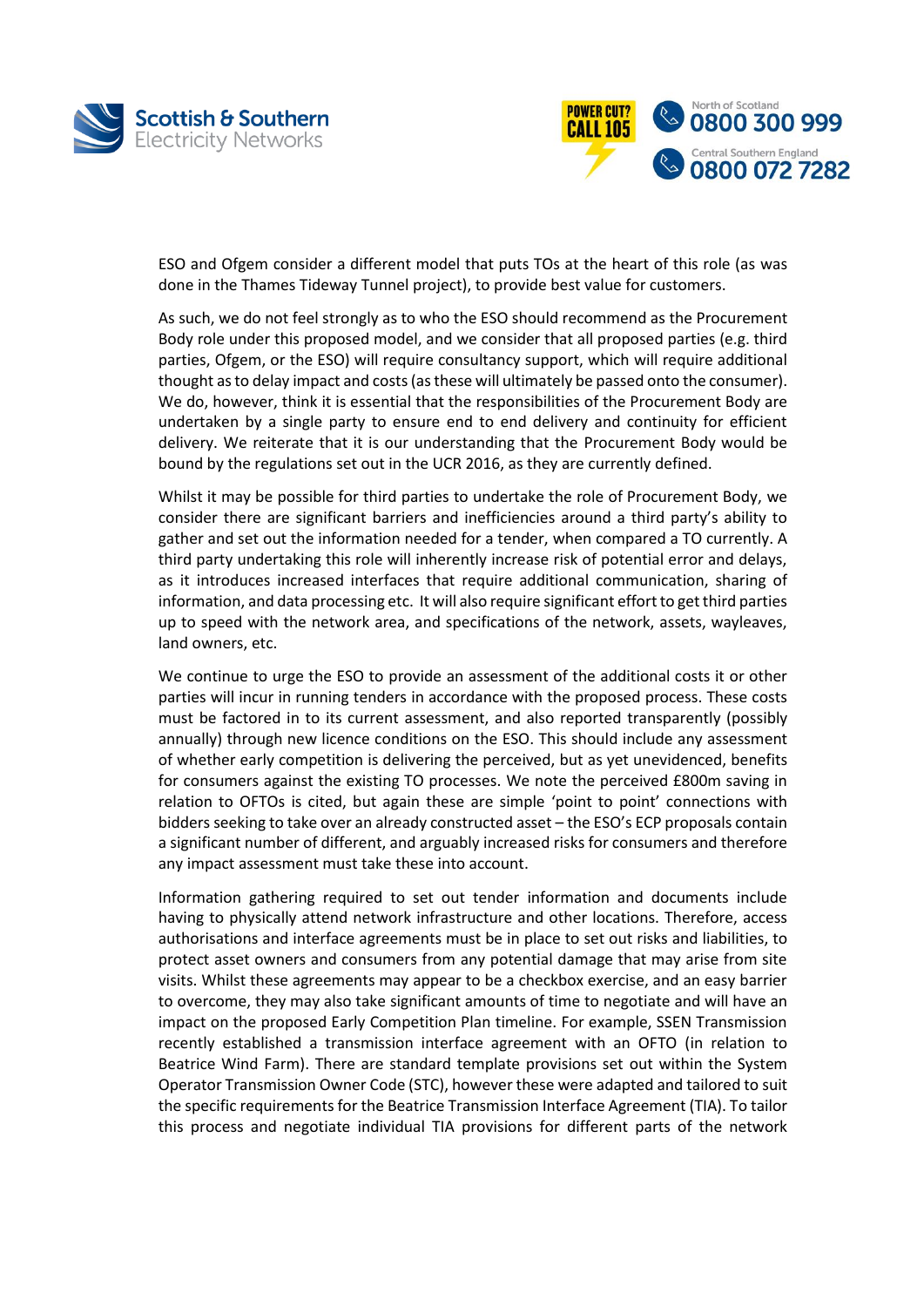



requires significant resource and effort from various expert teams, such as System Planning, Legal, Operations and Commercial Policy. While these are licenced activities, they are not yet commonplace. In addition, the TOs would need to resource practical requirements in terms of escorted access and site authorisation processes. These would be an additional cost which would need to be quantified by the TOs with appropriate cost recovery mechanisms agreed with Ofgem.

As noted above, we consider that TOs are naturally best placed to undertake the role of Procurement Body, as we have invaluable experience of our network and understand how it interacts with operational regimes. TOs have well established relationships with stakeholders, that have been built and maintained over decades. This stakeholder and community support are essential in progressing projects without having to rely on 'last resort' legal proceedings. This practical knowledge allows TOs to efficiently gather information for tender documents. The above barriers would not applicable, should TOs be the Procurement Body. We understand that this suggestion may not fit within the ESO's proposed model, however it should be considered in the future. Our suggestion also best reflects the asset owner's role in the Thames Tideway Tunnel case study.

We continue to raise with the ESO that our stakeholders frequently comment on the complexity of the energy sector. If the proposed ECP progresses, and new roles are introduced, significant effort should be given to supporting stakeholders in understanding this new structure and the roles of all the parties involved. In our view, stakeholders (not least the local communities impacted) should continue to be at the heart of all network planning and development activities.

#### **4. Taking into consideration the role of the Approver, do you think an Independent Assurance activity is needed?**

We do not think an independent quality assurance process is necessary for network companies, as we undertake self-audits throughout the process, however have no objection to this proposal where there is a clear understanding of the potential impacts on costs and timescales as outlined previously. We strongly support that the same standards of audit and quality assurance are applied to a third-party Procurement Body.

TOs are bound by their licence conditions to undertake efficient development and management of the network. Furthermore, network companies are subject to procurement standards and regulations, such as those included in UCR 2016, and other internal processes. These are to ensure procurement processes are fair and transparent. It is essential that any procuring entity must also adhere to the same industry standards and conditions for their procurement processes.

Notwithstanding the above, we think a third-party independent assurance is less disruptive and has potentially fewer consequences than the milestone check points and "other activities" proposed for role of the Approver.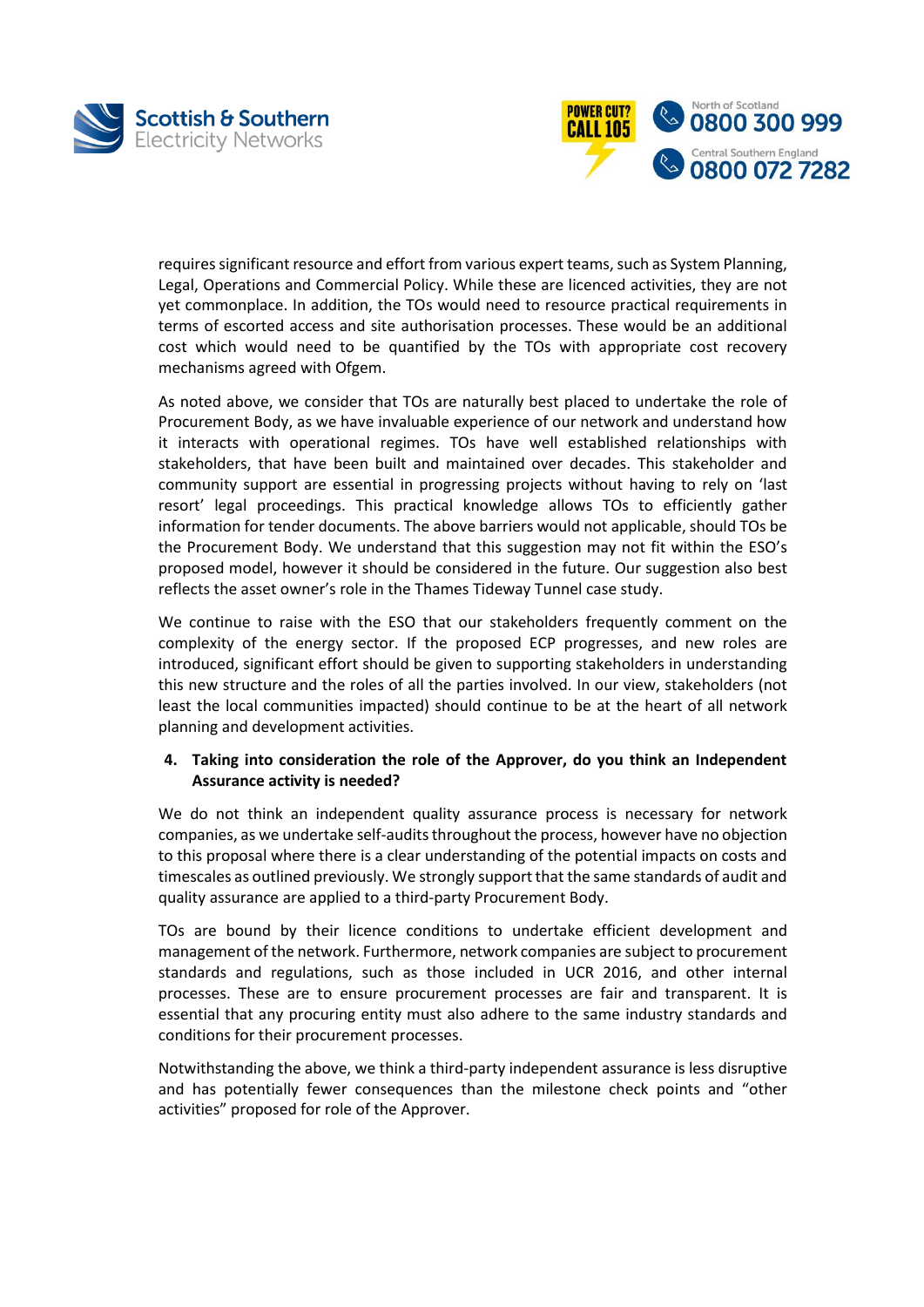



#### **5. Do you agree with our position on the Contract Counterparty role and why?**

We do not oppose this proposal but highlight additional responsibility and risk on the ESO.

We reiterate our concerns as to the impact of failure of non-network and network solutions on consumers, as well as the TO and the existing transmission network, and suggest that it is essential that the ESO provide its proposed plan to mitigate these concerns as part of its submission to Ofgem.

As contracts only apply to non-network solutions, we request the ESO to provide further definition on what "non-network solutions" consists of. It is unclear if non-network solutions also include non-network assets, for example synchronous condensers, and constraint management, or storage.

It is essential that the Contract Counterparty retains the same authority as the Licence Counterparty, to ensure that any contract obligations and penalties for network, and nonnetwork solutions are equal. The Contract Counterparty must ensure there is a level playing field and hold third party bidders to the same standards as that of TOs, to protect the interests of all parties, including consumers, and the overall reliability and stability of the transmission network.

We invite the ESO to set out what specific powers it considers would be required to ensure third party bidders delivering non-network solutions are held to account against contract breaches, non-delivery, or wider system impacts. This is essential and in the interest of network users and consumers, as any solution (network or non-network) has the potential to disrupt the reliable and stable operation of the transmission network. An isolated incident can have unforeseen and far-reaching consequences for the entire transmission system.

For network solutions, Ofgem is the licence counterparty for TOs. Ofgem's decisions and publications come under intense scrutiny by government, network participants, and the public. Ofgem has the ability to penalise TOs and, in extreme cases, the power to revoke licences. We would highlight that the importance of this equivalent role should not be taken lightly by the ESO, as it will be held accountable for the success and failures of non-network solutions.

We continue to ask for clarity on what enforcement actions will be undertaken if a thirdparty non-network solution is not delivered, is partially delivered or fails. Contractual arrangements will need complex and careful drafting to ensure that risks and liabilities are appropriately apportioned and understood by participants ahead of any competitive process. We continue to call for the ESO to provide comfort and be able to evidence to TOs, the NETS users and consumers that they will be able to operate the network under the existing compliance regimes, unaffected by non-network solutions. In the event that this assurance cannot be provided, the ESO must ensure robust contractual mechanisms for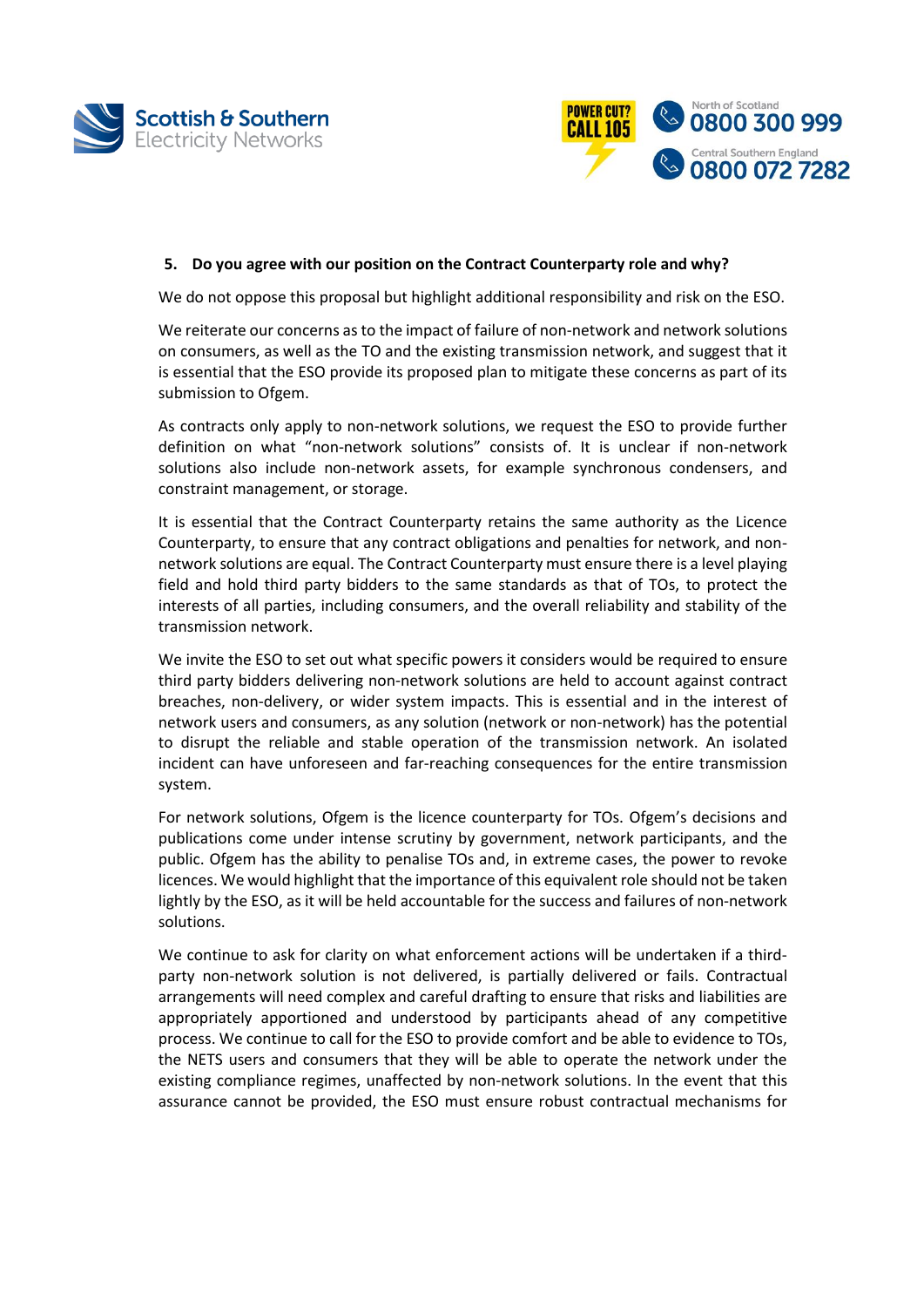

 $\overline{a}$ 



enforcement of industry requirements and for recovery of foreseeable consequential TO costs, ultimately borne by consumers.

We reiterate that if third party non network solutions fail, TOs may be disproportionately impacted. Experience shows that when faults occur that are out with the responsibility of the TO, TOs nevertheless bear the brunt of negative media and consumer frustration.

Transmission companies may suffer significant reputational damage as they are highly visible companies, servicing large regions of the population. This could have consequential impacts on the share price, in-turn impacting TOs' ability to front-end finance regulated activity and investment at the preferential rates of which consumers and system users currently benefit. Whilst we understand investigations can be undertaken, often faults cannot be traced to one specific interface or issue without considerable work. Investigations may be lengthy and require significant analysis, data gathering of records etc. We would like to highlight that TOs may bear a higher risk of reputational damage and resultant consequences than the ESO has accounted for in this model.

#### **Example – NGET Power Cut 9 August 2019**

*This example demonstrates the lengthy time it takes to investigate an incident, with NGET receiving negative media attention, despite not being at fault.*

An unplanned outage occurred on National Grid's network on the 9<sup>th</sup> of August 2019. Arguably, National Grid (TO) suffered significant reputational damages, despite not being at fault<sup>9</sup>.

Demonstrating this is a BBC article<sup>10</sup>. The article opens with "*The National Grid outage affected homes, businesses and transport, and while power was restored quite quickly, disruption continued into the next day. Regulator Ofgem has opened an investigation into National Grid*". The article does not mention the lesser known companies who were at fault, whilst NGET TO bore the brunt of the wrath of negative media and reactions from consumers.

Furthermore, Ofgem published its report four months after the incident, providing no immediate relief of negative press.

<sup>9</sup> Ofgem's investigation, amongst other things found that the coincidental loss of two large generators (owned by others i.e. Orsted and RWE) in conjunction with DNO load shedding and ROCOF trips exacerbating the issue that caused the power cut. Ofgem's full report is found ehre: <https://www.ofgem.gov.uk/publications-and-updates/investigation-9-august-2019-power-outage> <sup>10</sup> <https://www.bbc.co.uk/news/business-49402296>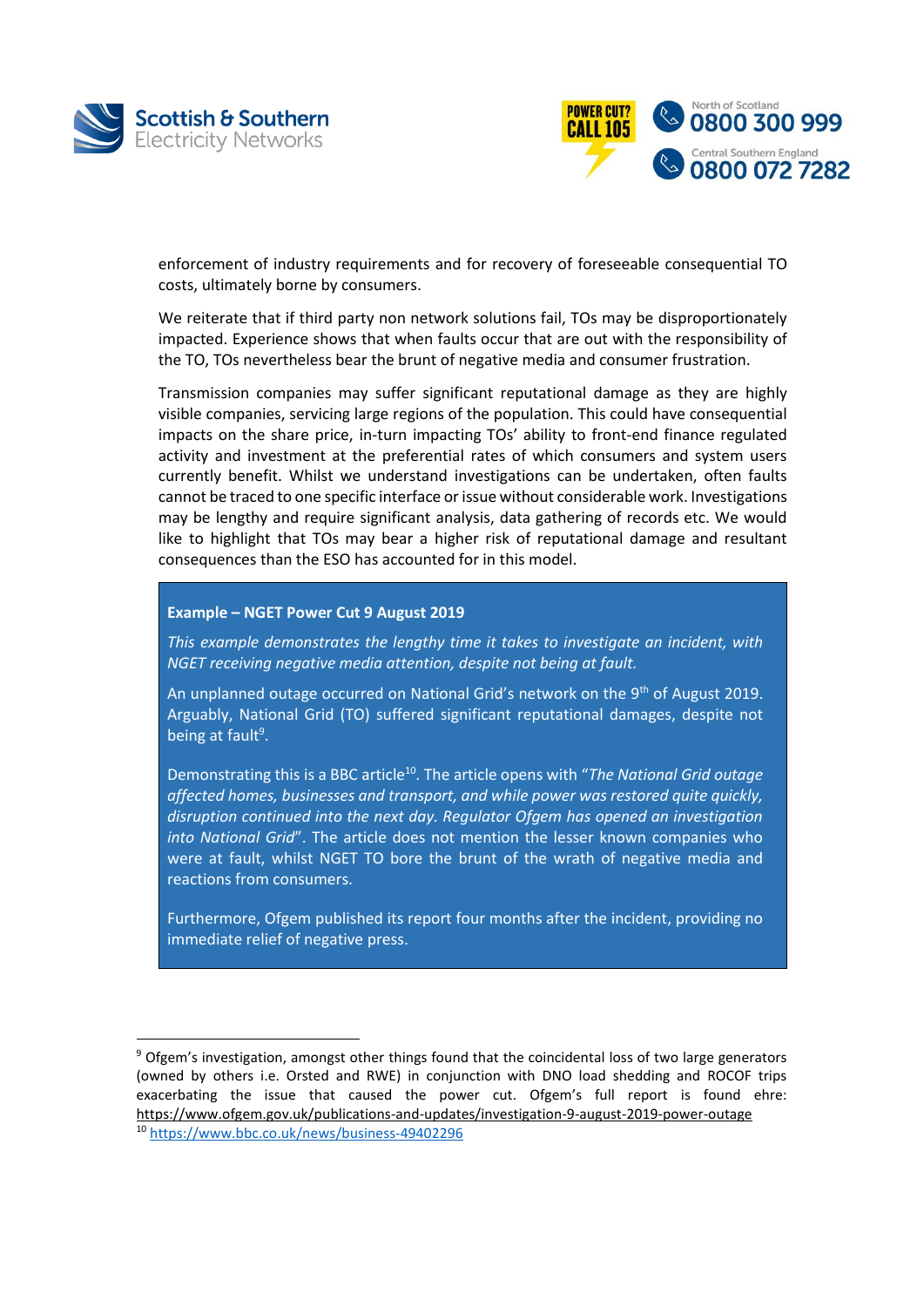



We also highlight that TOs have no rights within their current licences to recover any costs or remuneration, should a third-party solution fail. Nor would there be any such mechanism where the TO is not a party to the contractual arrangement. Any fault that may occur due to a non-network solution failure, or other reason outside of the control of the TO may have significant impacts on the network.

#### **Example – 132kV Fault on SSEN Transmission**

*This example demonstrates the complexity and joined up approach required to address a fault on the network, and how TOs are best placed to do this for faults within and out with our control.* 

In 2018, the SSEN Transmission network suffered a fault on the 132kV Fort Augustus to Quoich circuit, due to a landslide<sup>11</sup>. The extent of the damage was severe. The landslide destroyed a pylon, cutting the electricity supply to 23,000 customers in Skye and the Western Isles, as well as destroying telephone cables.

This example does not exemplify failure of a non-network solution; however, it demonstrates a failure outside of the control of the incumbent TO and our ability to mobilise our resources quickly to in the interests of consumers to resolve issues

SSEN Transmission was able to execute a complex restoration plan involving a combination of on-island embedded generation stations, rerouting of the network and temporary mobile generation sets. This included sending power from the Western Isles via a subsea cable to help restore customers on the north of Skye.

At the same time, because TOs have a wider portfolio view and ability to coordinate across their networks, in terms of operational teams on standby which we can quickly mobilise, and redundancy built into our network due to our adherence to SQSS Standards, we were able to restore all customers at around 6pm that evening.

It is unclear how a third party would be able to take a coordinated view to quickly, efficiently, and effectively get supply back to customers. These types of incidents may impact the TO's Energy Not Supplied (ENS) performance, resulting in a potential 1.9% penalty against base revenue. It can also affect customer satisfaction scores and engagement incentives.

l

<sup>11</sup> <https://vimeo.com/300997438>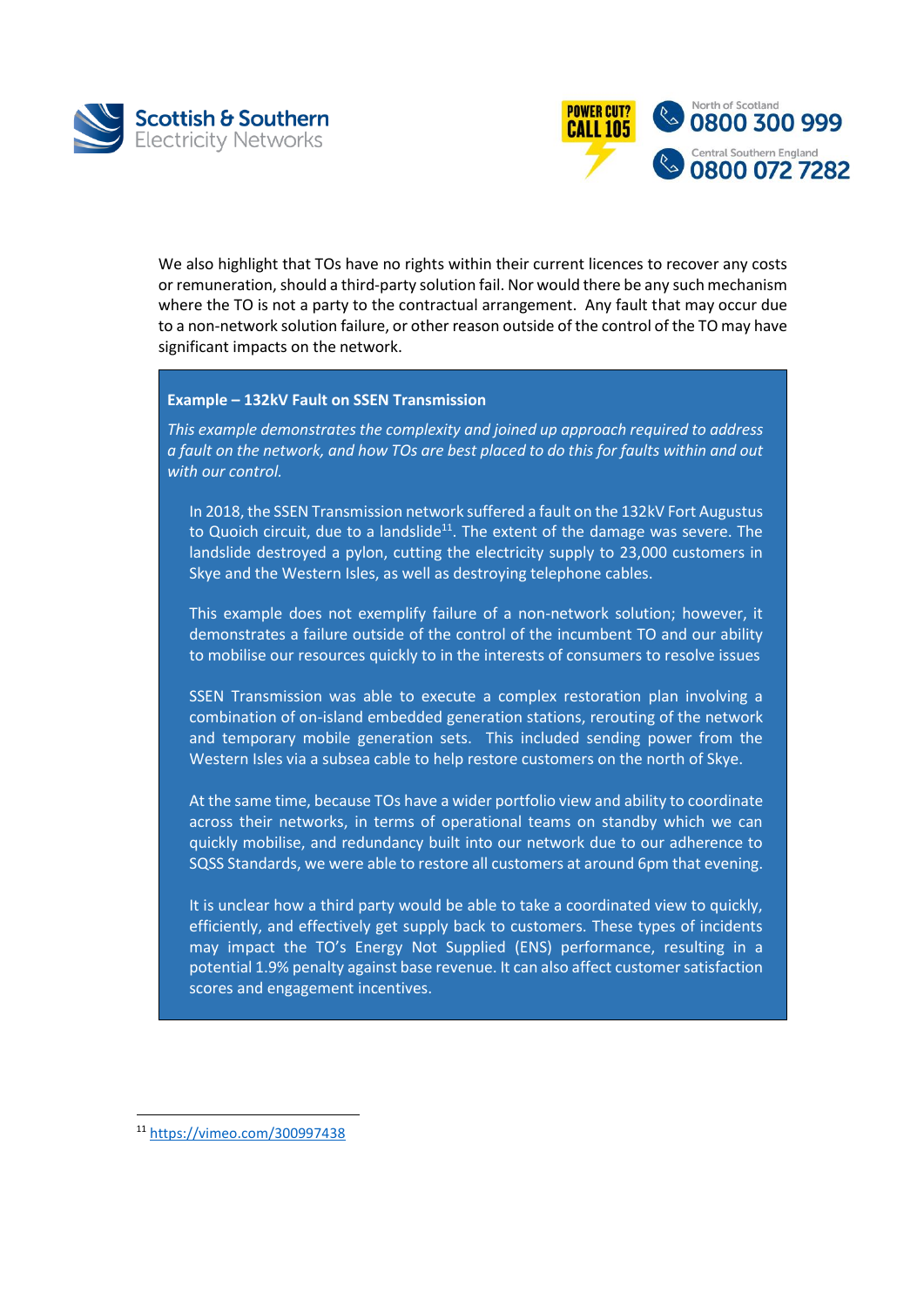



#### **6. Do you agree with our position on the Payment Counterparty role and why?**

We do not strongly oppose this proposal but highlight the potential changes due to wider industry development and changes to network charging. In particular, we would note the uncertain nature of responsibility and risk on the ESO, should charging methodology changes. We also highlight that the charging regime and prices are already very volatile through Transmission Network Use of System (TNUoS) charges. This mechanism for recovery may introduce additional risk to the ESO's proposed model.

We do not see the necessity of separating out the Payment Counterparty and Contract Counterparty. As the contract and payment counterparty undertake tasks that are closely associated. We welcome any evidence the ESO may have on the benefit of these roles being distinctively separate.

#### **7. Do you agree with our proposed approach to conflict mitigation?**

We do not agree with the proposed approach to conflict mitigation. The ESO's proposal for conflict mitigation strives only to meet the "level playing field" criteria, to appease third party bidders, ignoring legitimate TO concerns, and does not fully consider its effects on consumers.

We support the principle of a level playing field, however it should be done so in the best interests of consumers rather than for a group of potential participants in competitive process, who have their own financial gain as motivation. **The ESO's current proposal will result in a suboptimal solution for consumers.** 

There are significant weaknesses in the ESO's proposals which we address below. The ESO's conflict mitigation proposal:

- Does not enable whole system solutions, where efficiencies can be found;
- Does not address practical implementation issues; and
- Inhibits a TOs ability to meet regulatory responsibilities.

#### Whole system considerations and efficiencies

The ESO states that "*The TOs are well placed to deliver competitive bids which benefit consumers due to their expertise in delivering such projects and will therefore increase competitive pressures. Incumbent TOs also have the potential to utilise their existing assets within their bid, which would not be the case if the TO's parent company participates through a separate entity."*

However, the ESO's proposals directly contradict and remove this benefit for consumers. Ringfencing a finite internal TO resource reduces the benefit network companies provide to consumers, as bidding teams will be unable to leverage inherent network specific knowledge, nor use knowledge of existing assets to provide the best solution for consumers.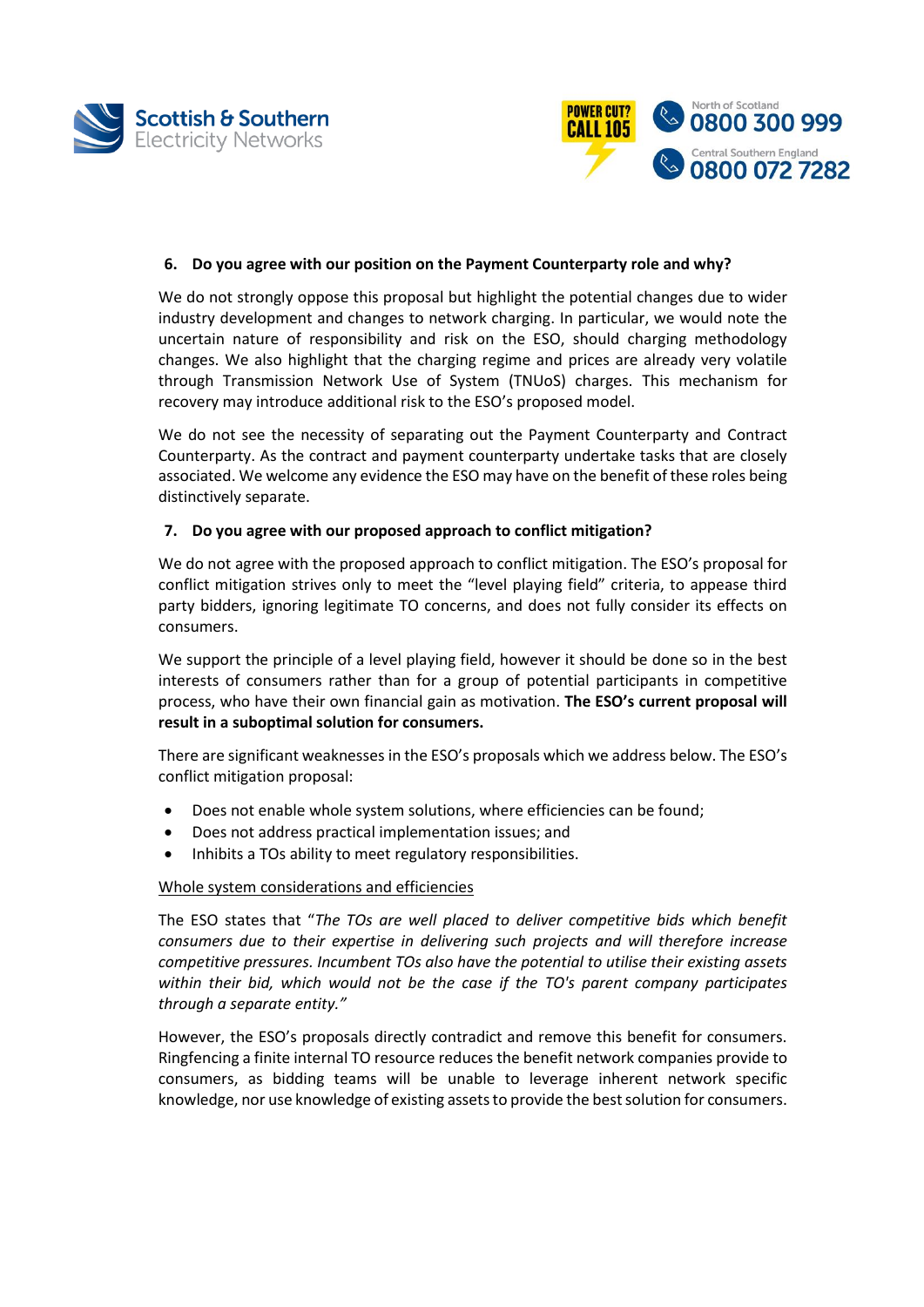



The ESO has provided no evidence that ring fencing will benefit consumers, which is the key aim of early competition. The impacts of this proposal on the development and maintenance of the network has not been thoroughly explored. We are yet to see evidence that exceeds this to justify taking an alternative approach is more beneficial for network operation and consumers.

TOs have clear examples of how we coordinate the development and implementation of our networks have realised efficiencies to reduce costs for consumers. We deliver solutions that are evidence based and stakeholder led. TOs have an overarching view of their network and ongoing portfolio, allowing it to find efficiencies and synergies for load and non-load related works on its network to find the optimal solution for consumers. This ultimately delivers reliability, sustainability, security, and cost benefits to consumers.

The example below sets out how SSEN Transmission's coordinated development and implementation of The North East 400kV Reinforcement Scheme and East Coast kV Project approved by Ofgem as part of SSEN Transmission's RIIO-T2 Business Plan, benefited consumers and communities.

For the North East 400kV Reinforcement Scheme, a number of scenarios were devised and compared via a Cost Benefit Analysis against the benchmark dates. When compared against the baseline option, SSEN Transmission's approach demonstrated a Net Present Value saving of £45.73m and removed 70 weeks of future outages from the transmission network post 2023. This coordinated approach demonstrates significant value for consumers in terms of costs, but also reduction of risk of electricity supply failure for consumers.

For the East Coast 400kV Project, SSEN Transmission combined the replacement of insulators and conductors at the same time. In doing so SSEN were able to offer a Net Present Value saving of £15.82m and removed over 50 weeks of outages following 2026 by undertaking this approach. This coordinated approach demonstrates significant value for consumers in terms of costs, but also a reduction of risk of electricity supply failure for consumers. This would not have been possible through the ESO's proposed ring fencing and fragmenting of vital resource.

#### **Example - The North East 400kV Reinforcement Scheme**

*This example demonstrates the efficiencies and financial savings SSEN Transmission were able to provide consumers by taking a coordinated approach to develop and reviewing options for network reinforcement to enable Net Zero.*

SSEN identified efficiencies by reviewing the requirement to deliver 400kV operation in the North East of Scotland driven by load requirements from generator connections and combining this with the requirement to undertake non-load driven asset interventions on the same circuits.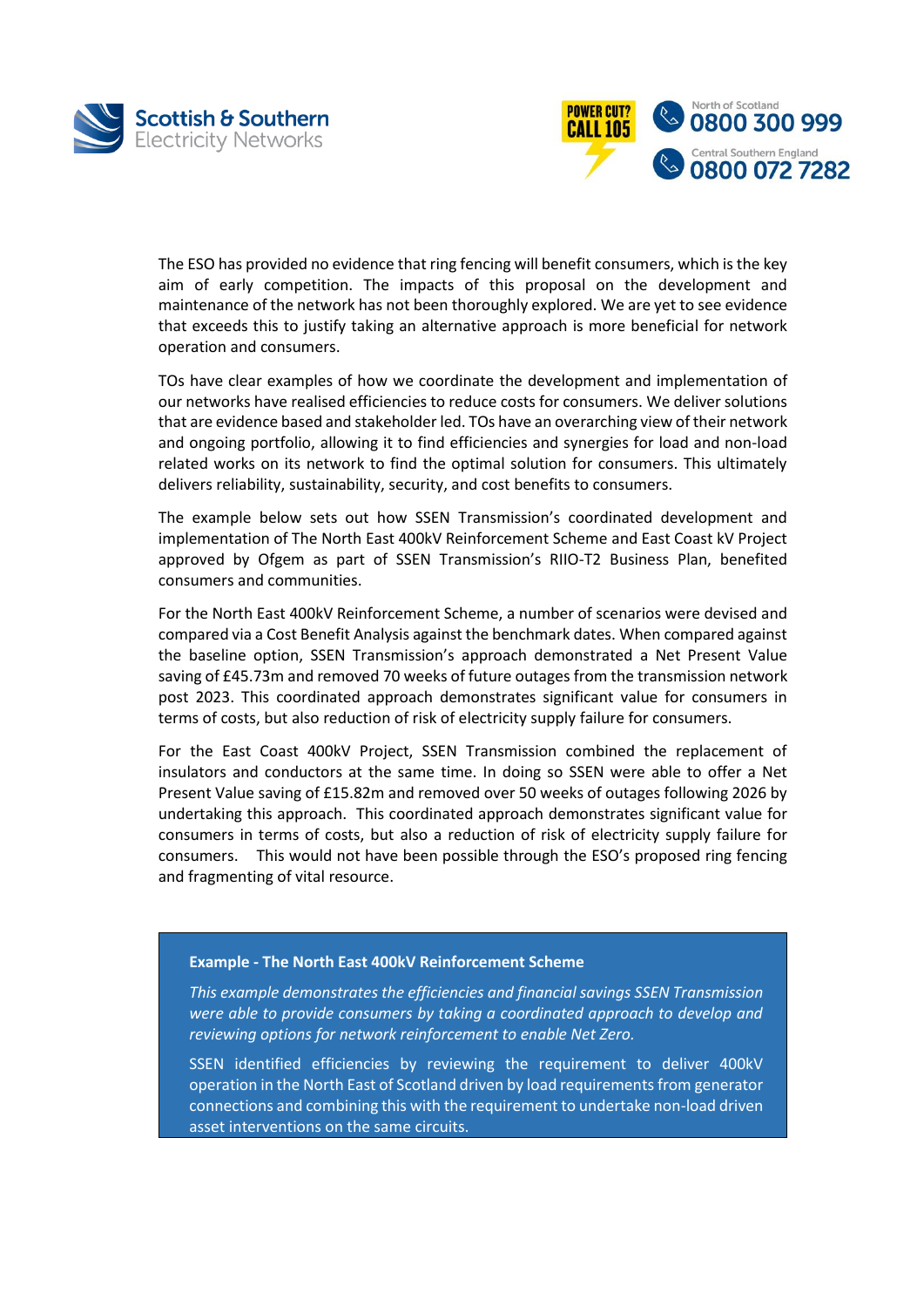



There were a number of key efficiencies driven by this approach, firstly as SSEN Transmission was able to take an overview of all generator connections in the region, significant efficiencies were created by aligning the upgrade of an overhead line, originally scheduled for completion in 2024 with the upgrading of a busbar at Peterhead, scheduled for 2023.

Aligning these dates allowed SSEN Transmission to remove the two Super Grid Transformers, their associated enclosures and platform areas, transmission connection and control equipment from the scope of this project. **This resulted in savings to the end consumer and the removal of future outages from the system to subsequently remove the Super Grid Transformers and allow a direct 400kV connection into Peterhead.**

Additionally, we were able to review all data associated with the overhead line requiring upgrade to 400kV between Peterhead, Rothienorman, Blackhillock and Kintore to generate efficiencies. Under the load driver, only the insulators were to be replaced to allow 400kV operation, however via a review of the available data and through a coordinated sampling campaign, it was established the conductors on these circuits required replacement within the period 2026-2031, less than three years after the proposed completion of the load driven 400kV upgrade.

In some instances, it was noted sections of the conductor were already at the end of their lifespan, therefore reinforcing the requirement to replace these in conjunction with the insulators. It was therefore proposed to replace the conductors at the same time as replacing the insulators given the proximity of their replacement date. It was determined the programme would not be impacted through this work as replacement of the insulators requires removal of the conductor regardless.

Efficiencies are generated through no requirement to re-mobilise contractors later. This includes re-establishing welfare and access and to undertake the reconductoring works separately. Additionally, combining these two activities removes significant outages from these critical circuits post 2023 which would otherwise be required to re-conductor. Reducing outages may also reduce single circuit risk which may have risks on electricity supply for consumers.

#### **East Coast 400kV Project**

The above approach with regard to the replacement of the conductors on a nonload asset intervention basis, combined with a load driven upgrade was further replicated on the East Coast 400kV Project on the upgrade of the existing 275kV overhead line from Kintore to the Scottish Power Boundary. This scheme was also required due to load drivers in the form of increased renewable generation necessitating the uplift of the operating voltage to 400kV. Sampling of the conductors on these circuits established that replacement was generally required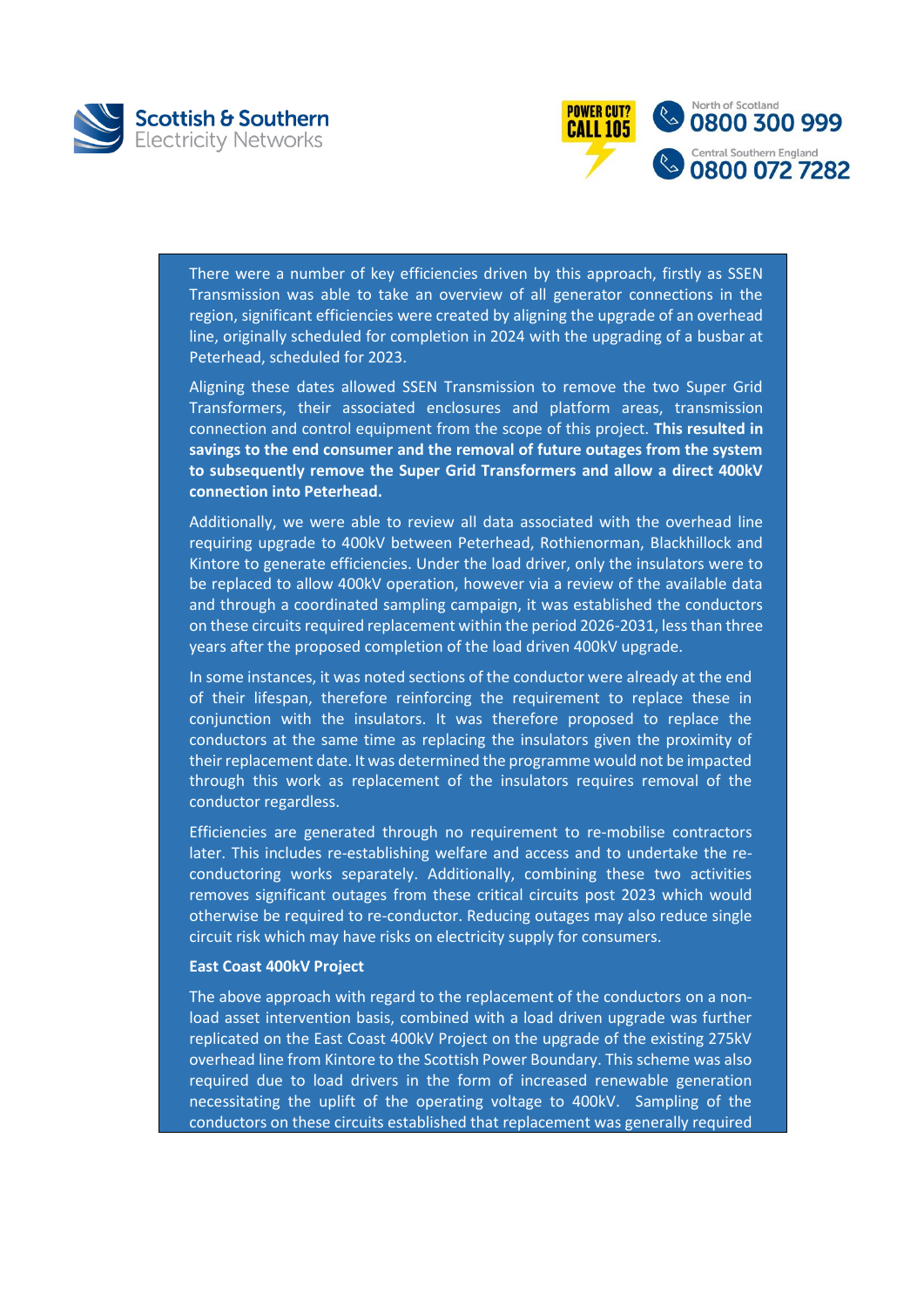



between 2028 and 2033, with one section requiring replacement by 2027. At its shortest this is less than one year after works would have been completed to replace the insulators on a load driven basis, which as per commitments to the Networks Options Assessment was to be delivered for October 2026.

As per the North East 400kV scheme there was no programme impact in replacing the conductors at the same time as the insulators, with the same efficiencies triggered by not re-mobilising Contractors at a later date to establish welfare, access and to undertake the re-conductoring works separately. Additionally, combining these two activities removes significant outages from these critical circuits post 2026 which would otherwise be required to re-conductor.

A further example is the Skye 132kV Reinforcement project which was included as an Uncertain Scheme in SSEN Transmission's RIIO-T2 Business Plan. Efficiencies have been driven on this project through alignment of both load driven capacity upgrades and asset condition replacement requirements. By delivering this project as a coordinated scheme will provide efficiencies through not re-mobilising contractors later to establish welfare, access and to undertake works separately on a phased programme. Furthermore, combining these two activities removes significant outages from this critical circuit which would otherwise be required to rely on diesel generators to provide security of supply. This project has realised benefits to both local stakeholders, the environment and will increase the reliability of the area.

#### **Example - Skye 132kV Reinforcement project**

*This example demonstrates the efficiencies and financial savings SSEN Transmission were able to provide its consumers by taking a coordinated approach to develop and implement its network.*

The current transmission network connection to Skye consists of a single 132kV overhead line that extends over 160km of challenging terrain from Fort Augustus substation to Ardmore on Skye. From Ardmore, there are two SSEN Distribution owned 33kV subsea cables; one to Loch Carnan on South Uist and the other to the Isle of Harris. The 132kV transmission circuit continues from Harris to Stornoway.

The security of supply on Skye and the Western Isles is dependent on this single 132kV circuit as the only connection to the main transmission network. The existing construction is now considered unsuitable given the terrain and climate in which it is located, meaning it is subject to poorer reliability. Where faults or required asset interventions are needed currently to repair the circuit, backup diesel generators located on the Islands are utilised to supply the required electricity whilst the circuit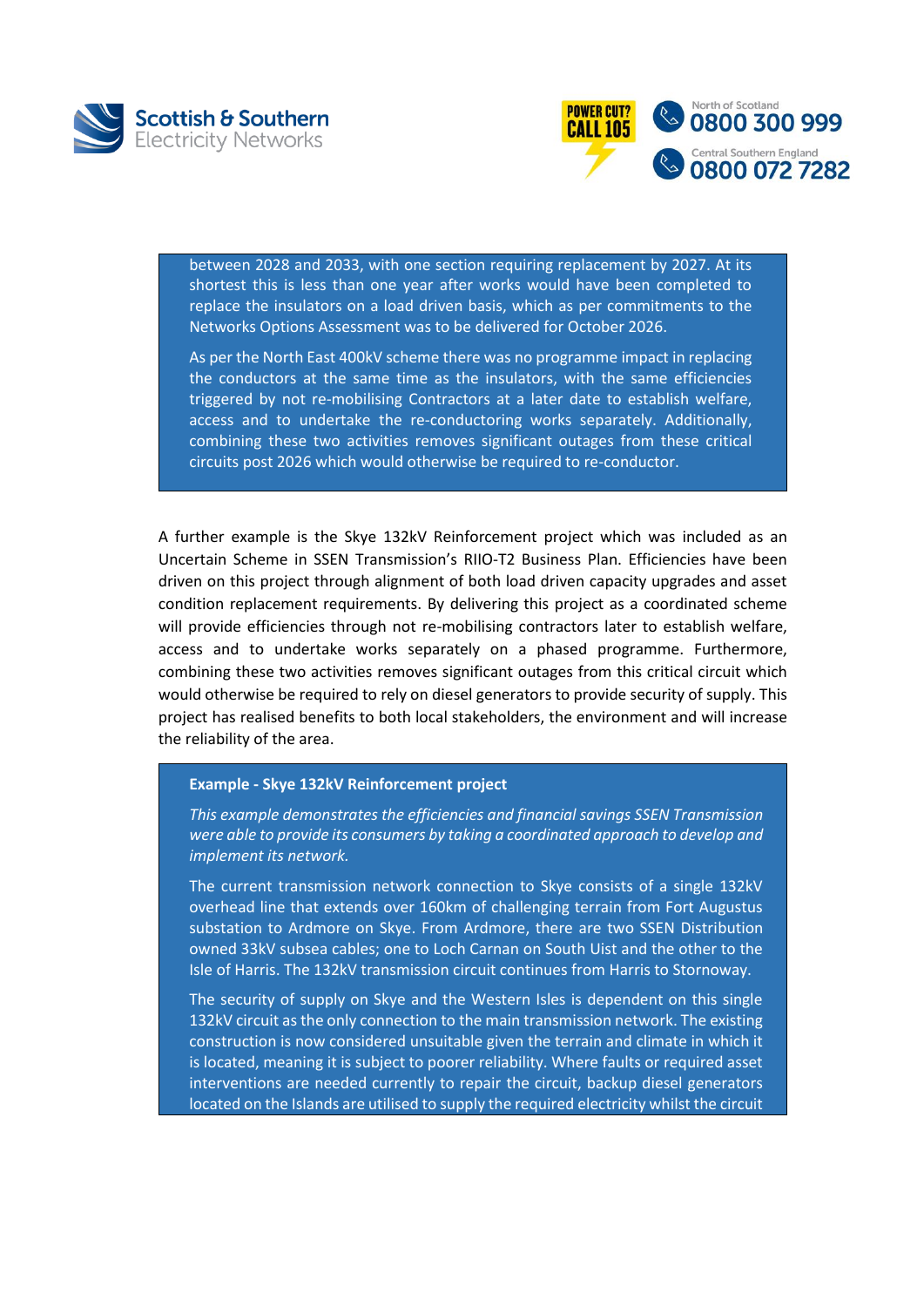



is on an outage. This results in significant environmental impact when an outage is required.

Key to the Skye reinforcement project strategy is the asset condition data. The current 132kV circuit has undergone a review of all available asset condition data, with findings indicating that between Quioch and Broadford (64km), and Broadford and Ardmore (68km), the conductors and towers will need replaced between 2026- 2029 respectively. This means that the existing asset (constructed in two sections between 1978 and 1989), is nearing the end of its operational lifespan, so a 'do nothing' scenario is not an option and intervention will be needed to maintain security of supply. This date falls, at its shortest, less than a year after load driven requirements to upgrade the circuit to Skye.

The key efficiency provided by this project is to align the required asset condition works (non-load) with known load requirements of contracted generation. In aligning load and non-load requirements, SSEN can take a strategic approach to facilitating all generator connections in the region by seeking to align generator connection agreements with the energisation programme for the overall reinforcement works considering the asset condition driven replacement works, limiting the need for mobilisation of multiple commissioning teams over a longer time frame. This means that current connection agreements for new load along the length of the 160km reinforcement will occur in a timely fashion and not rely on a phased connection programme. In addition to connecting generators cumulatively, as opposed to phased, our key statutory consultees have expressed agreement with this approach. They feel a 'build it once' approach to the Skye reinforcement will limit the need for revisiting and reopening construction sites in environmentally sensitive landscapes. This approach also reduced the need for abortive works caused by installing assets on the network that cannot accommodate further generation growth and need reinforced later.

Lastly, ringfencing bid teams is directly contrary to this policy direction given by Ofgem. As part of RIIO-2, Ofgem has clearly set out that network companies need to be considering whole system solutions. They have provided several mechanisms to allow companies to do so. TOs are inhibited from pursuing whole system solutions if it is ring fenced from its wider business.

#### Implementation Issues

Practically, each employee within SSEN Transmission does not work on a sole project by project basis. Responsibilities are mixed and matched to ensure the right skills and knowledge suit the required task. One staff member from our System and Planning team may be involved in several areas of the business, such as Large Onshore Transmission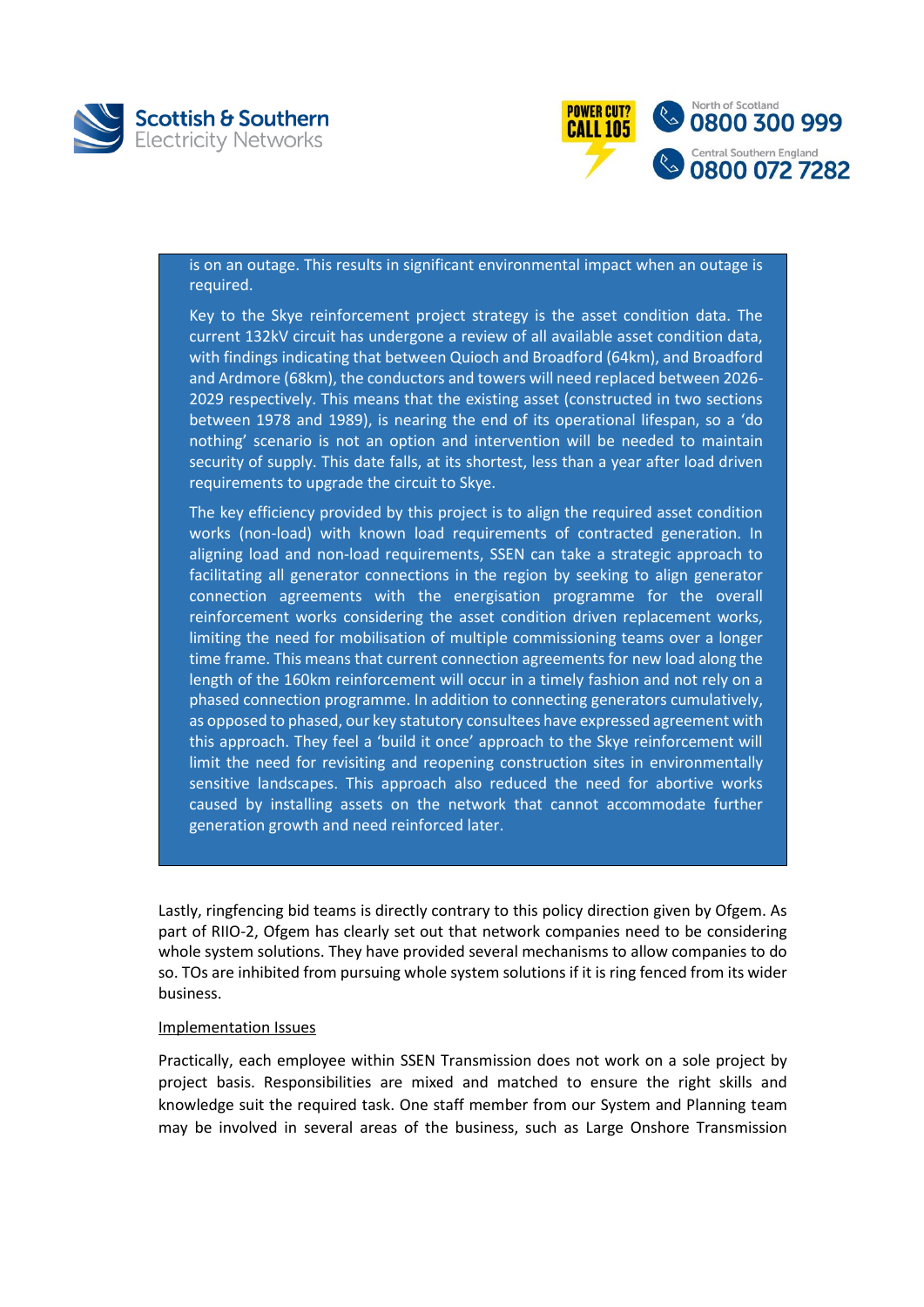



Investment (LOTI) projects, NOA, innovation, etc. due to their specific knowledge area and experience. Removing them from the business would be detrimental for network management, inefficient and not in the interest of consumers.

We welcome further clarity of what the bid teams consist of, that the ESO proposes to be ringfenced. A clear remit of responsibilities is required. Currently, teams that prepare network options consist of system planning engineers, project development staff, procurement specialists, project managers, legal advisors, control room staff, environmental specialist, regulatory and commercial staff, etc. Therefore, in practice, a bid team could be very large. It should be highlighted that regulated networks would still require a system planning function as current to perform coordinated GB MITS analysis. Ringfencing system planning, development, and other teams may take away resource from the licenced TO activities, and it would be unable to deliver its main task of running a reliable and safe network.

The ESO anticipates that "there could be between 1 and 3 projects tendered every 2 to 3 years". As a regulated business, it is unclear what tasks the ring-fenced bidding teams would undertake when there are no bids to be prepared. It is not in the interests of consumers to for us to retain staff without work to do whilst waiting to prepare a bid. Bid teams could return to the wider TO business, however this would go against the principle of level playing field, as this could be perceived as disadvantaging other bidders once more, as those employees would once again have access to network information which could be relevant to a future competitive process. The ESO's proposals do not address this issue.

Furthermore, it is unclear whether a new CATO licensee would require to ringfence future bid teams. Once a third-party bidder wins a CATO licence under the proposed early competition model, we would expect it also be required to ring fence their bid team, as is currently expected for TOs.

Ringfencing bidding teams and their costs is not only impractical, but also not financially viable for TOs, and may inadvertently put TOs at a disadvantage. TOs cannot partake in income generation activities outside their licenced area or licenced activities, and therefore cannot raise finances to fund a ring-fenced bid team, should it not be funded by the price control. Unlicensed, third party bidders can shift and re-organise their spending and finances freely to sustain operations, unlike TOs who are bound by their licence conditions and strict price control deliverables. When considered practically, this proposal may put TOs at a stark disadvantage in terms of financing its bid team.

#### Regulatory responsibilities

As stated in our responses to the Phase 2 consultation and the ESO's Thought Paper on Roles and Responsibilities, SSEN Transmission continue to have concerns on how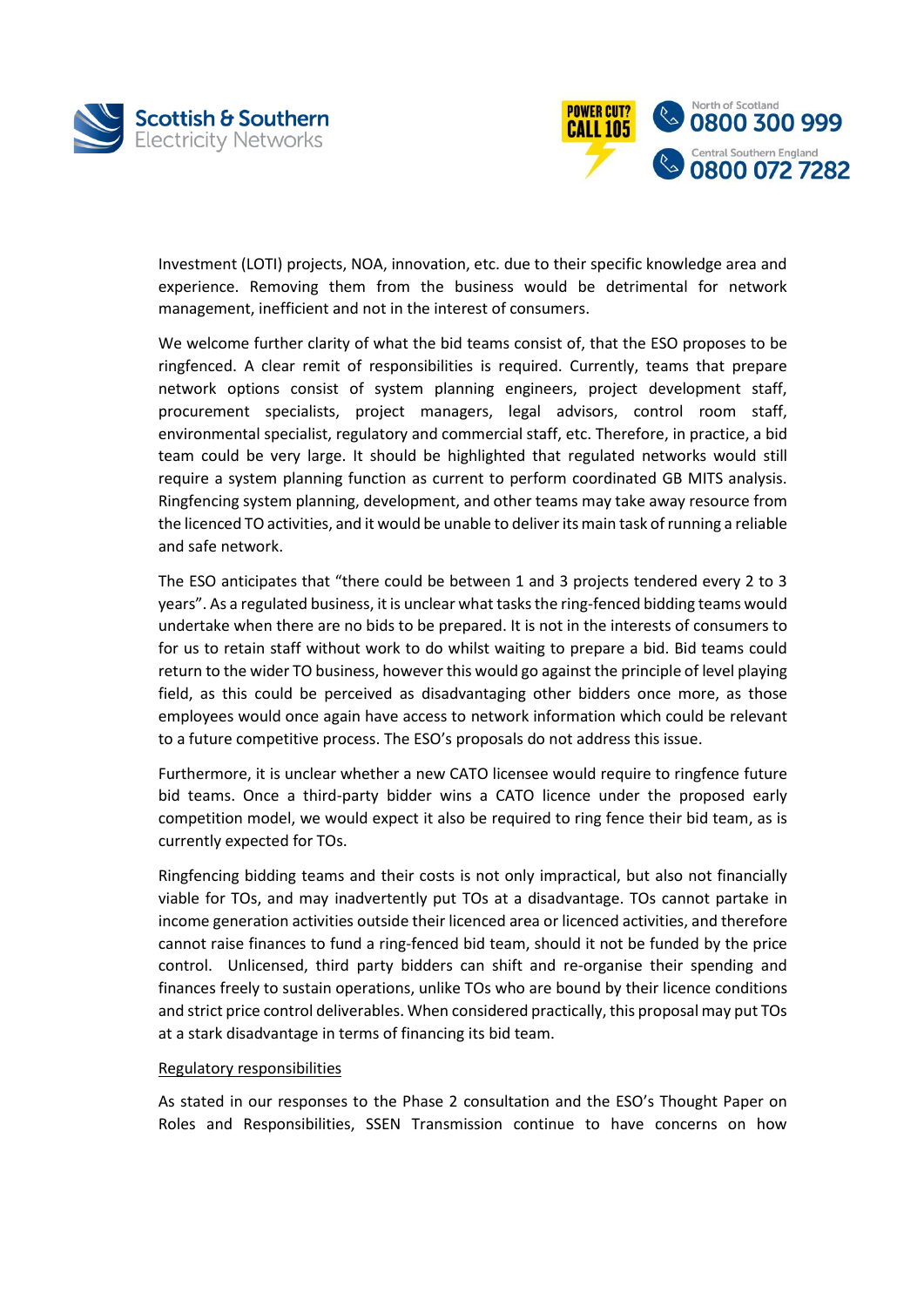



ringfencing will inhibit our ability to meet our legal and regulatory obligations. As a TO we have significant obligations enacted through Parliament which require us to plan and manage an efficient and economic network. Such a fundamental change must be subject to appropriate risk and impact assessment; we therefore encourage the ESO to share with stakeholders how it intends to approach this essential element of its policy development. This issue is further exacerbated with the publication of Ofgem's Review of GB energy system operation.

The UK has one of the most secure and efficient networks in the world, decentralised planning and management of the network could put this at risk. We are strongly calling for a thorough impact assessment to be undertaken before any final decisions are made. It is imprudent for the ESO to make these proposals without fully understanding these impacts.

**8. Do you agree with the key differences between early competition and these case studies, and that the key differences would limit the lessons that can be learnt for the purposes of developing the model for early competition?**

Whilst we agree there are key differences in the case studies, we disagree that there are limited lessons learned for the purposes of developing a model for ECP.

We think the ESO could have investigated the case studies earlier in its process. For example, the model used in the Thames Tideway Tunnel may work well in the transmission sector because as stated, "Thames Water is akin to the transmission owner". Thames Water, as the asset owner plays a central role in this model. It oversees procurement and also maintains direct engagement/commitments with the interested party. This works well because Thames Water manages the network area, and is, therefore better placed to find efficiencies and organise solutions.

## Chapter 3 – Identifying Projects

#### **1. Do you agree that only competing projects that appear in at least 2 FES scenarios will provide sufficient confidence that the project will go ahead?**

We do not agree proposed projects appearing in at least two FES scenarios provides enough confidence that the project will go ahead. We think that this threshold is arbitrary with the sole aim of appeasing third party bidders. The proposed threshold is not a good proxy measure for certainty and falls short of giving confidence to proceed with projects.

We make two key points: this proposal is at odds with the NOA methodology and sets a considerably lower bar in demonstrating project need than that experienced by TOs in submitting projects through the Strategic Wider Works (SWW)/LOTI project to Ofgem.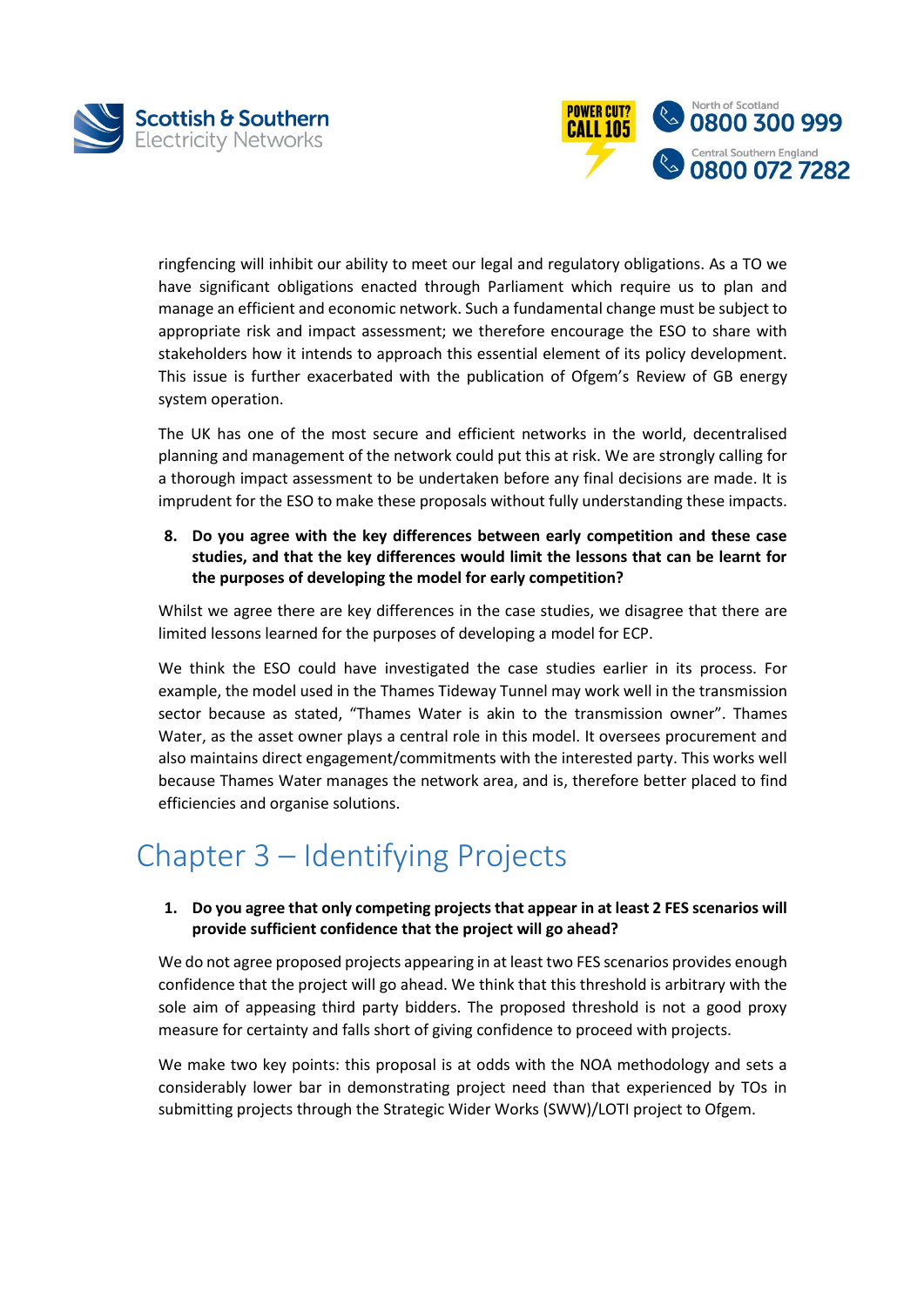



First, the NOA acknowledges the uncertainty of network scenarios by revisiting and reiterating its recommendations on a yearly basis. Trying to establish some certainty of FES scenarios contradicts the purpose of NOA.

Secondly, Table 2 below sets out two project examples that fit the competition criteria and demonstrates the volatility of NOA recommendations. Future Energy Scenarios (which underpin NOA) are susceptible to year on year change as well, as the drivers may vary due to generation volumes across difference fuel types.

**Example – Reactive Compensation at Tummel and Beauly to Blackhillock 400 kV Double Circuit Addition**

*This example demonstrates how volatile NOA recommendations are, and that two proceed signals may not guarantee certainty.*

NOA can signal that a project may be delayed for one year, but there is no certainty that the following year the signal to proceed is resumed. Moreover, solutions may not disappear from NOA, another characteristic could arise, by which the solution may be amended and more efficient.

|            | <b>Reinforcement Option</b>                             |                                                                                |  |
|------------|---------------------------------------------------------|--------------------------------------------------------------------------------|--|
| <b>NOA</b> | <b>Reactive</b><br><b>Compensation</b><br><b>Tummel</b> | <b>Beauly to Blackhillock</b><br>400kV Double Circuit<br>at<br><b>Addition</b> |  |
| 2015/16    | Not included                                            | <b>Delay</b>                                                                   |  |
| 2016/17    | Do Not Proceed                                          | Do Not Proceed                                                                 |  |
| 2017/18    | Hold                                                    | Not included                                                                   |  |
| 2018/19    | <b>Hold</b>                                             | Not included                                                                   |  |
| 2019/20    | Stop                                                    | Do Not Start                                                                   |  |
| 2020/21    | Not included                                            | Proceed                                                                        |  |

**Table 2**

The ESO fundamentally acknowledges uncertainty within its NOA report and underlying methodology. Thus, the historical analysis undertaken by the ESO may not necessarily be a good indicator due to a fast-evolving energy landscape. For example, the future introduction of an electrolysis plant in the north of Scotland has potential to alter historical investment signals that have been predominantly driven by the requirement to exports large amounts of renewable energy south.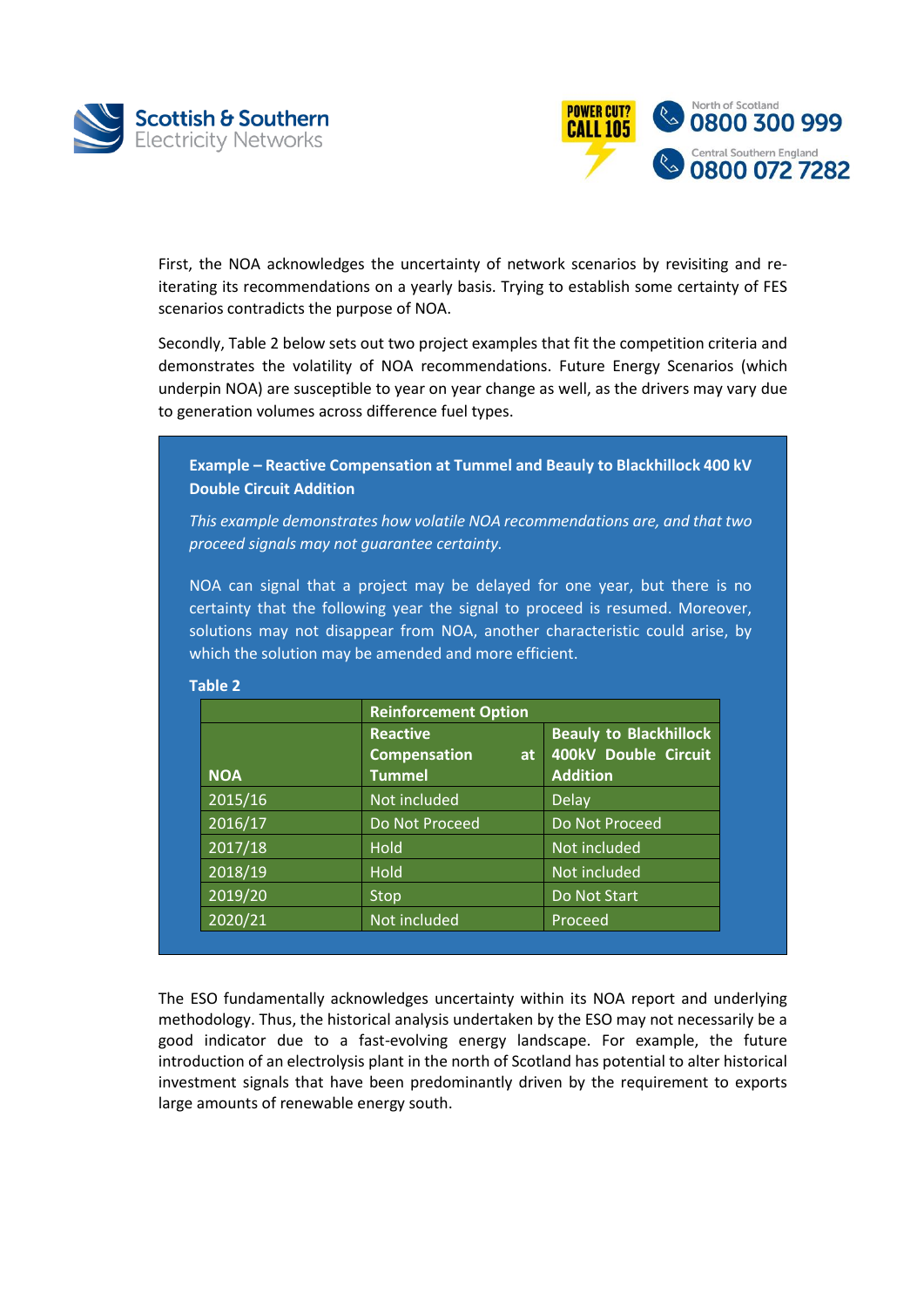



In addition, we note the different experiences in demonstrating needs for SWW/LOTI projects, where the frequency of network requirement changes is exacerbated by the next step in the process i.e. taking the investment signal and initiating the LOTI/SWW needs case, and its associated timescales. In practice, a project can receive two or three, or more NOA proceed signals, however the need may continually be challenged by Ofgem, for example in relation the Eastern HVDC project. It may be that construction of these projects does not start until 4 or 5 years after its original proceed signal, once Ofgem is satisfied with the evidence to support the needs case and the estimated costs of a project.

The approach Ofgem undertakes demonstrates an unequal playing field, and that for SWW or LOTI projects, there is a higher barrier of evidence TOs must provide. We would raise to the ESO that this is an issue to consider, as the requirements to demonstrate need is considerably higher for projects under the SWW/LOTI process than what the ESO is proposing for competition (i.e. appearing in two FES scenarios).

We reiterate our point that TOs are naturally best placed to manage uncertainty. Generally, a project pipeline needs to be better guaranteed ahead of TOs and third parties ramping up their operations to be able to participate in early competition. We recognise it may not be possible to assure certainty of a project pipeline. This reinforces our continued position that TOs are best able to manage this uncertainty through the current price control, as we are able to absorb some changes given due to our overall management of the network and mechanisms available to us in the price control.

**2. Do you agree with our proposed approaches for different drivers of network investment? Are there ways single party connections could be identified as having sufficient certainty to compete?**

We do not agree with the ESO's approach for different drivers of network investment. Our view is that:

- A project value threshold is required for projects to be competed;
- A clearer definition of these network drivers, that is connections, compliance, asset replacement and voltage/stability, is required;
- The ESO must provide analysis on how it thinks third parties can deliver these drivers more efficiently than TOs, given our ability to find efficiencies across different drivers of network investment;
- There is no obvious useful indicator of certainty for single party connections; and,
- There is lack detail relating to interface and role for TOs to play within a contract of a third-party bidder.

We do not consider it possible to maintain coordinated development of the network under the ESO's Early Competition Plan proposal.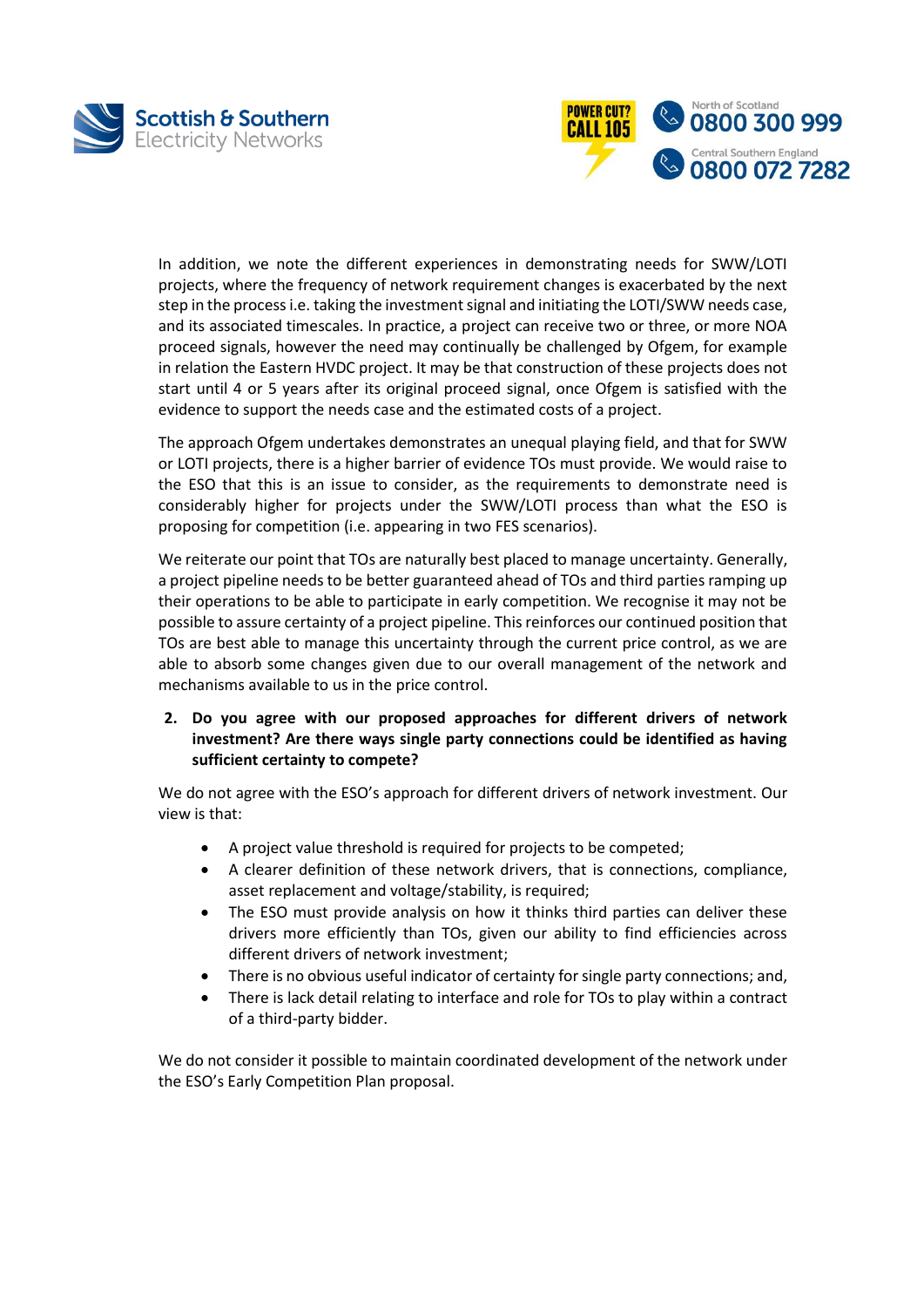

l



Firstly, we do not consider the removal of the project value threshold to be a balanced approach. We continue to strongly disagree with the ESO's proposal that projects with a capital value of under £50m should be subject to early competition. Whilst we recognise the ESO's intent for encouraging all solutions that may provide benefit to the network, this detracts from key responsibilities of asset owners, which is to deliver solutions quickly and efficiently. It also contradicts Ofgem's policy precedent of reducing regulatory burden<sup>12</sup>.

We continue to hold significant concerns that any decision to run a competition process, especially for projects under £50m, must not hinder delivering infrastructure critical for safety, energy security and for facilitating Net Zero. For example, infrastructure should be able to be delivered in the time period between Contracts for Difference (CfD) auction results and delivery year. It is critical that the ESO includes within its criteria a timeliness assessment to run the competition process. This should assess whether the time taken to run the end-to-end competition process is acts as a hindrance to delivering critical infrastructure required for safety, security of supply and delivering Net Zero. A tendering process which delays a project from being delivered in its required year (i.e. when NPVs are greatest) should be avoided and the incumbent TO allowed to deliver the project.

We acknowledge and welcome that the ESO is proposing to undertake a CBA ahead of recommending Ofgem to tender a project. It is important to quantify the costs and benefits expected from competing each project. These CBAs must be undertaken transparently, with the input of TOs. Competing certain small, lower cost projects may increase prices elsewhere in delivery, as economies of scale may not be realised.

We re-iterate that a financial threshold of project cost helps reduce regulatory burden (e.g. CBA, and other analysis) of assessing a myriad of competitions for projects with small cost, when it is more efficient and cost effective for incumbent TOs to undertake them. For example, in our T2 Business Plan, SSEN Transmission has several smaller projects worth less than £50m. We are able to benefit from economies of scale by bundling projects to obtain volume discounts and efficiency in delivery programmes. Competing these small projects is unlikely be efficient for consumers, as a procurement process can be costly and require a significant and wide range of expertise and resource, when TOs are able to find significant cost efficiencies for consumers using our economies of scale, and through the price control ongoing efficiency challenge.

There has been no quantitative assessment to provide evidence as to whether competing projects that are less than £50m in costs would realise net benefits or the potential impact this could have on TOs network planning activities. It will become a significant challenge for TOs to address the needs of the network and its customers, if all potential schemes are subject to the time-consuming requirements of an uncertainty mechanism and subsequently early competition.

<sup>12</sup> Paragraph 7.3[2 https://www.ofgem.gov.uk/system/files/docs/2020/07/draft\\_determinations\\_-\\_core\\_document\\_redacted.pdf](https://www.ofgem.gov.uk/system/files/docs/2020/07/draft_determinations_-_core_document_redacted.pdf)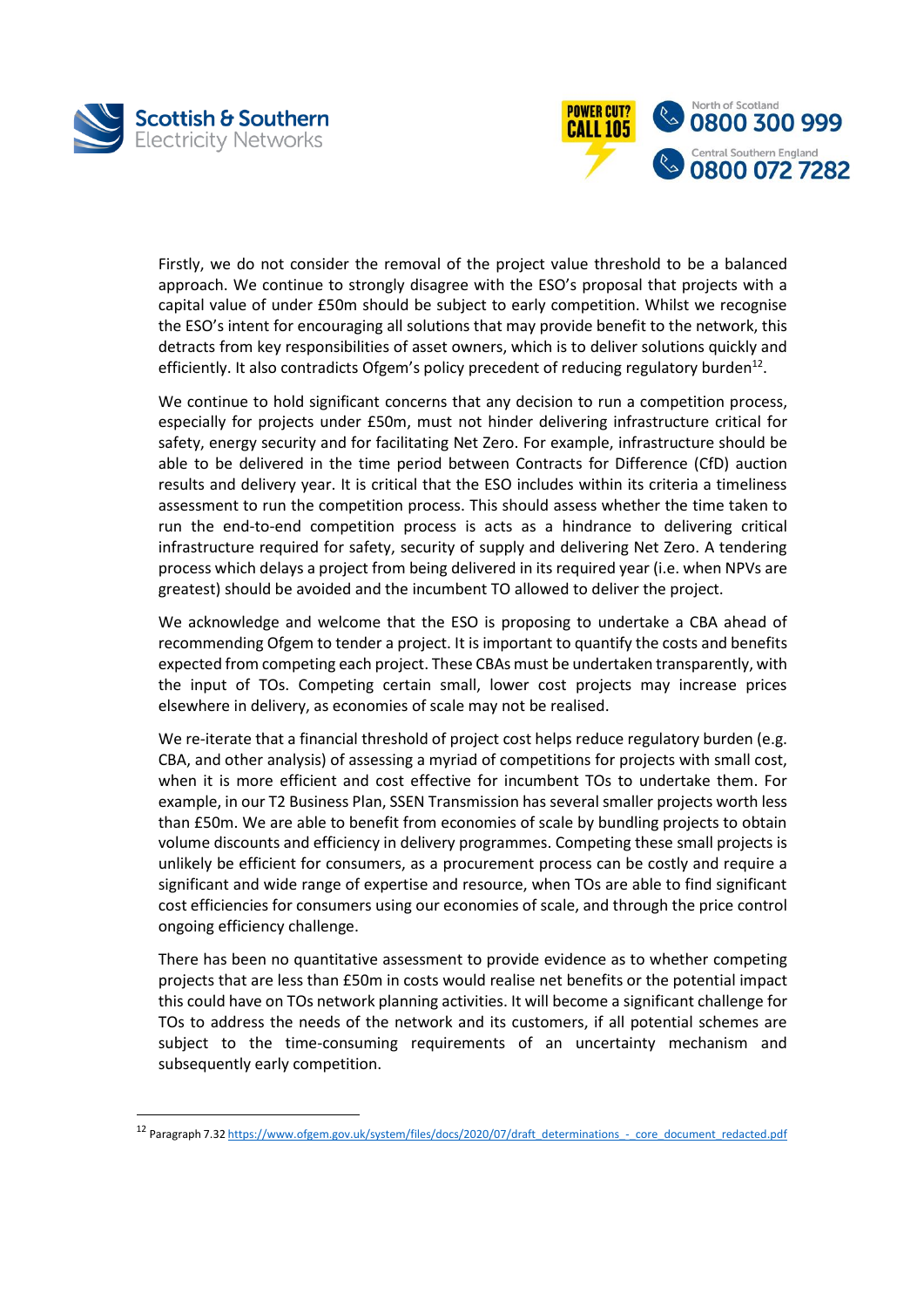



Whilst we agree that it may be unlikely that asset replacements, and other drivers are unlikely to meet the proposed definition of 'separable', we reiterate the need to carefully define drivers such as connections, compliance, asset replacement and voltage/stability. Specifically, we continue to ask the ESO for a clearer definition of connection assets subject to competition and how this relates to asset ownership boundaries as per the rules set out within Connection and Use of System Code (CUSC).

We continue to highlight that, currently the NOA does not assess customer connections, network compliance, asset replacement and system voltage/stability requirements which don't increase network transfer capability and that its focus is limited to wider system constraint relief. Oftentimes, these works do not explicitly correlate to a reduction in network operational costs through increased boundary transfer capability. TOs are able to derive efficiencies from economies of scale, and our ability to combine load and non-load drivers to deliver these works quickly and efficiently for consumers.

We do not think there are obvious indicators of certainty for single party connections. Network companies themselves have difficulty managing the uncertainty around developer connections. Needs cases for undertaking these works often change or disappear. As the Government has indicated a push for more renewable sources, establishing a measure for certainty may be more challenging and potentially unhelpful, as it may prevent evolving shared use connection works to proceed. We note our experience whereby sole-use infrastructure has often become shared-use infrastructure (sometimes following further investment) to accommodate new connecting parties.

Sources of uncertainty include:

- Generators requesting to change connection dates
- Reliance on Contract for Difference auction results
- Delay in planning or other consents
- Delay in planning or other consent resulting in change of project scope
- Potential public inquiry or political influences
- Outage planning to accommodate connections

Should single party connections be included in the proposed Early Competition Plan, it will have to allow for significant flexibility.

We reiterate that TOs are best placed to manage single party connections. We are able to rationalise connection studies and designs because of our oversight of generation background and other contexts. Our portfolio view allows us to execute efficiencies.

Another critical aspect of planning for connections is planning outages on the system to accommodate new load. This process involves scheduling with other TOs, DNOs, the ESO on the system, existing connection customers like generators and demands, scheduling with other projects as well as ongoing operation and maintenance activities. This is a complex and challenging process for delivering connecting on time. Third parties must quickly get up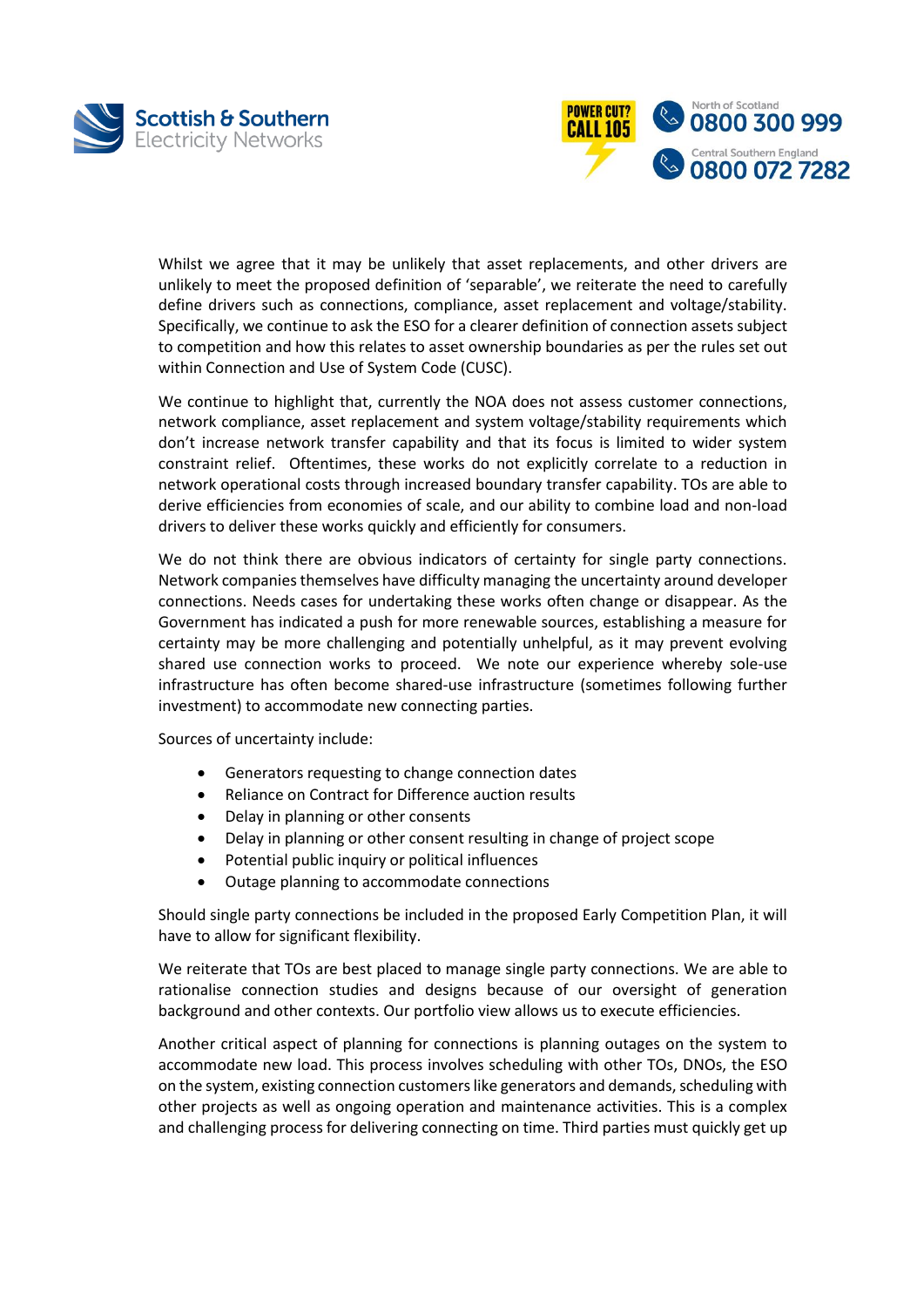



to speed to ensure connections are not delayed. Furthermore, the practicalities of providing contextual information for connections for early competition has not been set out by the ESO.

We continue raise our concerns on the lack detail relating to interface and role for TOs to play within a contract of a third-party bidder.

**Example – Interface between connection customer, third party, and TO**

*This example demonstrates that further thinking is required by the ESO to consider interfaces between different parties*

Should a third-party successful bid for a project developing a piece of radial work, and subsequently a generation developer wishes to tee into that piece of work, a customer would approach TOs to discuss pre-application. Interfaces and relationships between the customer, third party, ESO and TOs are not defined.

We welcome further clarity on the interaction and practical arrangements if a third-party bid is successful. To connect customers, the third party would have to have an updated system model, which may or may not be included in costs for design and build and have the expertise and information to schedule an outage on the system. The TO or ESO would then have a project management role to ensure the third-party sticks to their programme to deliver the connection on time during the required outage. This scenario could arise for several pieces of infrastructure owned by third parties.

**3. Do you agree that continuing to develop the Interested Persons Option process is the best way to engage stakeholders in initial solution design?**

We do not strongly support any of the five options provided by the ESO. We do not think that the Interested Persons Option works particularly well. The ESO received only one response in last year's NOA.

If the Intellectual Property (IP) process will be undertaken for early competition, we request that the ESO provides further clarity on the roles of TOs and the ESO in this process, and how it fits into the current NOA process, and how these IP options will be accommodated.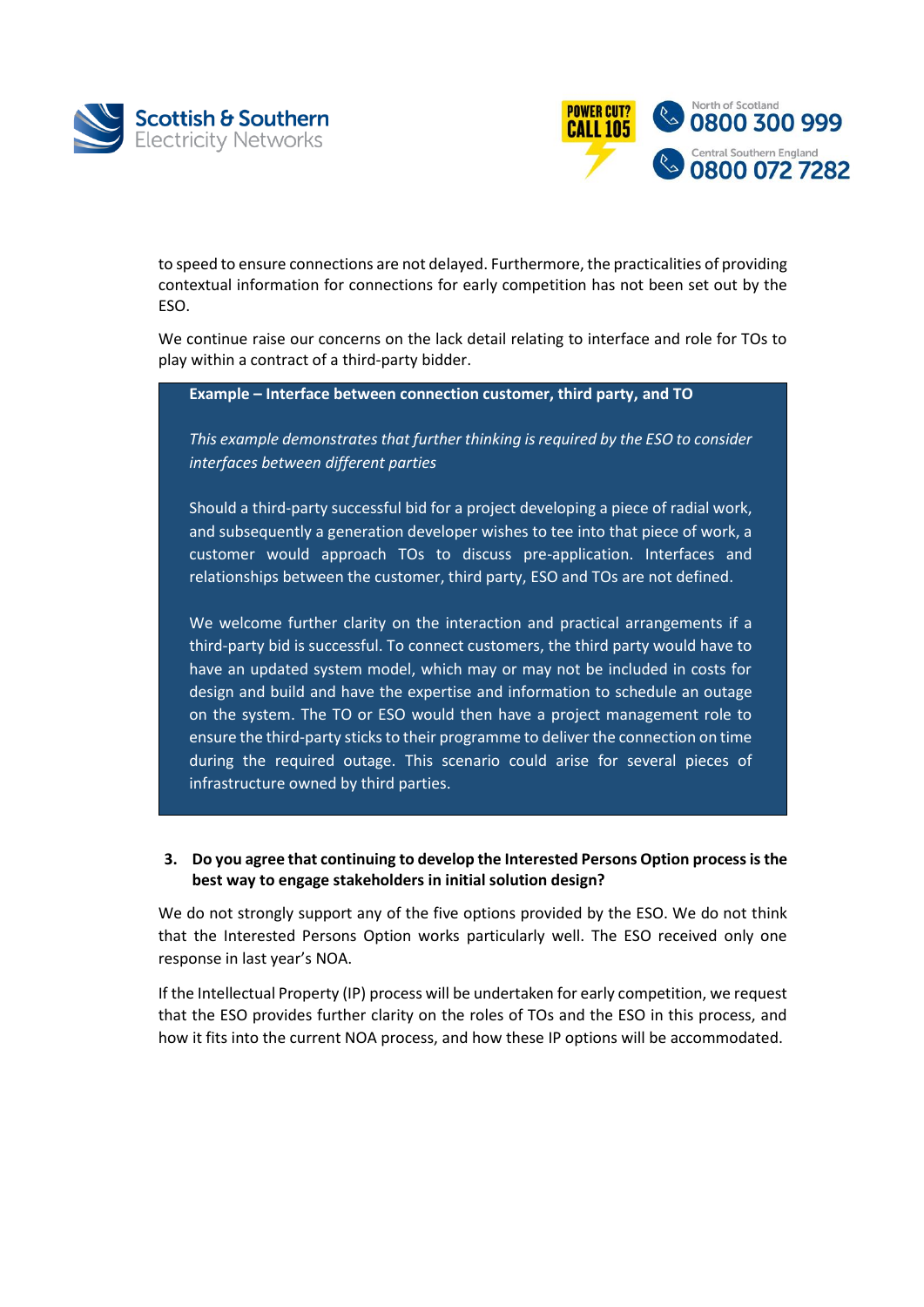



## Chapter 4 – Commercial Model

### **1. Do you agree with the partial indexation of the TRS and the adoption of CPIH as the index? Why?**

We agree in principle with the adoption CPIH as the index. This is consistent with the approach undertaken in RIIO-2.

However, we continue to disagree with the ESO's assertion that TRS is the most suitable model of remuneration for a successful bidder. We note the ESO has provided no quantitative or qualitative examples to demonstrate the overall benefit for consumers of this approach. We understand and appreciate this might be the most suitable option for potential bidders, but the net benefit compared to say, the RAV model has not been set out in detail. The lack of any robust analysis to evaluate different models is a serious flaw in the consultation and requires significant work to ensure a level playing field.

We also consider the RAV model to be more suited to developing a network that has an ever-changing set of requirements and risk profiles (as is the case in GB electricity transmission). We would therefore welcome the ESO's analysis demonstrating that *"the RAV based regulated model would be unnecessarily complex and costly to implement"*. Without adequate justification of the advantages and disadvantages using a clear and consistent methodology, this assertion is simply unfounded.

We are also unclear as to why the ESO has not considered other models of remuneration such as a fixed investment period and bid cost of capital to mitigate strange incentive properties and bias decisions on different solutions.

#### **2. Which of the options for extending the revenue period do you think are most appropriate? Why?**

SSEN Transmission does not hold a view. However, as noted above, the rapid pace of change of the electricity network in GB is such that it is difficult to define and agree upon options for extending the revenue period today. It is therefore highly unlikely that the system needs upon which the original tender is based will be identical to that at the point of contract or licence award. The coordinated and economic approach would require a review of the future system requirements, at that point in time, to determine whether the current solution remains fit for purpose and delivers economic benefit through an extension of revenues. Assets should be held to the same standard as incumbent TOs to ensure like for like comparisons can be made on counterfactual investments.

**3. Do you agree with the preferred option of a fixed payment to the successful bidder upon the delivery of key milestones during the preliminary works period? Why?**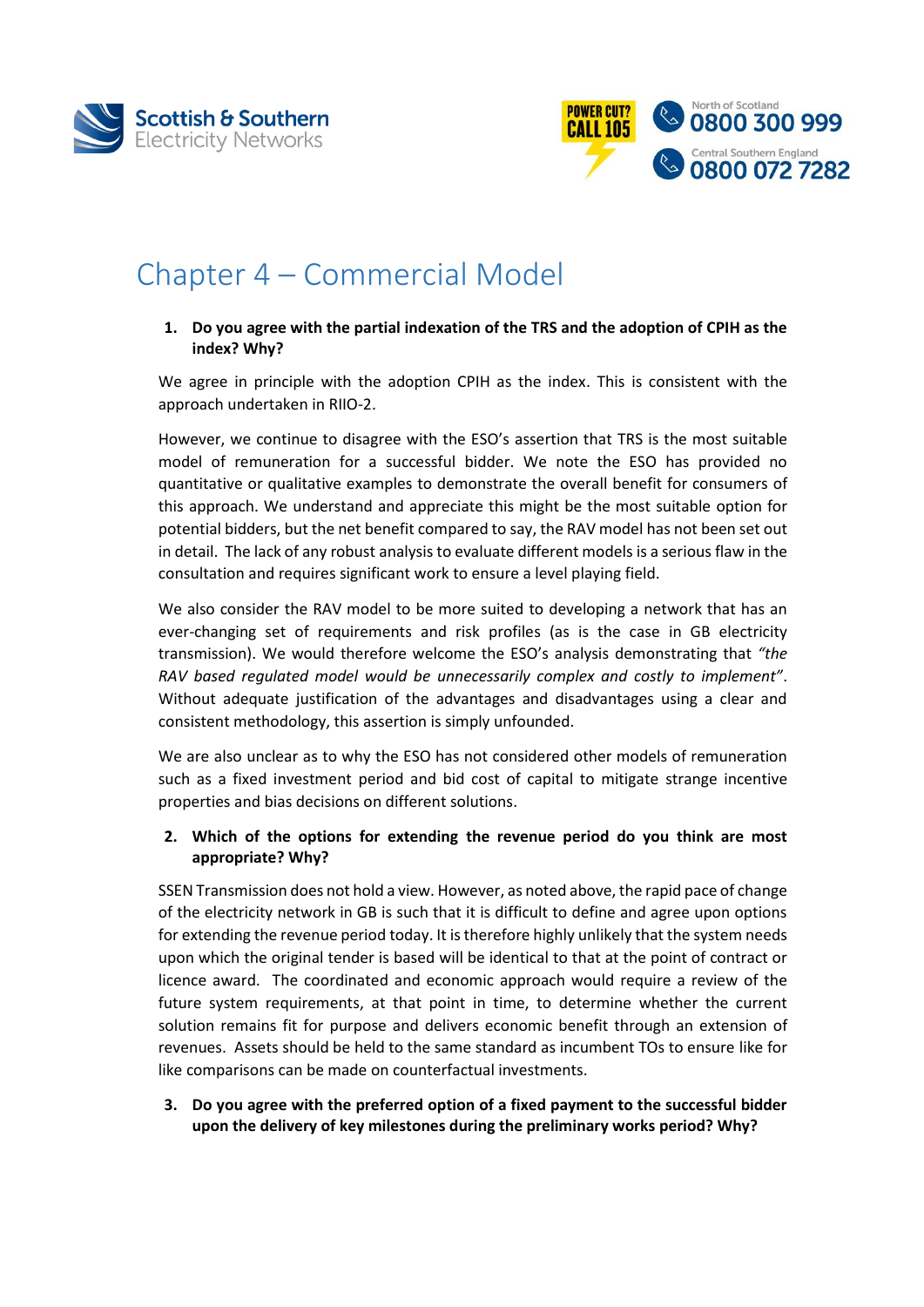



Yes, we agree with the preferred option of a fixed payment to successful bidder upon the delivery of key milestones during the preliminary works period. It is important to provide the successful bidder with working capital as it undertakes works, rather than the successful bidder assuming costs and being compensated ex post. Whilst we prefer that the successful bidder receive payment for preliminary works ex ante, we think this option aligns with principles adopted in RIIO-2. As we have seen during RIIO, the ability to support cash flow and investment is an important requirement to ensure efficient delivery of transmission infrastructure.

### **4. Do you agree with our revised views and preferences in respect of the PPWCA, Performance Bond and IAEs? Why?**

As in our Phase 2 response, for PPWCA, we strongly believe that all participants involved in the development of onshore transmission network should be subject to identical processes for fixing underlying costs after preliminary works are completed. Within the existing RIIO-2 framework, Ofgem's costs assessment mechanism under the SWW (soon to become LOTI) uncertainty mechanism has worked well. We would therefore advocate a similar process is adopted for any competitively tendered projects.

We note the concerns of stakeholders that this might be subjective, but it has been deemed appropriate and in the best interests of consumers by the regulatory authority for Great Britain over the last eight years and is continuing for RIIO-2. There is no evidence to suggest an alternative approach would lead to additional benefit. We therefore expect that all third parties potentially seeking to provide transmission infrastructure are held to an identical standard (as is all the case for OFTOs under Ofgem's cost assessment process). Introducing further process will only increase the perception that cost assessment is subjective. We would need to see further analysis and justification to warrant this conclusion.

#### **5. Do you agree with our preferred option regarding margins and overheads? Why?**

We do not agree with the ESO's preferred option that at the point of tender award, the cost of equity, overheads and margins are fixed.

Depending on the outcome of preliminary works, costs and scope of solution may change, affecting construction margins and overheads. Therefore, we do not think that margins and overhead relating to construction can be fixed at this point.

However, generally, we think margins and overheads relating to operation and maintenance can be fixed at point of tender, as these costs may not change significantly, even if there are slight changes in construction costs and scope. This is likely to lead to a skewed model that has inherent bias built into its assessment. The approach to any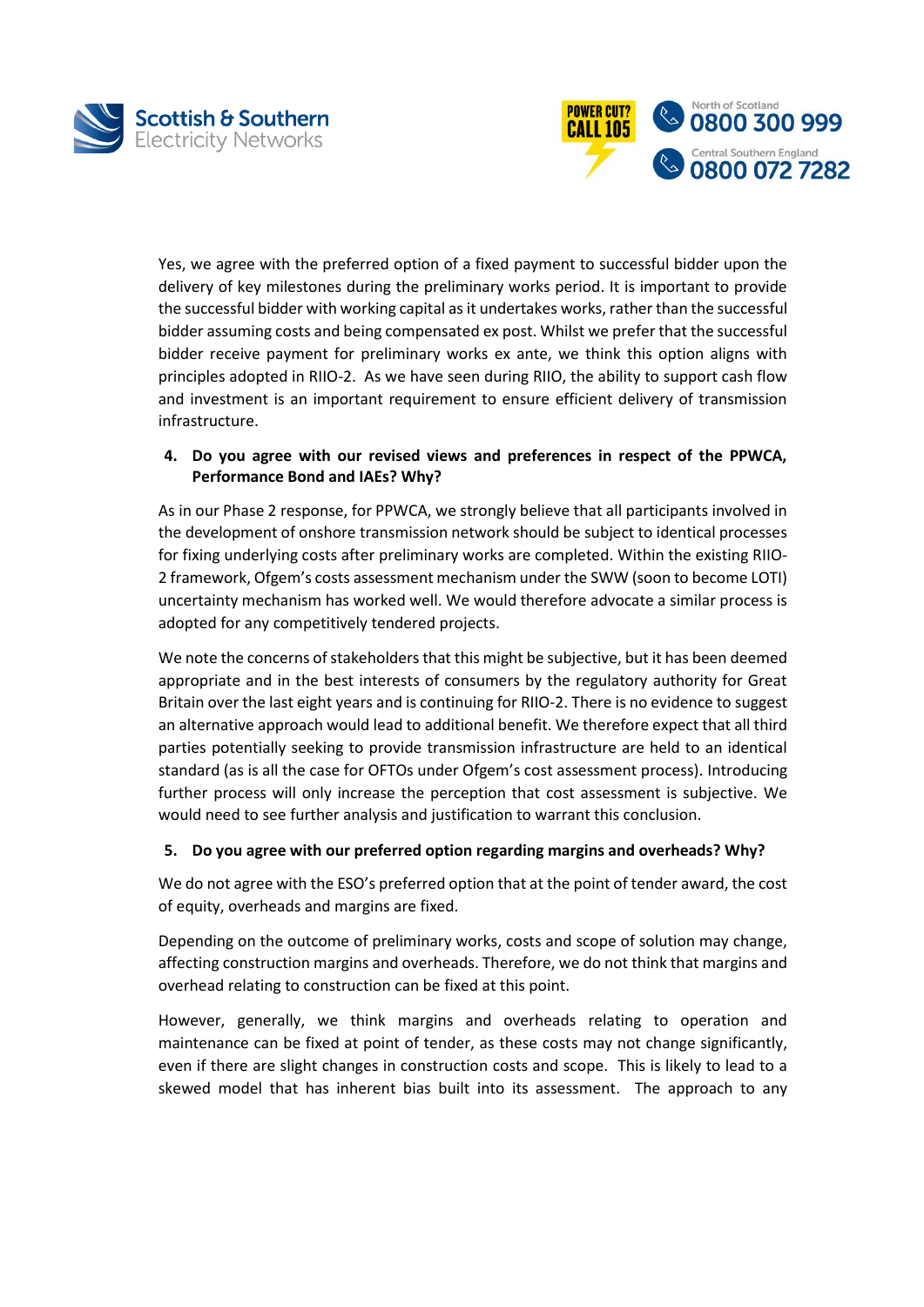



commercial model should not be forced and should permit fair and equitable assessments over consistent asset periods, solutions, and operating costs.

Again, this decision fails to have any adequate justification or analysis to support it. It is a repeat of similar models that have proven to introduce inconsistencies into the process. We believe strongly that this conclusion is in fact a failure to undertake the full and proper analysis of the available options and commercial models by the ESO. It is also unclear how this would align to the limited contractual change mechanisms permitted under the UCRs.

### **6. Are there any additional measures a Procurement Body could take to further drive value for consumers in securing debt finance?**

SSEN Transmission has no view on additional measures.

#### **7. Do you agree with our current preferred option with regards to equity? Why?**

SSEN Transmission has no view on additional measure. We would however agree with the ESO's proposals in relation to the Contract or Licence Counterparty, as appropriate, seeking oversight of any equity sales process and the identity of potential buyers e.g. for strategic or operational reasons.

We would also note the stringent financial requirements placed on regulated TOs within the standard and special licence conditions. We would expect that successful bidders/CATOs are subject to identical requirements, particularly in relation to financial distress etc. The consumer must be protected from any financial failure of a Contract/Licence Counterparty or any potential new buyer.

#### **8. Do you agree with our views on indexation? Why?**

We broadly agree the current preferred option to partially index the TRS to provide a natural hedge against inflation. However, we do not agree that this should be required via any commercial model as each party may adopt a different bidding or funding structure which may be more efficient.

#### **9. Do you agree with our updated views on licence/contract and industry codes? Why?**

Whilst we broadly agree with the ESO's updated views on updating industry codes, very little detail has been provided to date in terms of what those changes will be or look like despite our requests for this throughout the consultation process. The ESO's statements are extremely high level for what we view as not only a complex but pivotal aspect of this review. Changes to codes and licences may be complex and very time consuming.

It is our view that the ESO may have underestimated the complexity and timescales to change licences and codes. We, therefore, continue to invite an impact assessment of the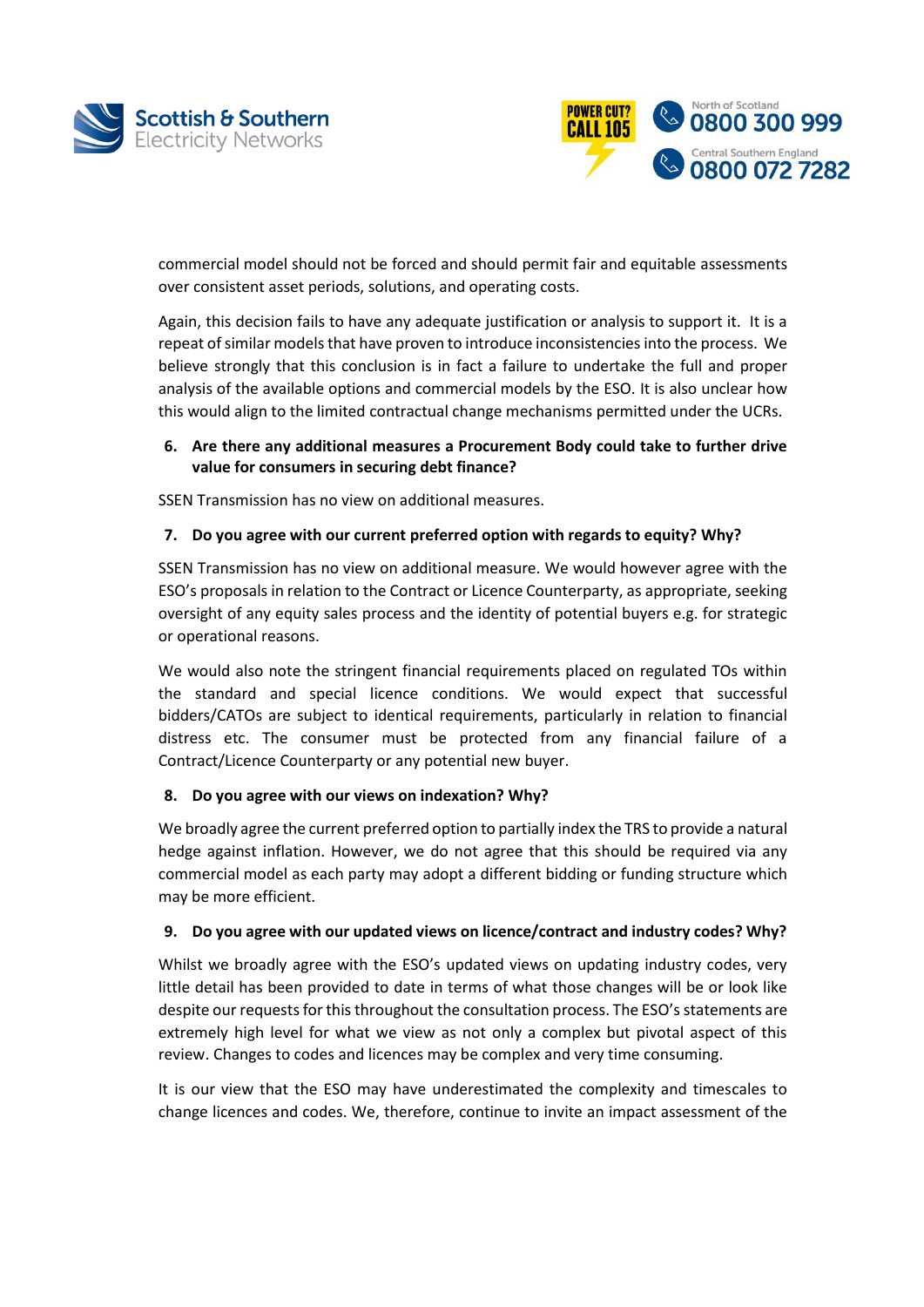



scale of change(s) required. We emphasise the need again that any changes in codes, licences and / or other applicable legislation must go through formal processes that allow for thorough scrutiny. For example, what conditions and obligations will be placed on licences such as investment grade credit rating, reporting, and compliance with codes and connection requirements. Any inconsistency does not allow a level playing field and more importantly is likely to be detrimental to customers and stakeholders. More detailed analysis covering all obligations should be undertaken to ensure any decision is robust, consultative, and complete.

The ESO has not set out its thinking on the UCR 2016 for Phase 3. We continue to emphasise the need for UCR 2016 to apply to any procuring body remain. The introduction of an alternative regime would add unnecessary delay and pose additional risks and costs to consumers than would otherwise the be the case under the existing approach model.

#### **10. Do you agree with our views on need change or disappearance? Why?**

We do not agree with the ESO's proposal should the need change or disappear. The ESO is proposing that TOs undertake the role of "provider of last resort". To this extent, we think it's necessary for the TO to be compensated for the works undertaken to develop a solution, despite a change or disappearance in needs case.

There could be significant detriment to consumers, should TOs do not develop a solution, and third-party solutions fail. TOs must be compensated for the works undertake should the need change, post tender launch, but ahead of tender award. This would be an unwarranted risk and could introduce material financeability concerns particularly during a period of significant expenditure and the potential failure of a bidder.

#### **11. Do you agree with our views and preference in respect of the 'provider of last resort' arrangements? Why?**

We do not think that the OFTO 'provider of last resort' model is necessarily the best comparison and suitable for extension to onshore assets. The ESO notes that it can *'see no reason why these arrangements cannot be extended to cover network solutions'*.

The ESO has not provided us with confidence that TOs are protected should it take over an asset built by a third party. There are significant liabilities issues that have not be addressed by the ESO in its proposed model. This would need further analysis to evaluate the risks and potential material issues it could cause in a given scenario. Any attempt to have an incumbent TO as a provider of last resort would require significant protections in place and assurances otherwise this is an open-ended risk that TOs would not be able to accept without breaching obligations under the Companies Act, their Licence, or both.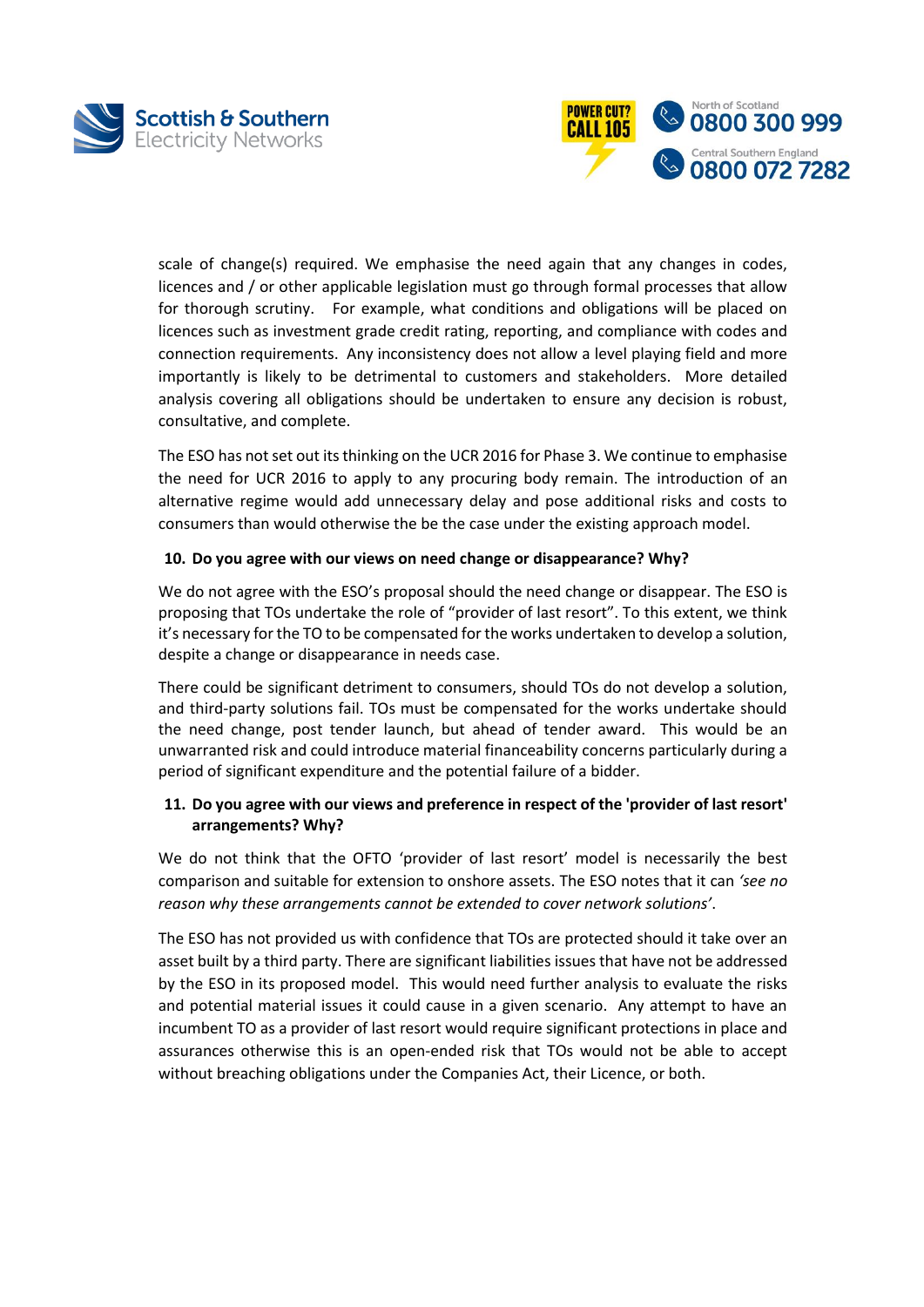



## Chapter 5 – End to End Model

#### **1. Do you agree with our preferred position on pre-tender activities? Please explain your answer.**

We broadly agree with the ESO's preferred position on pre-tender activities. The proposals encompass standard principles that align with the UCR 2016.

We continue encourage the ESO to consider the experience of the retail market and ensure that it has designed, upfront, a suitably robust pre-tender framework that will ensure financial stability and appropriate governance in the management of poor performance or company failure that minimises the impact on other market participants and consumers.

#### **2. Do you agree with our preferred position on impact studies?**

We do not wholly agree with the ESO's preferred position on impact studies because:

- We do not have enough information on who will undertake these impact studies and request the ESO provide a practical plan on how the Procurement Body will undertake this coordination.
- We do not have enough information on how often these impact studies will be undertaken, and what is required of the bidders, TOs, and the ESO, nor the transactional cost and benefit. We request the ESO set out its expectations for time, cost, and resource required.
- The ESO has not defined "material changes"

Network impact studies must be undertaken iteratively to reflect a continuously changing network, including generation backgrounds to ensure the optimum solutions are being taken forward at any time. We appreciate the intent for the Procurement Body to organise the needed network impact studies, however we would highlight this will be challenging, given the number of potential participants, and coordination required with TOs and the ESO. When developing options, impact studies (albeit not full studies) are undertaken continuously and require regular contribution from TOs and ESO relating to generation, outage planning, or other contextual information. We request the ESO to provide clarity on how it intends to coordinate network impact studies, whilst considering the ESO and TO's BAU licenced responsibilities of running the network.

It is unclear who the Procurement Body will commission to undertake these studies, and what information they will require about the network. Should network information be required from the TO, time, cost and resource expectations should be set out, as it is not certain TOs have this capacity on top of their BAU responsibilities of running and maintaining the network. Relevant parties responsible for providing up to date information for these impact studies should be adequately compensated. There should also be clear position set out as regards reliance and liabilities which could manifest for those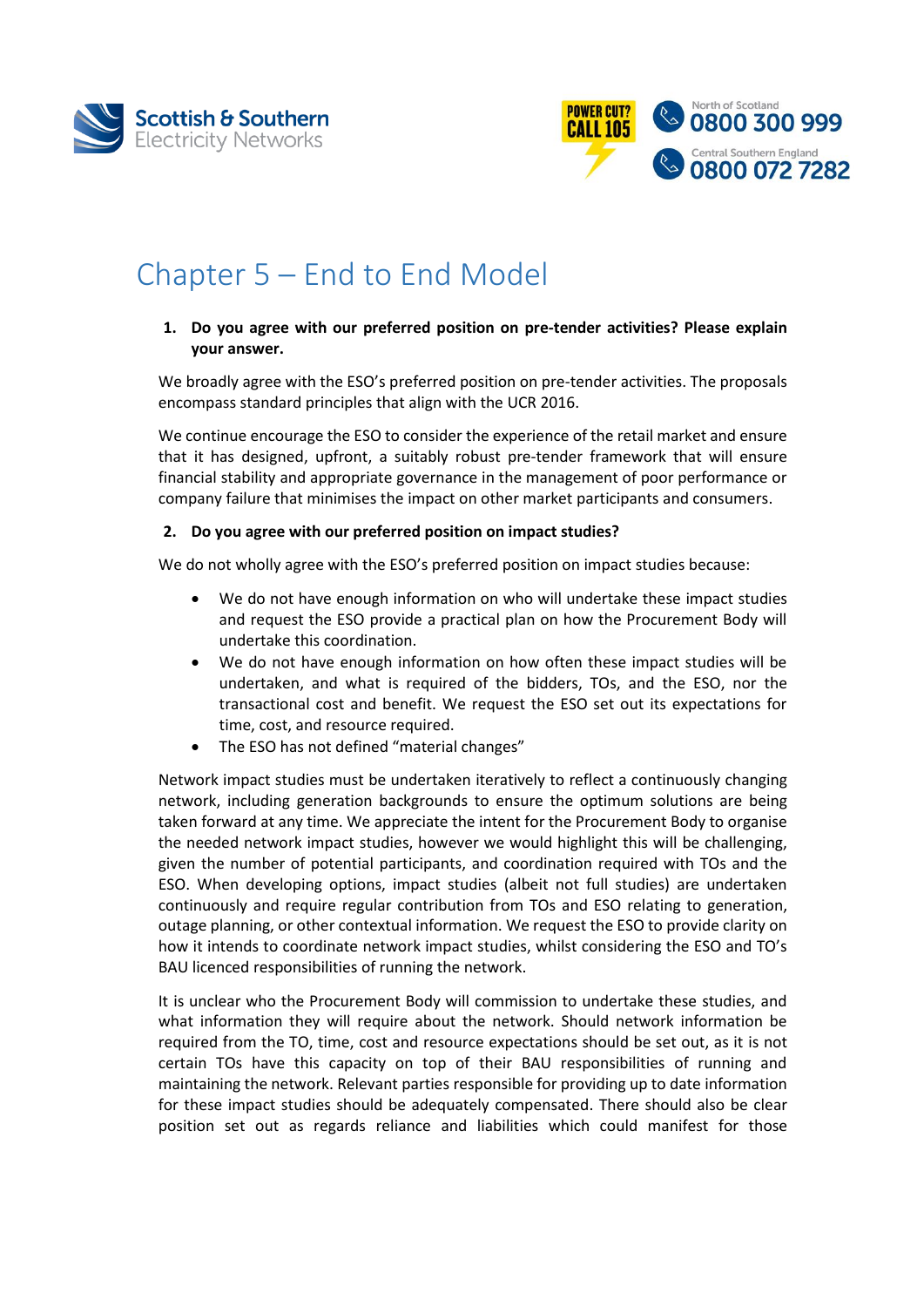



undertaking impact studies, should information change over time. Network impact studies only provide a "snapshot in time", as these studies are being done against a 'live' network background. Impact studies may become quickly out of the date and not be reflective of the current network status.

#### **Example – Argyll 275kV Scheme and Orkney Subsea Connection Scheme**

*This example demonstrates the volatility of a live network, and how impact studies must be continuously undertaken to accurately reflect the need.*

Changes in the generation background have resulted in the need for a project or scheme changing substantially or indeed, ceasing to exist. This has been regularly noted in LOTI type projects, which fall within the criteria of early competition. Within SSEN Transmission, a change or termination of generation connections can influence or change funding decisions of these projects. Within the last decade we have seen the East Coast 400kV Scheme, the Argyll 275kV Scheme and the Orkney Subsea Connection Scheme all placed on hold. Without the significant generation connections which were associated with these schemes, the current network condition was deemed sufficient to continue to manage the current connected generation, and the need fell away.

It remains unclear what a "due diligence approach" consists of when providing up to date information to the Procurement Body. The extent which TOs and other bidders are required to continually update information being provided (and how he additional cost of doing so factored into the overall benefits case) has not been developed further by the ESO. We continue to welcome further clarification from the ESO as to how it intends to mitigate this risk throughout the procurement process.

It is also unclear what the ESO means by "material changes" that affect the tender process. We welcome further definition and parameters around this, and how these will be considered.

#### **3. Is there anything in our approach to sharing network information that you believe is unworkable? If yes, please provide details?**

Whilst we do not think the ESO's proposed approach in sharing network information is unworkable, there are a few key risks we would like to highlight.

We agree with the principle that all bidders should have access to the same network modelling data. However, it should be noted that TOs are able to provide additional value to network development and management, as it collects practical, real world knowledge, such as location factors and safe transportation of assets. This "non-system related"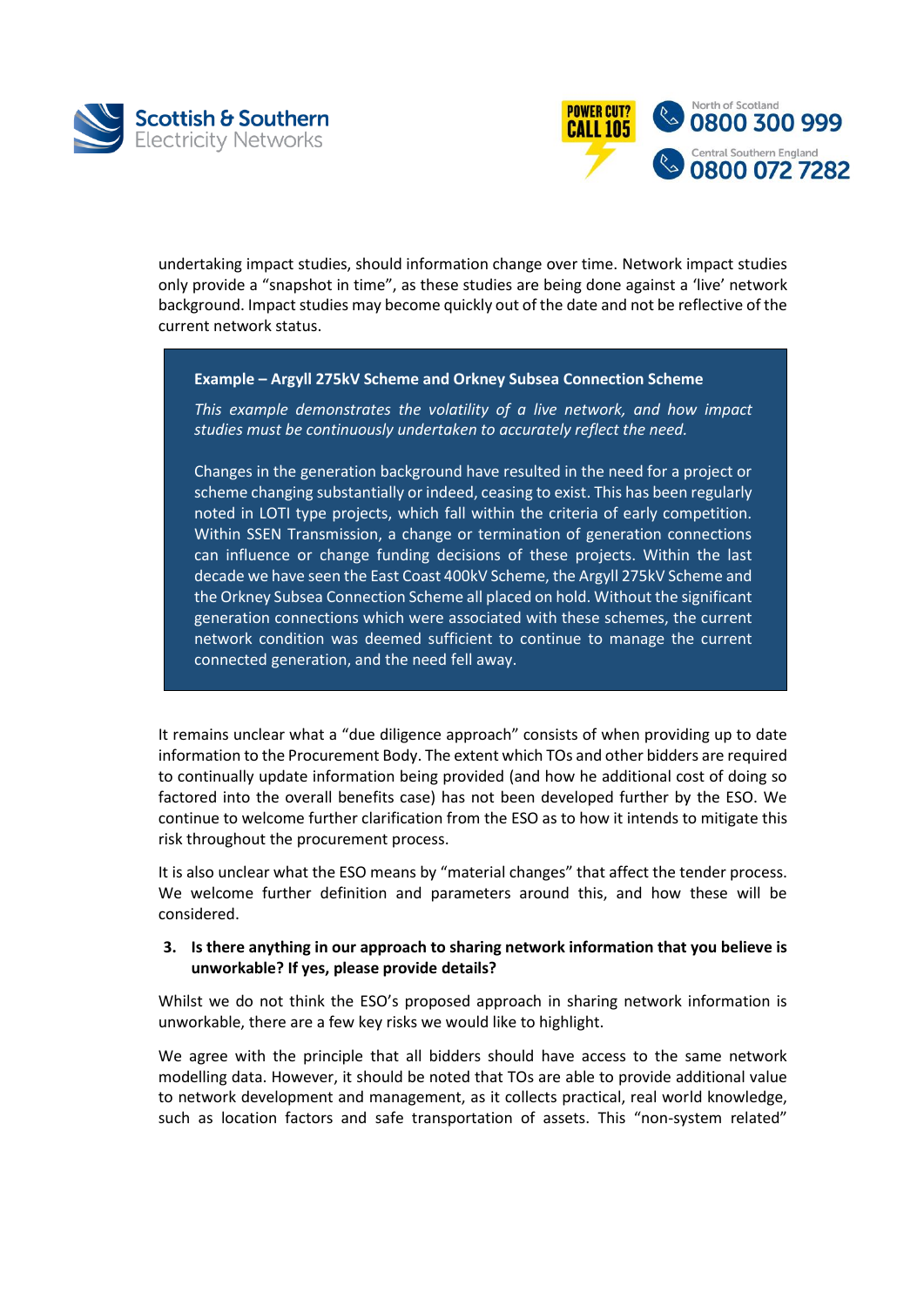



information comes from years of managing the network, and brings significant value when designing, developing, and constructing the network, that cannot be captured in the ETYS. This knowledge helps to ensure TOs are effective in developing solutions for consumers that are effective and economical.

Currently, the analysis of Main Interconnected Transmission System (MITS) can only be undertaken in a co-ordinated manner with the ESO and other TOs. Identifying the requirements and the subsequent options that meet those requirements is a key aspect, however delivering them is another. This must be done in coordination.

Contextual information is essential for delivery, particularly in the north of Scotland. Inherent information of the challenging locations and topography, sensitive environments, transmission specific environmental impact assessment, and logistics of transporting assets through these areas need to be considered when delivering solutions. This non-system related information has not been considered by the ESO in its proposal.

The knowledge and expertise that SSEN Transmission has built up allows effective constraint and risk information to be considered early on in project development. This allows key influencing factors to be understood, controlled and resolved in such a way that streamlines and de-risks the consenting process. This, coupled with the long-term relationships developed over many years with consenting bodies, statutory authorities, NGO's, elected officials and community groups, places TOs in a unique position to judge the most effective route to successfully balance what are often competing priorities.

Examples of applying this judgement to the benefit of local stakeholder relationships include our Lairg to Loch Buidhe overhead line (OHL) project. Our consistent approach has allowed for a high-quality standard and common expectation of construction environmental management. These benefits may be lost if individual third parties are delivering solutions on a piecemeal basis, with varying and inconsistent approaches. This may be equally disruptive for the local environment and key stakeholders.

#### **Example – Lairg to Loch Buidhe overhead line (OHL) project**

*This example demonstrates the importance of practical knowledge, expertise, and consistency to successfully deliver projects in sensitive areas and work with a wide variety of statutory stakeholders.*

The Lairg to Loch Buidhe project comprised of an OHL and substation within a NATURA site (international designation) for protected bird species. There were competing priorities between Scottish Natural Heritage (now NatureScot), SEPA and the local community. Nature Scot wanted one route to avoid increasing the risk of bird collisions, SEPA had concerns over impacts on peatland and hydrology, and the local community were opposed to the route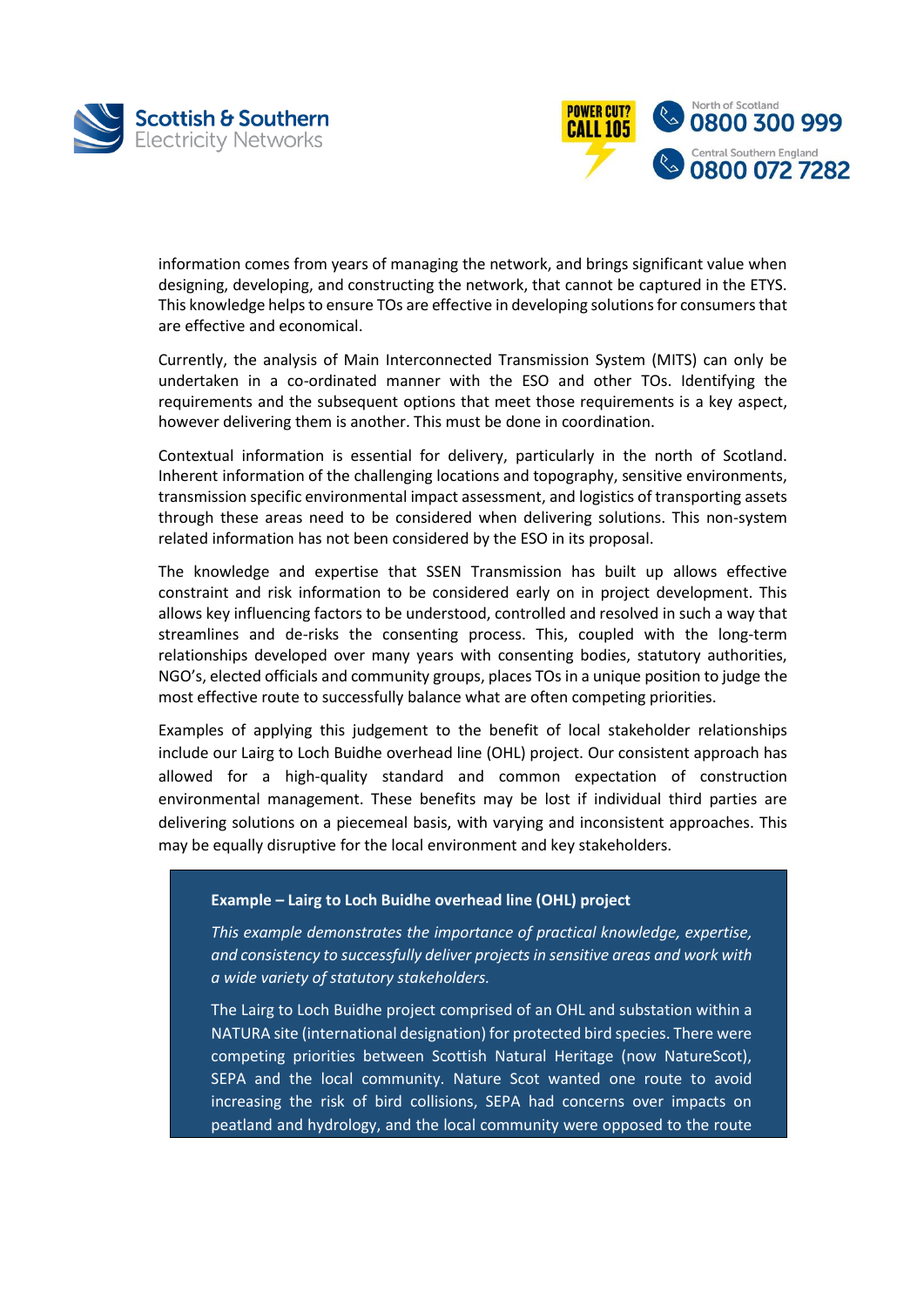



favoured by NatureScot due to the landscape and visual impact on the village. Ultimately our knowledge of the environmental factors, local priorities and appropriate technical mitigations and alternatives allowed us to reach a compromise that successfully avoided statutory objections and appeals.

On this, our track record over the last decade speaks for itself whereby we have had no development consents refused through the planning system and are recognised by many of our local stakeholders as setting the standard on effective engagement. Having the oversight of a portfolio of works within a given region also allow us to build day to day working relationships with each of the key consenting bodies and statutory authorities allowing process improvements to be openly discussed, developed and implemented quickly and consistently across our portfolio. Examples of these are standard assessment methodologies for OHL landscape and visual assessment, and species protection plans appropriate to the North of Scotland, which are agreed upfront for all of our projects.

As we set out in our Phase 2 response, the ESO has not addressed our concern on how it intends to ensure that the data provided by bidders will be assured, quality controlled, updated, managed, and secured. Information that is being shared is highly sensitive and could have significant impacts on the security of the system, if data standards aren't met and access tightly restricted. Highly sensitive information could include system studies, intellectual property, as well as land owner and customer personal information. Proper data governance is essential, and this is especially true if the ESO needs to later refer back to data provided that turned out to be incorrect. Further, in this situation, we welcome that the ESO set out what course of action will be taken against parties liable and what action will be taken to protect parties affected.

#### **4. Do you agree that individual pre-submission reviews should not be offered to bidders during the tender process if the clarification question process is in place?**

Yes, we agree with the ESO's proposal to offer a clarification process rather than individual pre-submission reviews, as this follows well established, good procurement practice, as well as compliance with the regulations set out in the UCR 2016. Pre-Submission reviews could be seen to direct bidders to a solution, and this would not align with the UCR principles of transparency and equal treatment of bidders.

**5. Do you agree with our preferred position on the Pre-Qualification assessment and process? Please explain your answer.**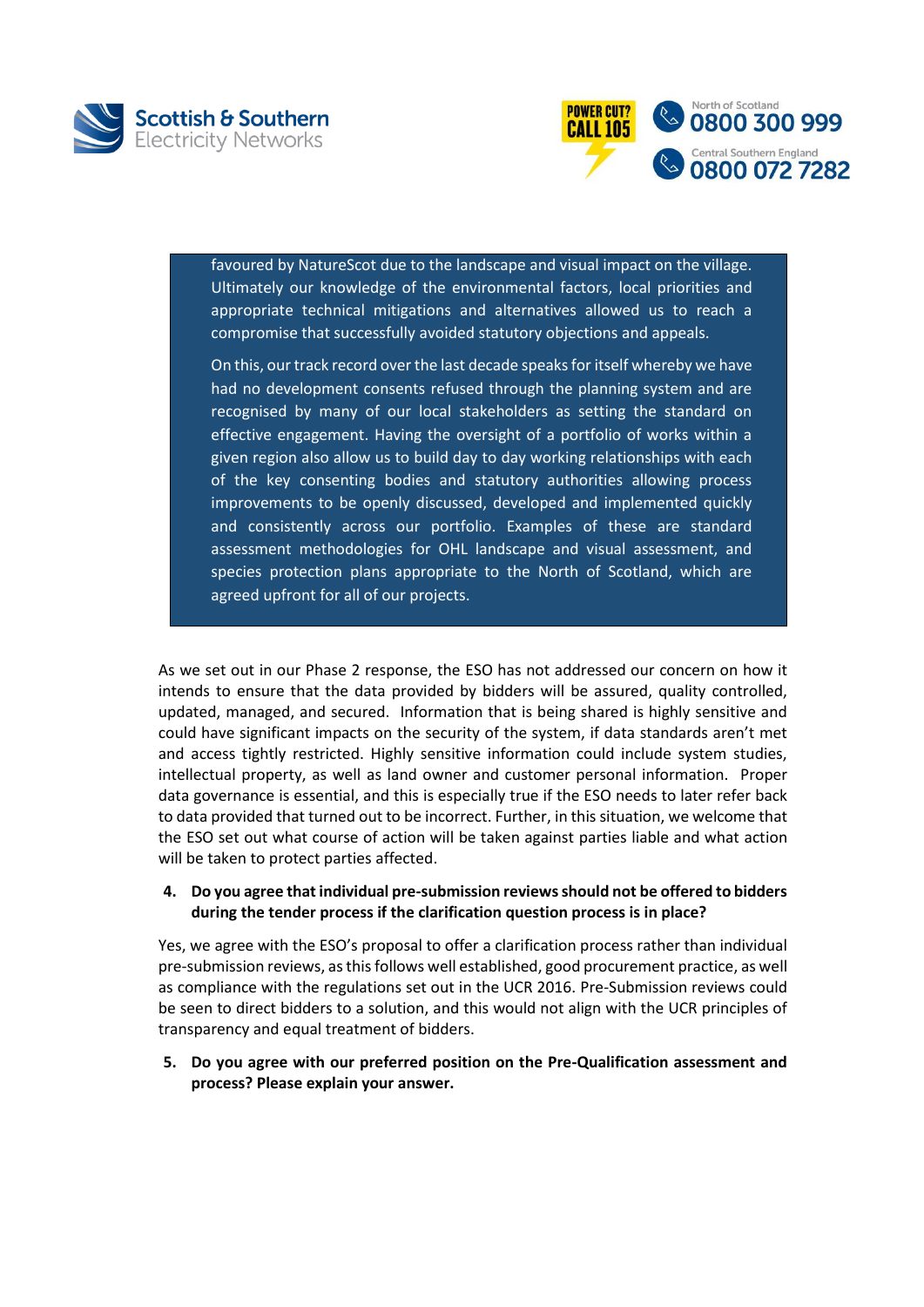



We broadly agree with the ESO's preferred position on the Pre-qualification assessment and process, with the UCR 2016.

However, we disagree with omitting sustainability criteria at this stage, as this is contrary to the spirit of GB's drive to Net Zero and increases risk of pre-qualifying unsustainable solutions. The interests of consumers include delivering infrastructure in a sustainable way. As a minimum consideration should include having science-based targets and commitments to restore nature like natural capital or biodiversity. This should be considered alongside affordability and costs of projects. We have seen limited evidence of this being considered to date. Omitting sustainability criteria at the pre-qualification stage may delay the UK Government's legal requirement of reaching Net Zero or result in damaging critical relationships with key stakeholders. In its over-arching aim, the ESO set out that early competition will support the transition to a carbon free network. It states, "We hope that early competition could also encourage sustainability as we are exploring whether this could be part of the criteria for tenders". We do not think that the ESO's Phase 3 position of not including sustainability as a criterion during PQQ reflects this ambition. During our T2 Business Plan engagement, stakeholders have stated that Net Zero is a priority in their feedback to us.

As an organisation, SSE maintains a Responsible Procurement Charter<sup>13</sup>. This sets out key principles to ensure our business is conducted ethically, sustainably, within the law, and requires the same from its supply chain. We would expect a similar standard from any entity competing to deliver onshore transmission infrastructure. This charter includes several commitments:

#### • **Health, Safety and Environmental:**

- o At SSE, if it's not safe, we don't do it. SSE seeks to work with contract partners who have a similar positive approach to safety.
- o SSE aims to prevent environmental damage and at all times comply with legislative and regulatory requirements. Furthermore, SSE will actively seek to develop positive environmental impacts as a responsible energy operator, develop and supplier.

#### • **Bribery and Kickbacks**

l

- o SSE has zero tolerance of corruption, fraud and criminality (including financial crime), and the giving or receiving of bribes for any purpose in its business and supply chain
- o SSE's suppliers must not engage in any form of commercial bribery or kickback, or offer any incentive to any SSE employee, their family or friends, in order to win or retain SSE business or induce those with a public function to perform it improperly.

<sup>13</sup> [https://www.sse.com/media/1kynkfr4/responsible-procurement-charter\\_0818.pdf](https://www.sse.com/media/1kynkfr4/responsible-procurement-charter_0818.pdf)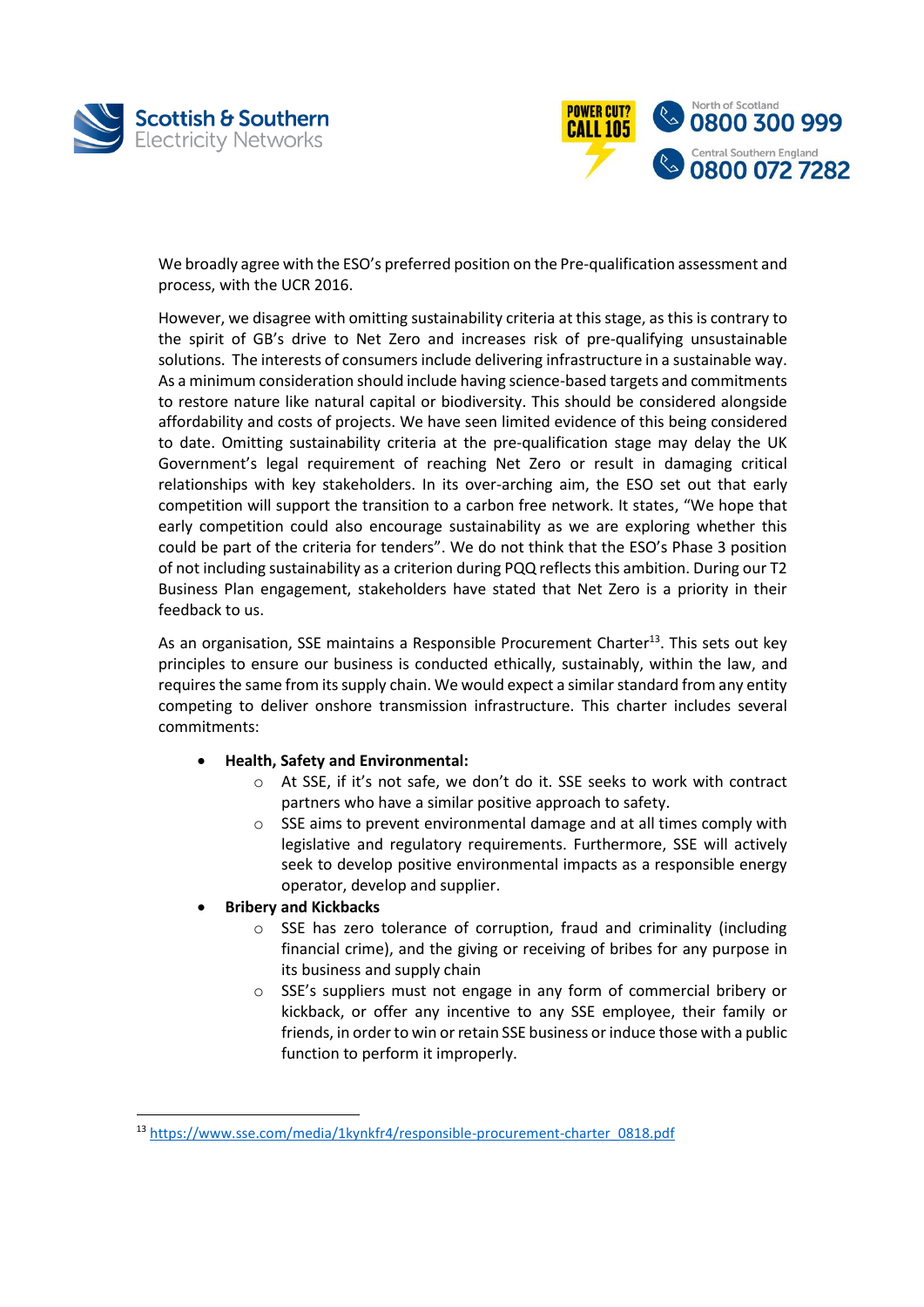



o SSE's suppliers must keep current, accurate written accounts of all payments made on behalf of SSE, or from funds provided by SSE, and make a copy of these accounts available on request.

## • **Supporting Local Economic Supply Chains**

o SSE is committed to ensuring that real economic and social benefits flow to local businesses and communities as a result of our investment in new energy infrastructure throughout the UK and Ireland

## • **Modern Slavery and Human Rights**

o SSE has a zero tolerance of modern slavery in all its forms in its own business and supply chain

## • **Fairness at Work**

- $\circ$  All SSE employees, including contracted employees working on its site must be treated and treat each other with fairness and respect.
- o SSE is a Living Wage accredited employer and the pays the 'real Living Wage' in the UK

## • **Information Security and Data Protection**

o SSE's suppliers should protect confidential information and personal data and must take due care in handling, discussing, or transmitting confidential information and personal data that could affect SSE, its employees, its customers, the business community or the public, even after their assignment or contract with SSE has expired.

## • **Payment Practices**

 $\circ$  SSE has voluntarily signed up to the obligations of the Prompt Payment Code which is accredited by the Institute of Credit Management.

## • **Conflicts of Interest**

 $\circ$  SSE's suppliers should avoid any interaction with SSE employees that may conflict, or appear to conflict, with any employee acting in the best interests of SSE.

## • **Reporting**

 $\overline{\phantom{a}}$ 

o SSE's suppliers who believe that an SSE employee, or anyone acting on behalf of SSE, has engaged in wrongdoing, should report the matter to SSE. Suppliers similarly should report any potential violation of this Charter.

SSEN Transmission has also set itself clear commitments on how to engage with the supply chain as part of its RIIO-T2 Business Plan<sup>14</sup>. We have committed to achieving a step change beyond our own operations and to take responsibility to address environmental, social and economic issues across our entire value chain. This includes the management of

<sup>14</sup> [https://www.ssen-transmission.co.uk/media/3761/a-network-for-net-zero-final-business-plan.pdf,](https://www.ssen-transmission.co.uk/media/3761/a-network-for-net-zero-final-business-plan.pdf) p.102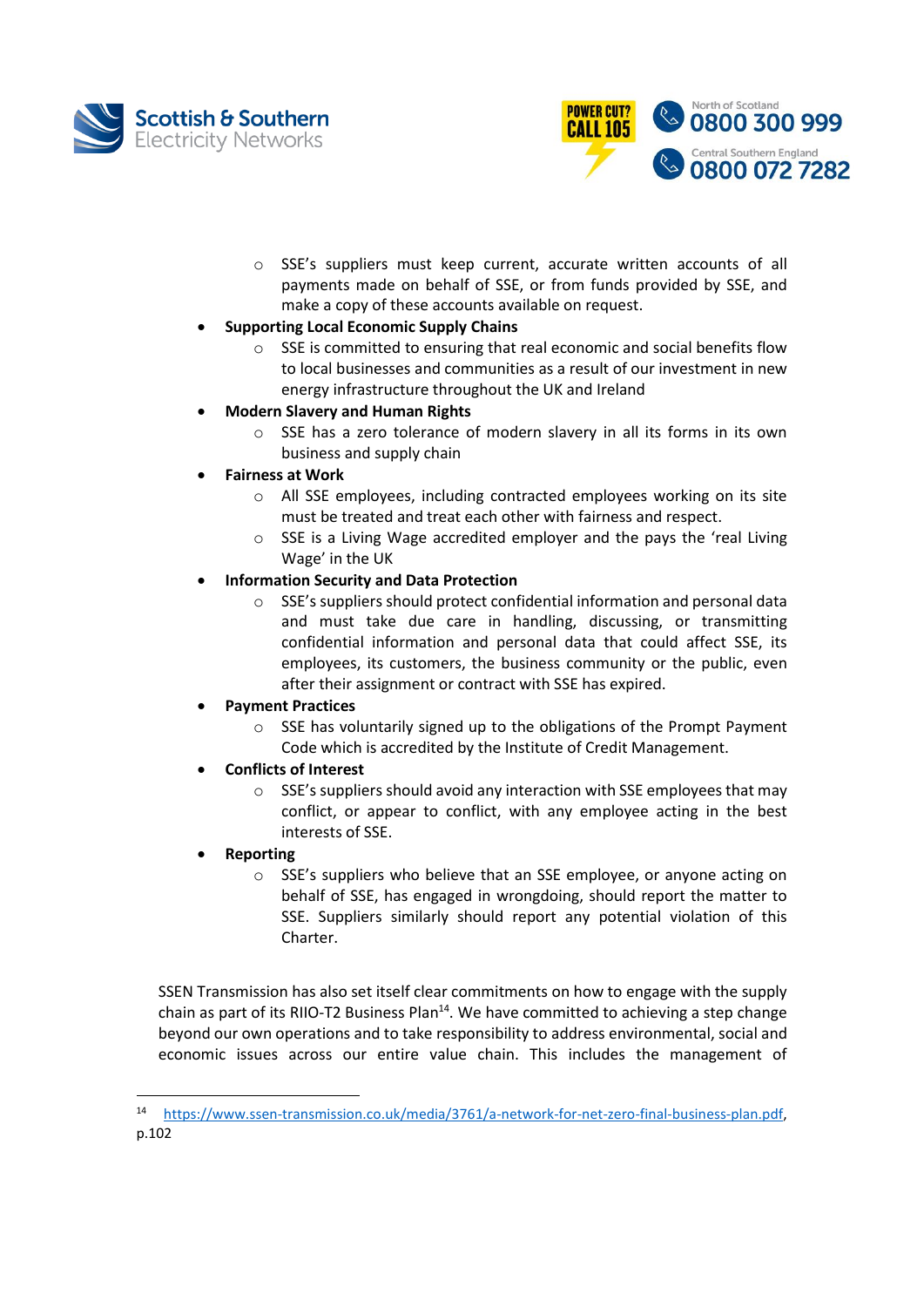



environmental, social and economic impacts and the encouragement of good governance practices throughout the full lifecycles of goods and services.

SSEN Transmission holds itself and its partners to a high standard, which we've guaranteed and committed to. This may not be the case for third party bidders. We think as a minimum, all bidders should follow and commit to corporate responsibility principles. This is in the interest of consumers and establishes behaviour that is ethical and sustainable.

#### **6. Do you agree with our preferred position on Invitation to Tender stage 1 assessment and process? Please explain your answer.**

We do not wholly agree with the ESO's updated preferred position on ITT Stage 1 assessment and process. Whilst the position broadly follows the principles set out in the UCR 2016, we do not think this process will add significant value in narrowing down potential solutions. We also do not think the proposed timelines are achievable, and we do not agree with all the criteria proposed. We ask the ESO to clarify what it intends to achieve from ITT Stage 1. There are several risks with the current proposal we would like to raise.

For example, the ESO is not necessarily going to know whether a solution is optimal at ITT Stage 1. Conceptual designs will be high level and have a low degree of accuracy this point. It is also unclear whether the Procurement Body will be able to make adequate assessment of deliverability issues so early in the process.

It is also not clear whether third party bidders will be able to present meaningful and accurate solutions, as network information and studies will not have been undertaken, and tender documentation will be high level and technology agnostic. It is not possible to estimate an Earliest In Service Date if detailed designs have not been undertaken.

ITT Stage 1 tender submissions will likely be heavily caveated with circumstances that are unlikely to be realistic. For example, bid submissions may caveat that bidders can provide a solution, given:

- It has unlimited access to the required working areas,
- That the programme is undertaken without the need for the full suite of checks,
- Reviews or approvals needed by the Employer or that the Employer will work to the timescales set by them,
- All designs will be accepted following first submissions and there will be no revisions,
- All its requested outages to undertake the works will be made available, assumptions that all equipment can be procured without significant lead times,
- That no interfaces with other contractors working on the system will be required,
- Availability of resources such as the Network Management Centre and Senior Authorised Persons will continually be available to allow works to be undertaken
- etc.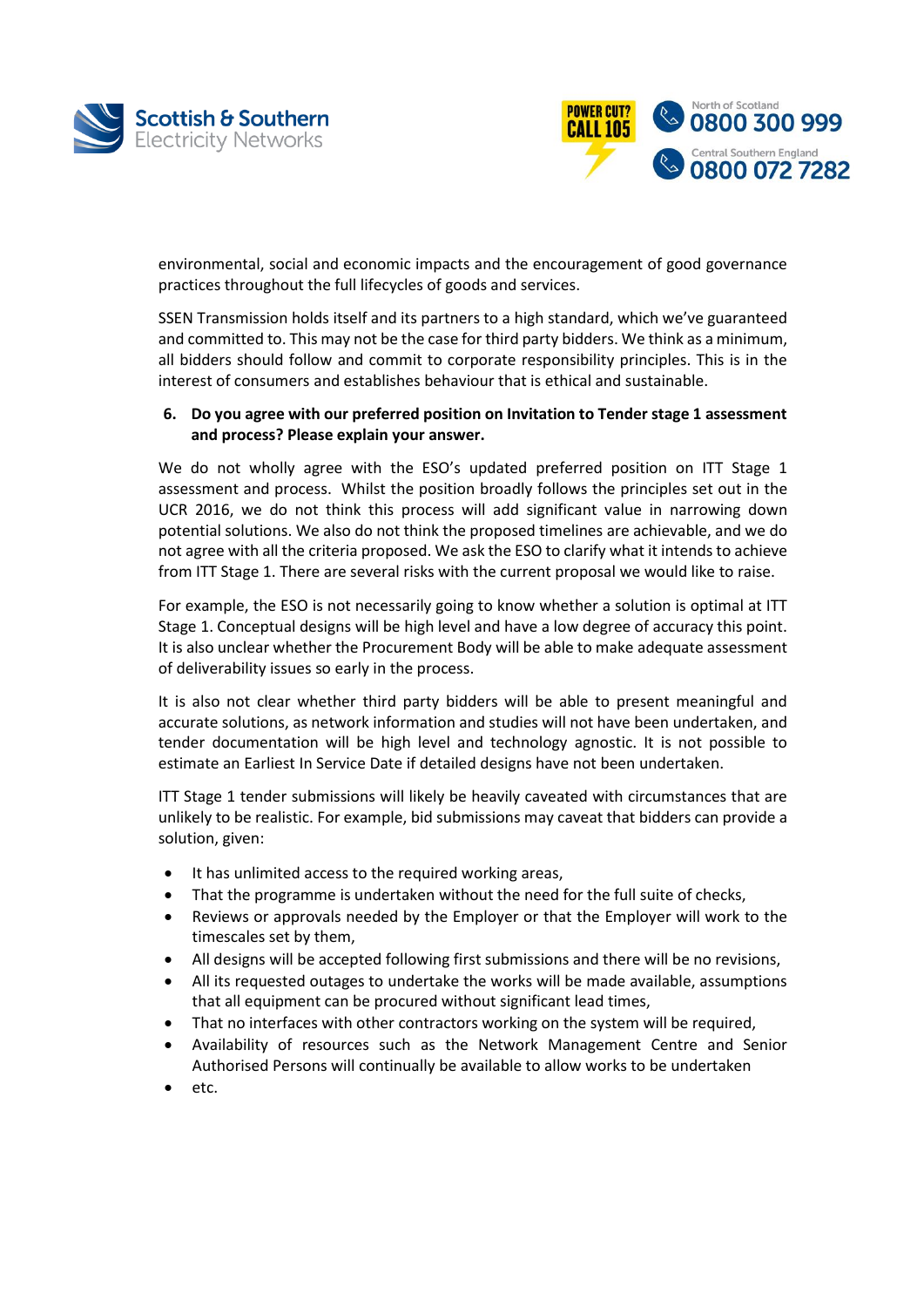



These caveats are unlikely to materialise in practice. The solutions submitted will be highly optimistic and will provide limited actual value in determining solutions that should progress to ITT Stage 2.

We also consider that the timeline proposed for ITT Stage 1 is unrealistic. Given that the volume of submissions in the Pathfinders Programme surpassed 1500 solutions from 27 providers, we do not think the ESO will be able to complete Stage 1 evaluation in a maximum of six months. In comparison to the LOTI projects process, the assessment of the Initial Needs Case takes between 6-9 months<sup>15</sup>, and that is for one single solution submission.

In terms of bid submission assessment criteria, the Procurement Body must undertake appropriate modelling for technology agnostic tenders, to assess how the existing system will react and interact with the proposed asset in each bid. It must also undertake economic modelling to consider costs, including output/capability against capital expenditure and operating costs over the lifetime of the asset.

For the criteria of "Meeting the Need", we welcome additional information from the ESO that sets out how it intends to resource shadow studies to verify the results of bidders' feasibility studies. The RIIO-2 LOTI Guidance requires the ESO to undertake CBAs for network reinforcement projects for all three TOs, which it is already strained for time and resource. We welcome a practical plan to demonstrate how the ESO will manage its increased responsibilities, including managing additional shadow studies for each bid as well.

For the criteria of "Risk to network reliability", it is unclear how the TO will be compensated for running connection feasibility studies for bidders as part of ITT Stage 1. TOs will be stretched in doing so, on top of its workload of running and maintaining the network.

The ESO has not set out the timeline for the Procurement Body between ITT Stage 1 and 2. We would expect that the Procurement Body would provide more detailed information to bidders invited to ITT Stage 2, to allow bidders to further develop their bids. We think it is important that this timeline is set out, as well as what further information the Procurement Body can provide bidders, prior to Stage 2. This needs to be clarified ahead of Stage 2 submissions. Some information that we think is important for the Procurement Body to provide more detailed information includes:

- Impacts on connections;
- Outages;

 $\overline{\phantom{a}}$ 

• Programme Dates; and

<sup>15</sup> [https://www.ofgem.gov.uk/publications-and-updates/large-onshore-transmission-investments-loti](https://www.ofgem.gov.uk/publications-and-updates/large-onshore-transmission-investments-loti-reopener-guidance)[reopener-guidance](https://www.ofgem.gov.uk/publications-and-updates/large-onshore-transmission-investments-loti-reopener-guidance)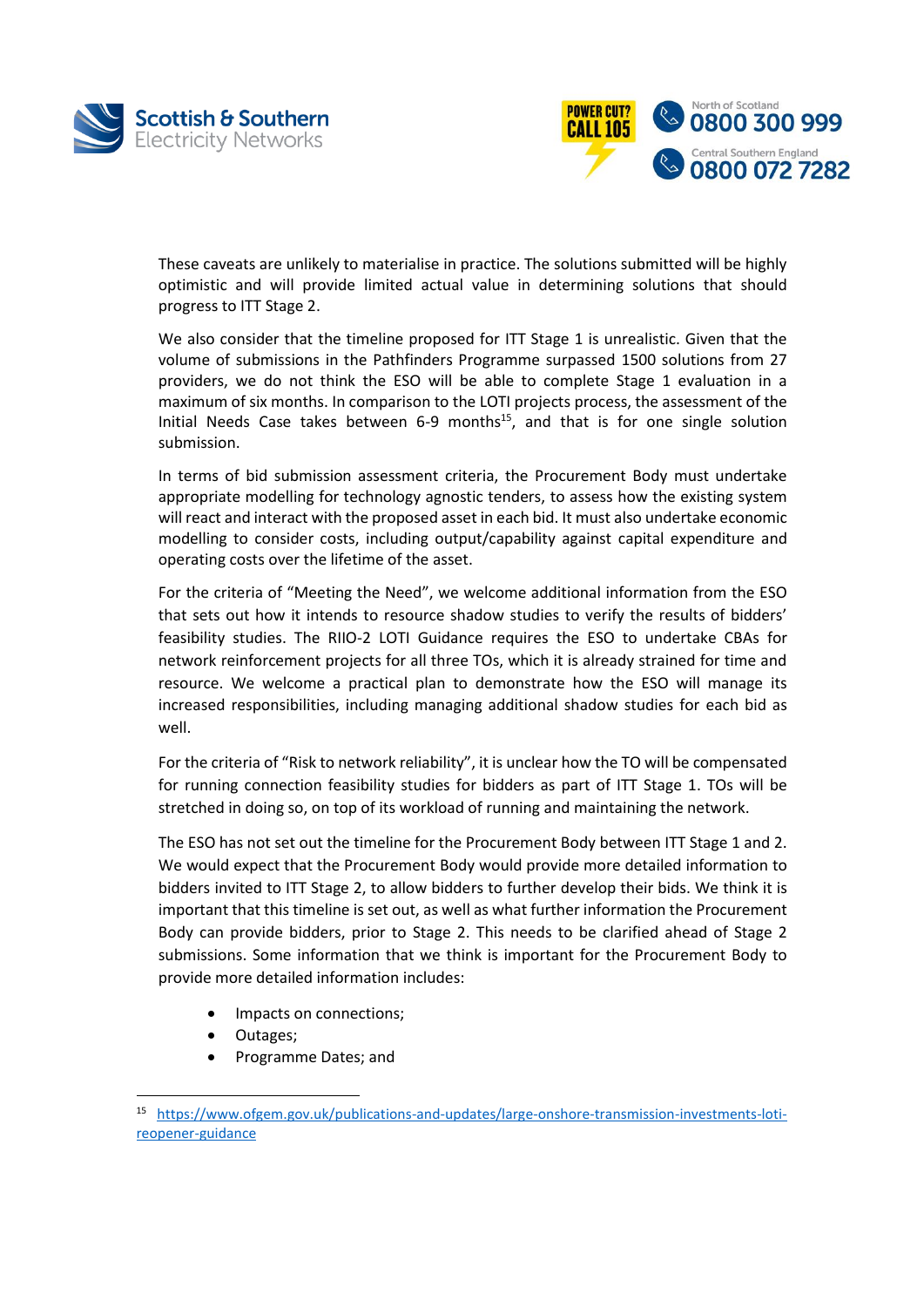



• Constraints (planning conditions, landowners constraints, other statutory requirements).

#### **7. Do you agree with our preferred position on Invitation to Tender stage 2 assessment and process? Please explain your answer.**

Whilst we broadly agree with the ESO's principles set out for its preferred position on ITT Stage 2 assessment and process (as this appears to follow the procurement processes currently in place internally within SSE, as well as principles set out in the UCR 2016) we are surprised and concerned by the suggestion of introducing material changes to scope and value post tender award. It is unclear what the term "materially" means in this context but, in any case, we ought to highlight that under the UCR material changes to terms may not be compliant and have the effect of triggering a new procurement process.

On the specific point of post award material changes, we are mainly concerned that:

- Significant changes to the scope once a preferred bidder is chosen is unfair to unsuccessful bidders, and exposes the procurement body and others involved to legal challenge if the change is not compliant with UCR (with significant potential penalties as well as new processes);
- The application of UCR 2016 for the Procurement Body, as well as bidders;
- Bidders will be exposed to significant risk at the front end of the early competition process which may lead bidders to submit inflated risk pots;
- Findings of preliminary works could significantly impact the scope, value, and programme timeline of a project works; and
- The evaluation criteria does not account for maintenance in the delivery assessment nor does it consider what contingencies and liabilities are in place when third party solutions cause issues or fail, which are important factors to consider and may impact licensee networks.

The scoring areas are in principle acceptable. We welcome the additional information the ESO has provided on evaluation criteria during its Phase 3 consultation. We generally agree with the ESO's proposals for technical evaluation, as this aligns with SSE's internal approach, and what's required under the UCR 2016. We invite the ESO to clarify the specific predetermined weighting levels. The evaluation criteria are critical to the selection of the preferred bidder and should be clear to avoid challenge.

We continue to reiterate our concern around the application of UCR 2016, and the need that the Procurement Body and third-party tenders must be subject to these regulations. Particularly for the new Procurement Body, the UCR directs to ensure fairness with any interaction. This could relate to provision of information, timing of information and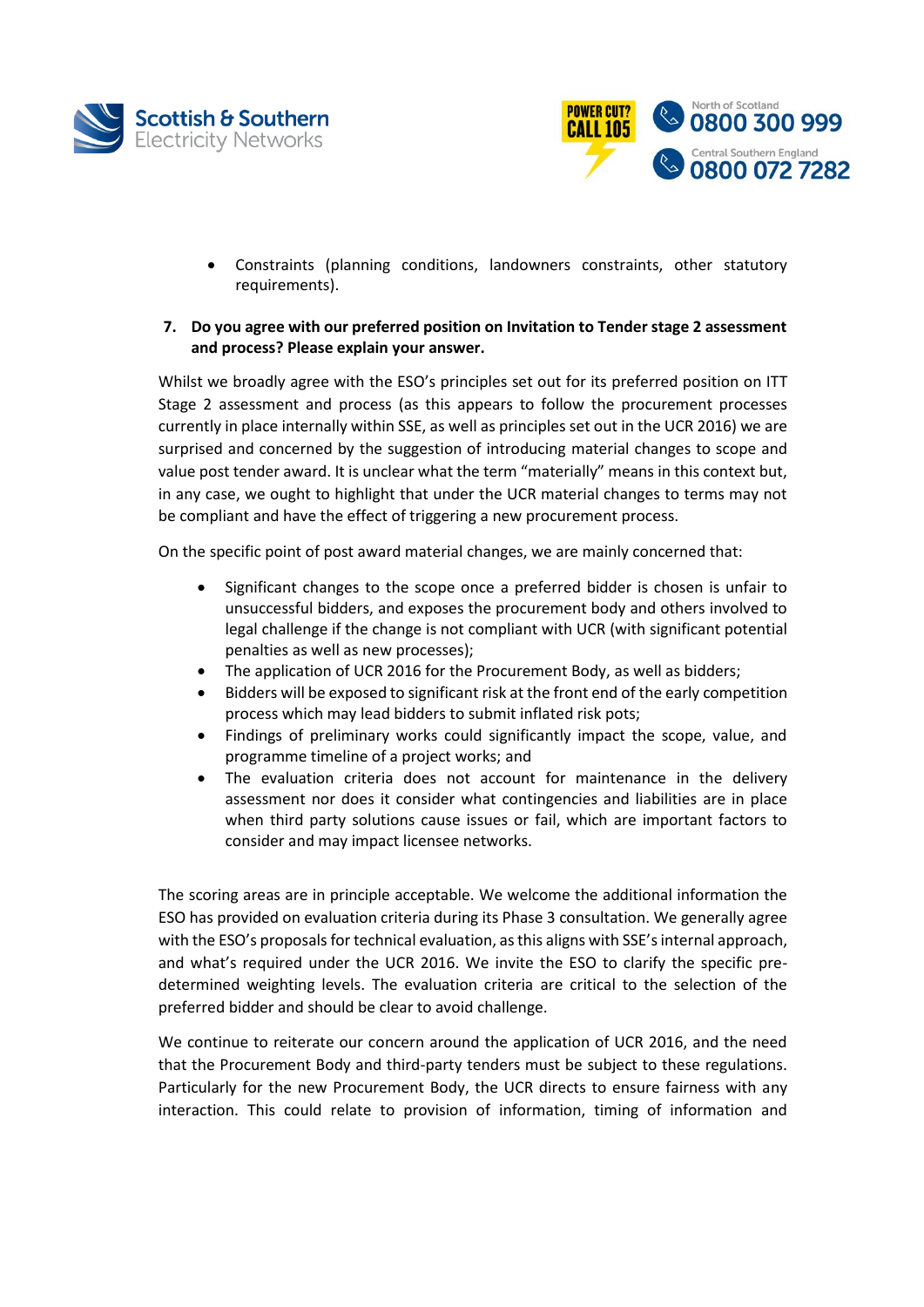



appropriate timescales. We contend it is a legal requirement that the Procurement Body adheres to these regulations to ensure a fair outcome for all bidders*.*

We remain extremely concerned on the limitations of change for contracted options, should material changes arise after preferred bidder (PB) is selected. We do not agree that preliminary works should be undertaken after PB is selected. Preliminary works are usually undertaken as part of project development. Bidders would have to undertake significant risk at the front end of this process, which ultimately is not in the interest of consumers. Furthermore (and as noted above), the ESO's proposal is completely at odds with the UCR and (on the basis we have assumed they would apply) and leaves the procuring party(s) exposed and open to challenge.

This approach may also prompt bidders to submit an inflated risk pot, which is not in the interest of consumers, who will ultimately bear the cost. Until detailed investigation is undertaken, bidders are undertaking significant risk. It is becoming less common to pass these risks onto contractors, as they also experience detrimental consequences (e.g. Carillion's collapse).

If preliminary works are scheduled after the preferred bidder and solution is chosen, there could be severe issues if obstacles are identified after this period. Any discoveries during the preliminary works, or any time after PB is selected, may change the fundamental nature of the contracted solution (e.g. value and scope). These changes could affect the final rankings of bids submitted, and on the basis that they are substantial (amongst other things) would not be compliant with UCR 2016 on the assumption the regulations are to apply. There is a significant risk for legal challenge for those parties who would be involved in the proposing and acceptance of any substantial changes after the preferred bidder is accepted. Moreover, it is unfair to unsuccessful bidders, should the successful bidder be permitted to change its proposals after more detailed works are undertaken.

As we assert, the findings of preliminary works could significantly impact the scope, value, and programme timeline of a project works, such as applications for consents may take significant amounts of time. Contracted solution may need to be amended or changed if consents cannot be acquired. Furthermore, if solutions are to be evidence based and stakeholder led, there must be some flexibility to take these into account.

#### **Example – Argyll 275kV Strategy**

*This example demonstrates how preliminary works could uncover issues that require significant reassessment of the scope and programme timeline of projects.*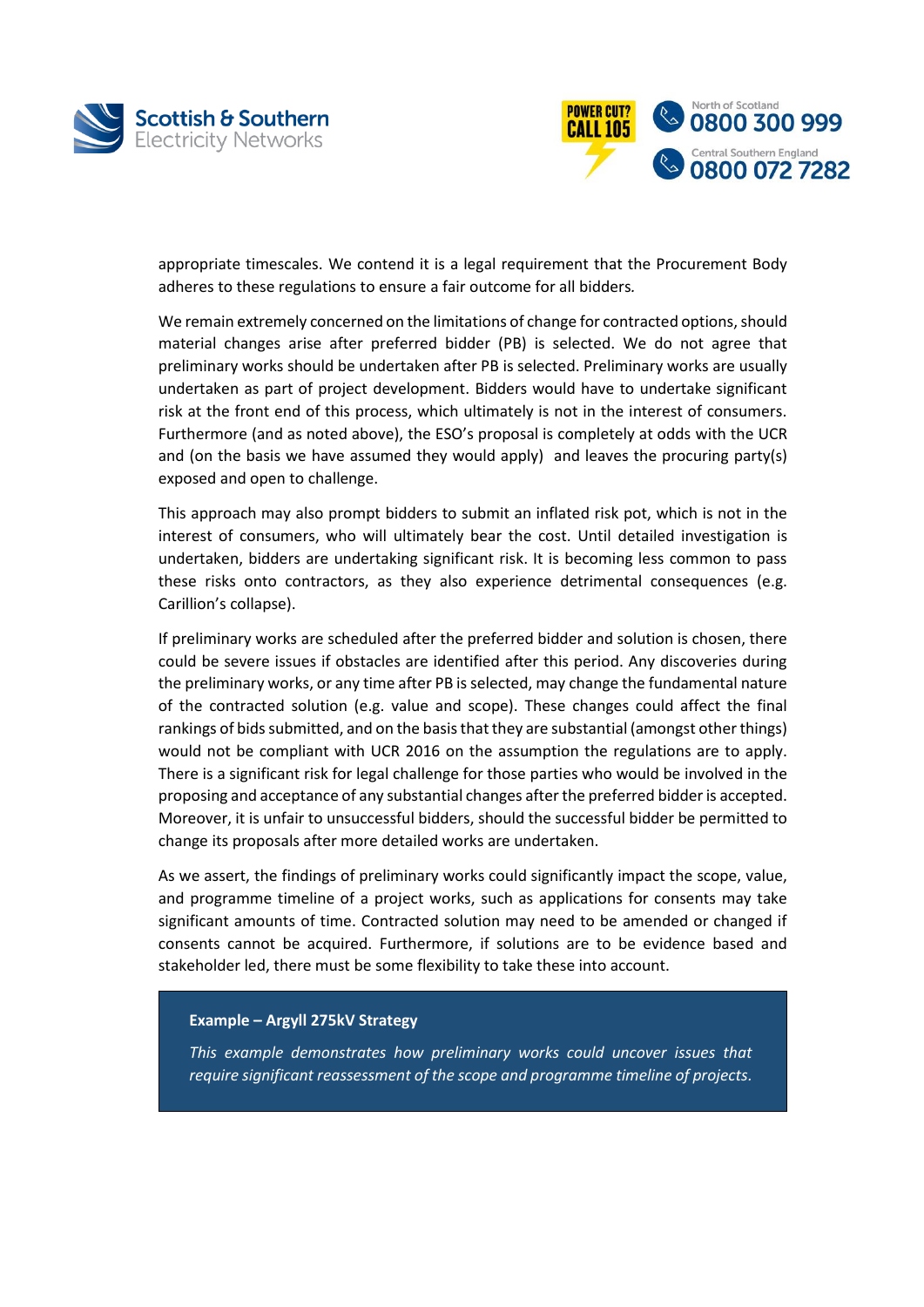



SSEN Transmission is currently developing a scheme to increase generation capacity in Argyll which will accommodate increasing renewable generation as well as address known asset condition requirements. A section of this scheme requires the construction of new 275kV overhead line from Creag Dubh to connect into the existing 275kV overhead line at Dalmally. Initial routeing had the overhead line routed adjacent to Dalmally for the connection, however on presentation of this proposal during a Public Consultation in the area, there were significant objections raised to the route being located near to Dalmally. The significance of the objections received from both the public, the Community Council and other stakeholders indicated proceeding with this route could result in a Public Local Inquiry, resulting in either significant delays of 1 to 4 years to the connection date or the rejection of the required consent for this route. SSEN Transmission was able to take these objections into account and prepare a revised proposal which routed the overhead line to the south east of Dalmally village, addressing the concerns raised during initial consultations and providing a viable project to progress.

In terms of assessment criteria, requirements for maintenance continue to be omitted as part of the delivery assessment. We remain concerned and would welcome more information from ESO on its proposal to exclude requirements for maintenance in the delivery assessment. We require further detail on how to manage any new third-party assets and their interface with our existing assets. As discussed in earlier in Chapter 2, interface agreements can be onerous, as network companies must manage permits, outages, SAP availability and access to substations, etc.

We think that the evaluation criteria must consider what contingencies and liabilities are in place when third party solutions cause issues or fail. As we have set out several times in our response, TOs may suffer significant reputational damage should a third-party solution impact the network, with potentially far-reaching consequences for share price, credit rating and the ability to raise financing efficiently. These details are not related to Provider of Last Resort and need to be clarified.

#### **8. Do you agree with our updated views in respect of late project delivery? Why?**

Generally, we agree that no parties should profit from project delays. We agree with the ESO's approach to deliver an early competition specific approach to late delivery whilst considering Ofgem's RIIO-2 proposals.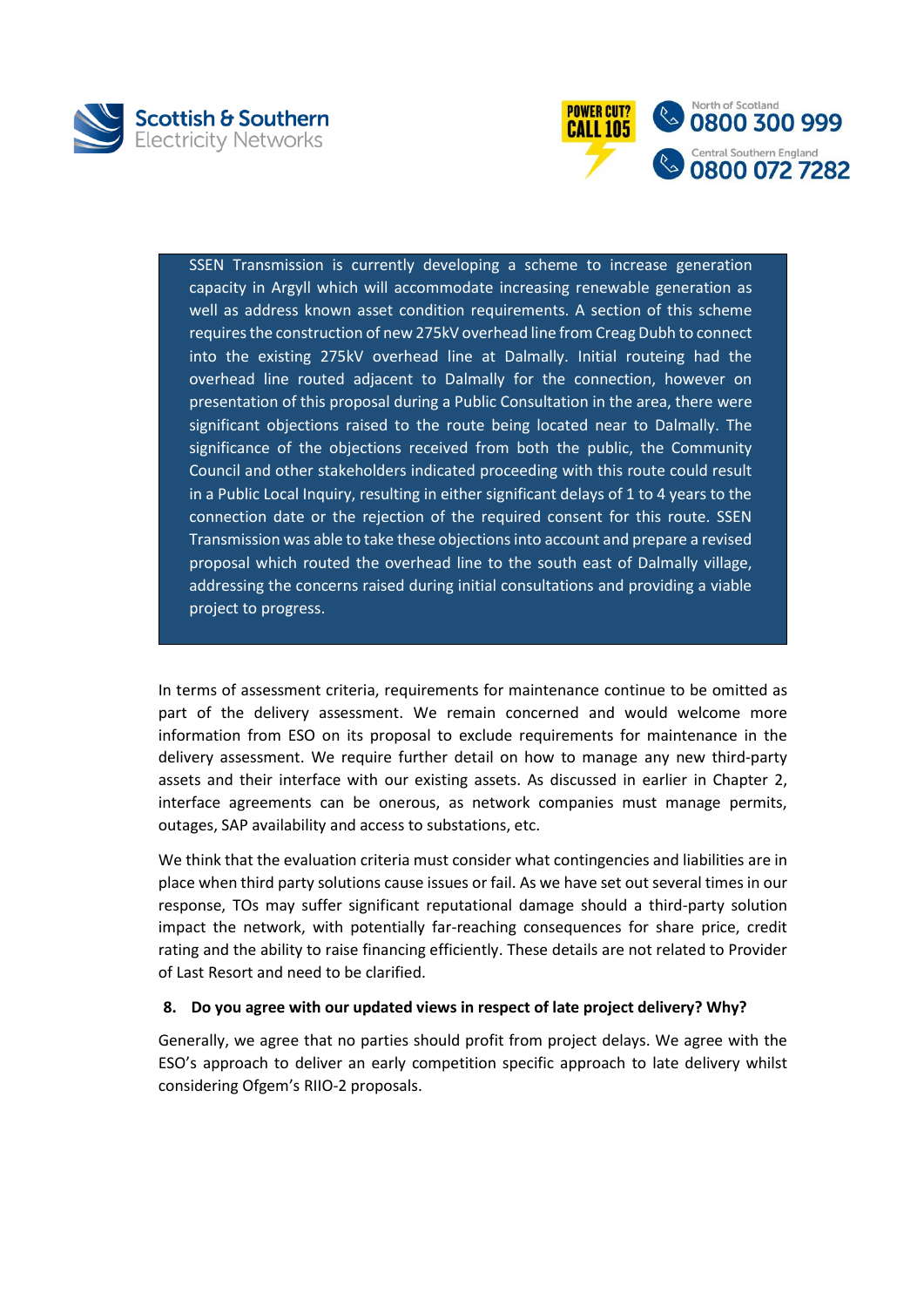



We are concerned with the lack of clarification and definition of the concept of acceptable reasons for late delivery. Often, it is difficult to set out the specific root cause of any delay. A working example of this is the Western HVDC link<sup>16</sup>. The £1.3bn subsea cable link suffered several delays. The root cause of the delay and determining whether the project's late delivery was a breach of the TOs' licence conditions, has been challenging to identify. The issue was not resolved between Ofgem and the TOs', and Ofgem ultimately launched a formal investigation. We are raising this issue for the ESO to consider, as "acceptable" and "unacceptable" reasons for late delivery may not be straightforward to identify

We request further detail on what recourse is available if the preferred bidder disagrees with the decision that the delay is unacceptable. There should be a route to challenge and provide evidence for this decision.

On a similar note, we again raise our concerns on the lack of consideration at this stage as to how third-party providers of non-network solutions will be held to account with regards to solution delivery and impacts. The ESO has not set out any thinking or proposals in this consultation for the situation where a successful bidder fails to complete the project or defaults its commitments. It is unclear how consumers will be protected. We suggest the ESO review the energy supply sector, where negative unintended consequences have resulted from competition being incentivised prior to appropriate governance arrangements being in place to protect market stability and customer service.

## **9. Do you agree with our updated views on the preliminary works / solution delivery incentive regime being proposed for early competition? Why?**

Yes, we continue to agree with the ESO's updated views on the preliminary works/solution delivery incentive. It will be in the interest of the successful bidder to do this to allow them to successfully commission their solution and for the revenue stream to commence. We agree that detailed and succinct industry codes and licence conditions can mitigate risks.

In terms of issuing licence/contracts, we continue to remain concerned around the lack of detail of the ESO's proposal to replicate code requirements across contracts for nonlicensee bidders without providing any detail or proposals around how it would:

- Ensure contractual requirements mirror the detailed and complex code requirements, how parties would comply;
- Monitor and enforce compliance; and

 $\overline{\phantom{a}}$ 

<sup>16</sup> [https://www.ofgem.gov.uk/publications-and-updates/ofgem-opens-investigation-national-grid-and](https://www.ofgem.gov.uk/publications-and-updates/ofgem-opens-investigation-national-grid-and-scottish-power-transmission-over-delivery-and-ongoing-operation-western-hvdc-subsea-cable)[scottish-power-transmission-over-delivery-and-ongoing-operation-western-hvdc-subsea-cable](https://www.ofgem.gov.uk/publications-and-updates/ofgem-opens-investigation-national-grid-and-scottish-power-transmission-over-delivery-and-ongoing-operation-western-hvdc-subsea-cable)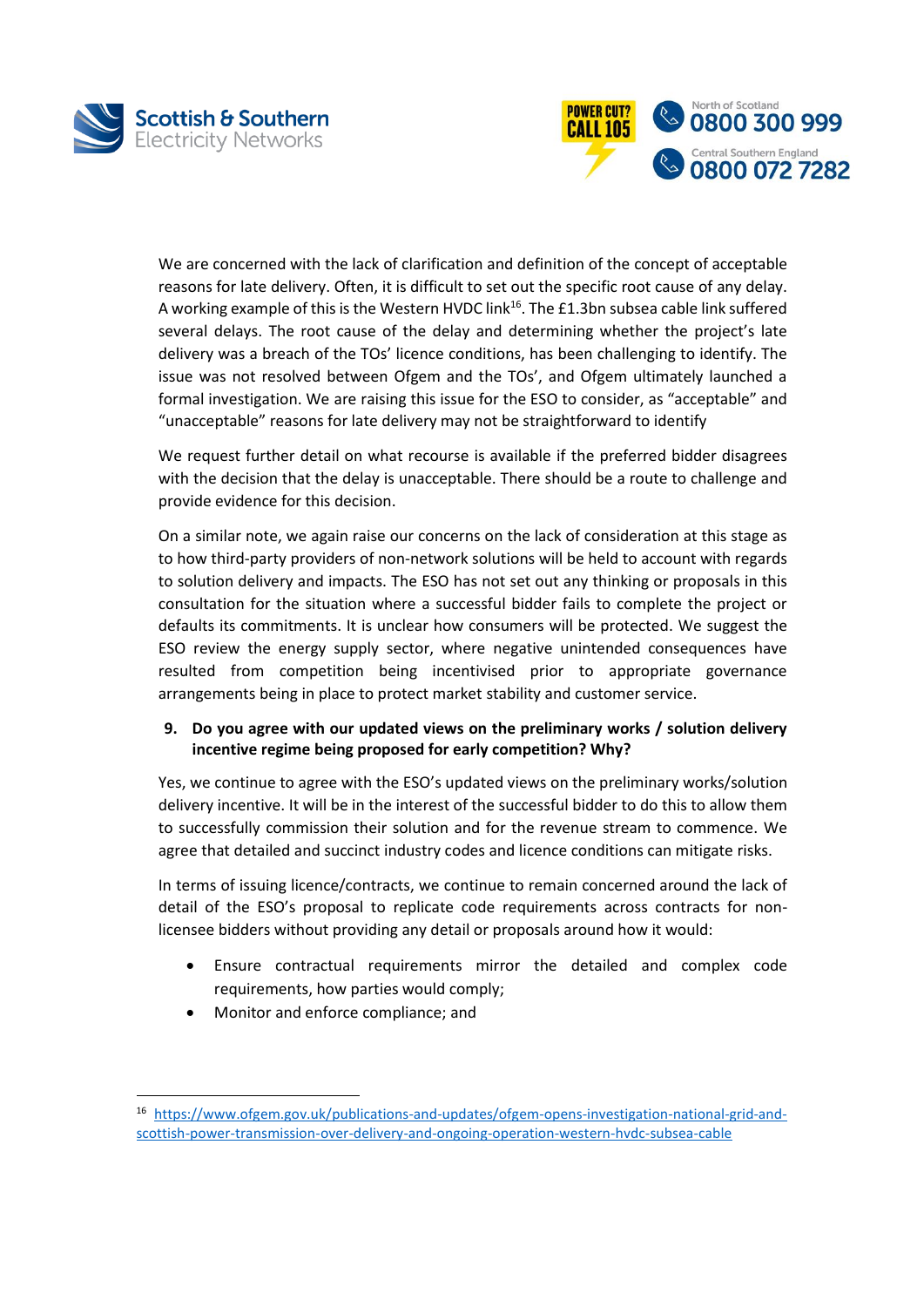



• Ensure that the process required of non-licensed bidders does not provide a competitive advantage over licensed bidders, or that it does not introduce unintended consequences that damage the integrity of the network as it stands.

### **10. Do you agree with our updated views on the operational incentive regime being proposed for early competition? Why?**

We continue to support alignment with RIIO-2 incentives in relation to environment, asset health, stakeholder engagement (including the reputational survey of communities impacted by infrastructure) and timely connections. We have concerns regarding:

- the potential reporting burden for TOs;
- target setting methodology for third party bidders; and,
- ensuring Network Access Policy is also considered by third party bidders.

The ESO must consider the burden of reporting requirements for both early competition and RIIO, for TOs. We do not think reporting requirements should be duplicated with that of RIIO-2 obligations. The format and type of data must be aligned between the proposed Early Competition Plan, and for RIIO-2 incentives.

Generally, setting targets on a case by case basis takes a lot of time and effort. It is unclear how baseline targets will be determined for bidders with no past data, this could create an uneven playing field for TOs, if the targets for third party bidders are not stretching enough. As well, under RIIO-2, targets for network companies have been more stretching than in past price controls. Any operational incentives included in ECP must also ensure this level of challenge for third party bidders.

We continue to suggest that we think a CATO would have to be subject to the GB Network Access Policy (NAP). The NAP is designed to facilitate efficient performance and effective liaison between the ESO and the TOs in relation to the planning, management and operation of the National Electricity Transmission System (NETS) for the benefit of consumers. This approach must be maintained in order to ensure a consistent approach to managing the GB network for all transmission owners. Doing otherwise potentially risks the safe and secure operation of the network.

As stated in our Phase 2 response, the only scenario under which new investment could default to a successful tenderer should be where a CATO licence has been granted (with identical obligations to that of a TO in respect of connection offers etc). Where this is not the case, the need for new investment on the network should default to the incumbent TO to develop through existing processes, subject to competition if the new network need meets the relevant thresholds and requirements.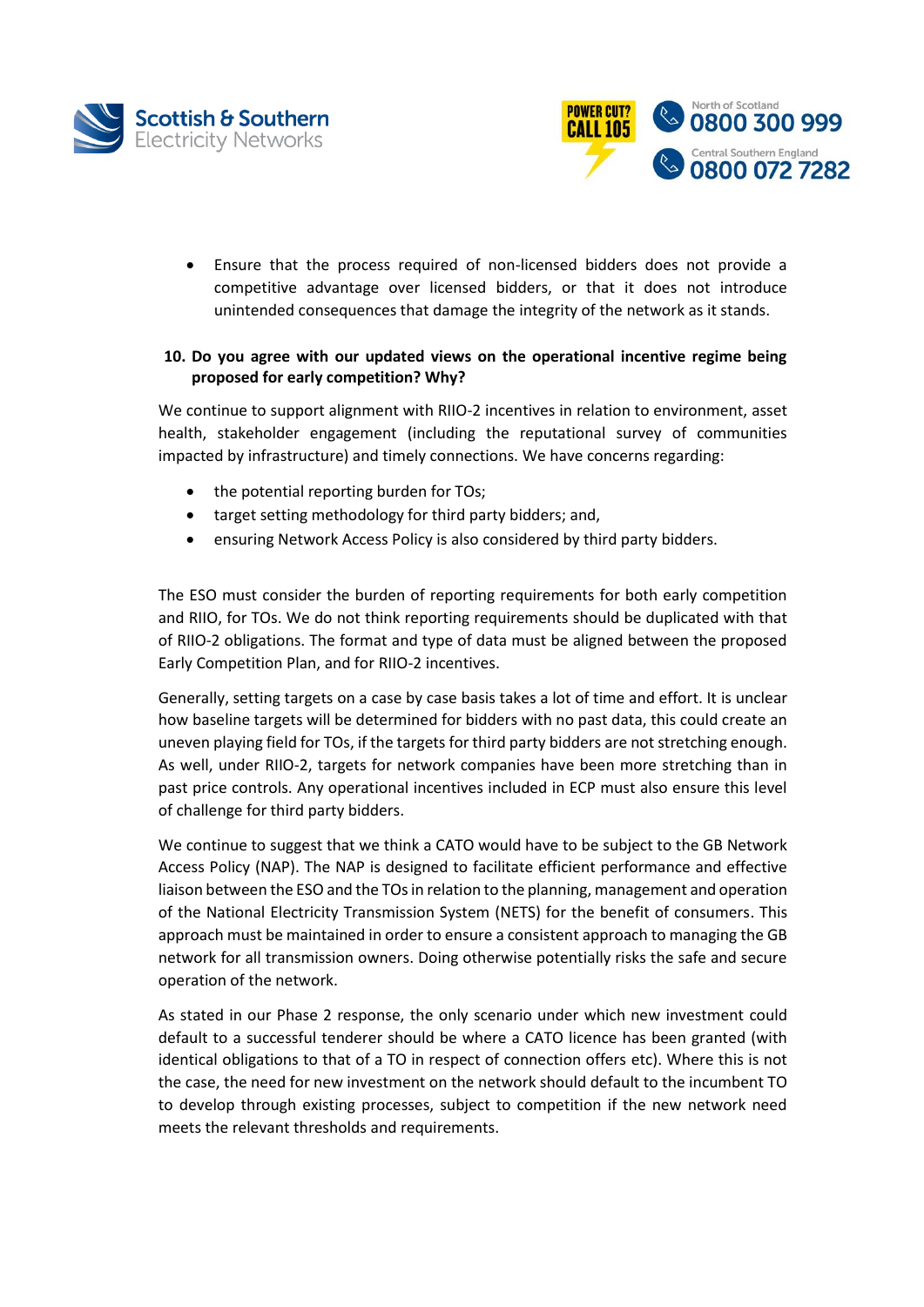



We are unclear under which scenario new network investment would ever be required for a non-network solution. If the non-network solution was failing to meet its required output under the contract this should be managed through provisions within the contract (i.e. revenue tied to availability, no penalties if this is due to third party interference).

## **11. Do you agree with our revised views and amended preference in respect of decommissioning securities? Why?**

Yes, we agree that decommissioning securities must exist. We would highlight that there is a risk that bidders may inflate their costs to include this requirement.

## Chapter 6 – Implementation Plan

**1. Do you think Table 1 is a comprehensive list of high-level implementation plan activities? If not, what has been omitted?**

We broadly agree with Table 1 as a list of high-level implementation plan activities, but our concerns remain on the lack of detail provided on these matters to date and the compatibility of the ESO's proposals against the current regulatory and legal framework.

We strongly support early competition not taking place until amendments to applicable legislation, codes and licences have been subject to a thorough and detailed review (in consultation with TOs) and any agreed changes formally implemented.

Due to the complex way in which the regulatory and legislative frameworks sit and considering this against the ESO's proposals to date, we anticipate any such changes will be substantive and, therefore likely be far reaching / consequential impacts across of any such changes across the frameworks (and beyond) which will also need to be considered and properly followed through by the ESO.

As above, we strongly support that any changes to processes, methodologies, codes, and licences should follow the appropriate formal change process, including requiring statutory consultations before any decisions are made. Specifically, this includes:

- FES, ETYS, NOA, IP Process amendments;
- Facilitative Licence Changes and Industry Code Changes; and,
- Substantive Industry Code Changes.

The table sets out changes required to the regulatory and legal frameworks the TO is subject to but there no detail in the table on how the ESO intends to do to address the concerns we have raised around levelling the playing field and ensuring third parties are subject to the same industry standards and regulation as the TOs are subject to.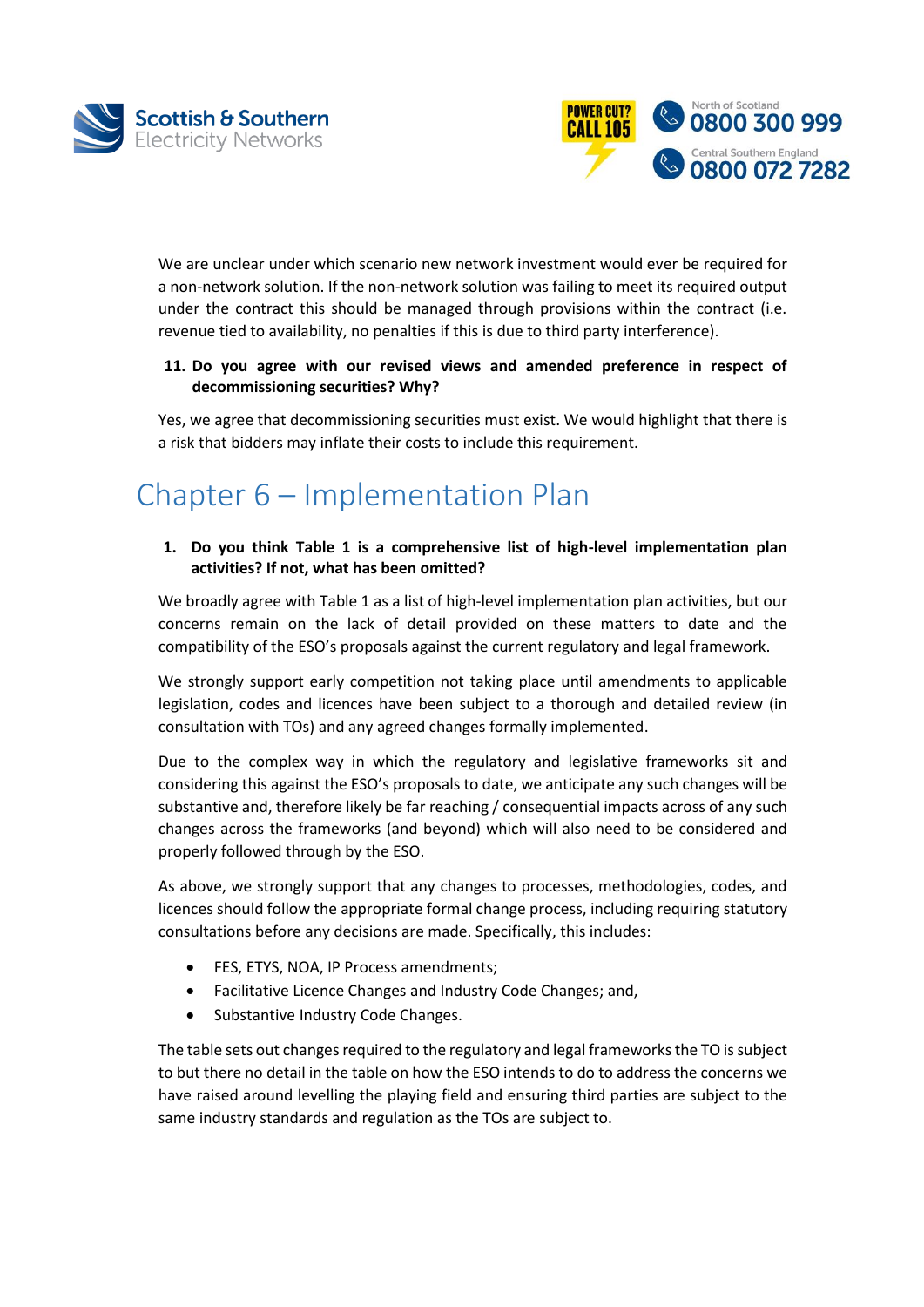



Other areas that should undergo consultation ahead of formal changes include:

- Any follow up from Ofgem's Review of GB energy system operation report; and,
- Any follow up or lessons learned from Offshore Transmission Network Review.

We welcome the ESO to estimate costs and timing of the implementation activities it has proposed, when it puts forward its final recommendation to Ofgem. This quantitative impact assessment is critical to ensure that Ofgem can balance benefits and costs of the ESO's Early Competition Plan proposal.

### **2. Do you agree with our proposed timing and sequencing for implementation plan activities? If not, what would you change?**

We re-iterate strongly that licence and code changes should undergo statutory consultation processes, and that the implementation plan should not begin until primary and secondary legislation are in place.

In addition, without a clear parliamentary timetable from Government as to the introduction of primary legislation, we would question whether it is worth Ofgem progressing with early competition beyond April 2021 (i.e. the date on which the ESO submits its final report). The consultative process is exceptionally resource intensive for all of those involved and consider that efforts are better spent delivering a credible pathway to Net Zero. Otherwise, the effort to develop alternative models of delivery for onshore transmission network in GB are in vain.

## **3. Do you agree with the 'potentially advanceable' implementation plan activities? If not, what would you change?**

We do not wholly agree with the "potentially advanceable" implementation activities. Whilst these activities may be "low regret", they are not low cost. It is not in the interest of consumers for network participants to be spending time and funding on a model that has a high likelihood of change.

Specifically, we disagree with relevant parties for each of the relevant roles to start building capacity and capability. We think this is premature as roles have not been confirmed by Ofgem or BEIS. Roles and responsibilities could change significantly when drafting legislation. The suggested pre-implementation activities should not be progressed until Ofgem has made a firm decision on early competition, and legislation is complete.

## **4. Do you agree with our views on early competition prior to early competition legislation? Why?**

Yes, we agree with the ESO's view that that its proposed model should only be implemented once the appropriate legislation is in place. We think the Pathfinder programme is an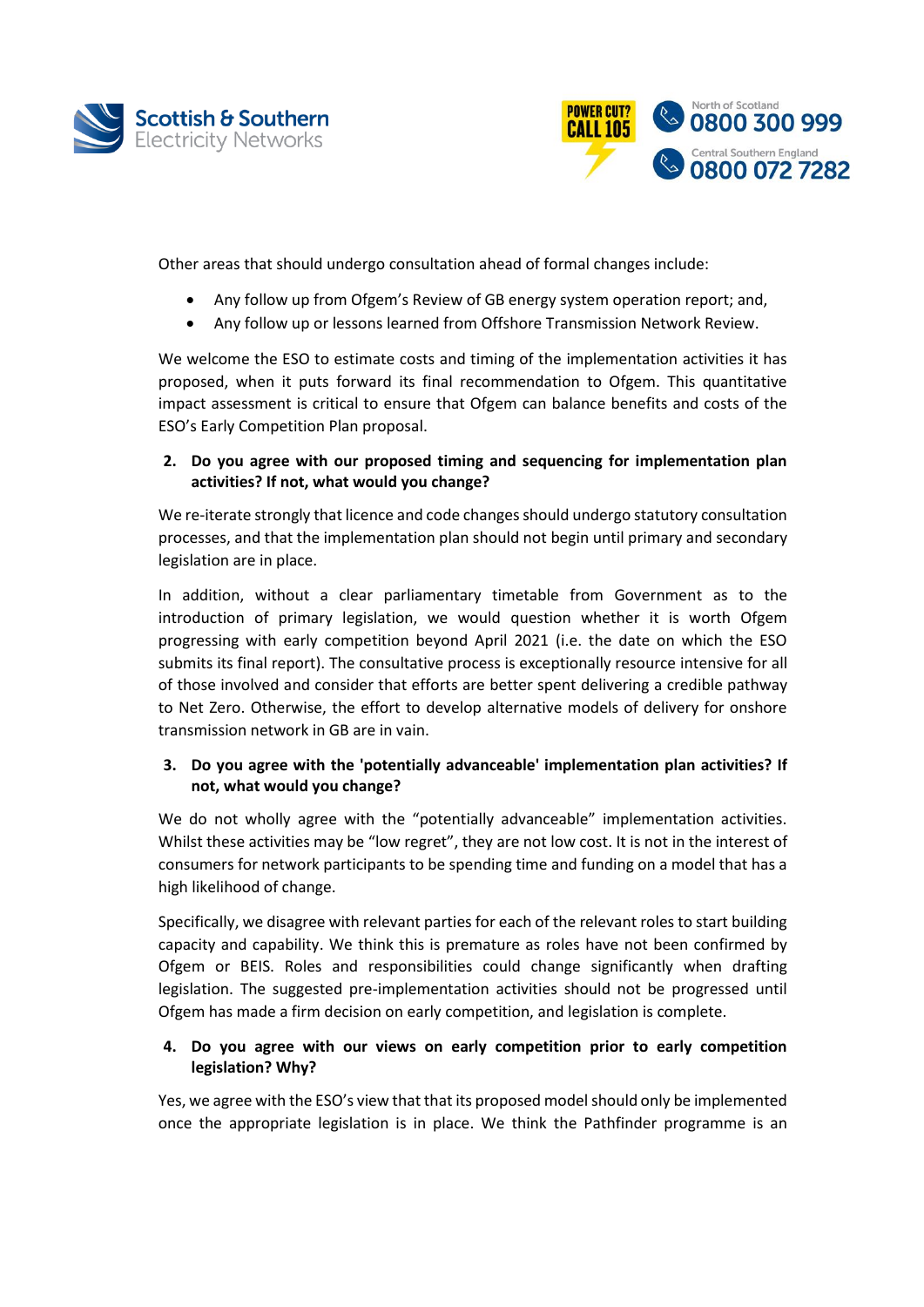



appropriate proxy to consider ahead of early competition legislation being put in place. We suggest the ESO adopt a transparent process to share learnings from the Pathfinders programme and publish how it will consider these lessons learned in the Early Competition Plan.

It remains imperative that legislation is in place to protect consumers and ensure that the security and effective operation of GB's critical national electricity infrastructure is not compromised.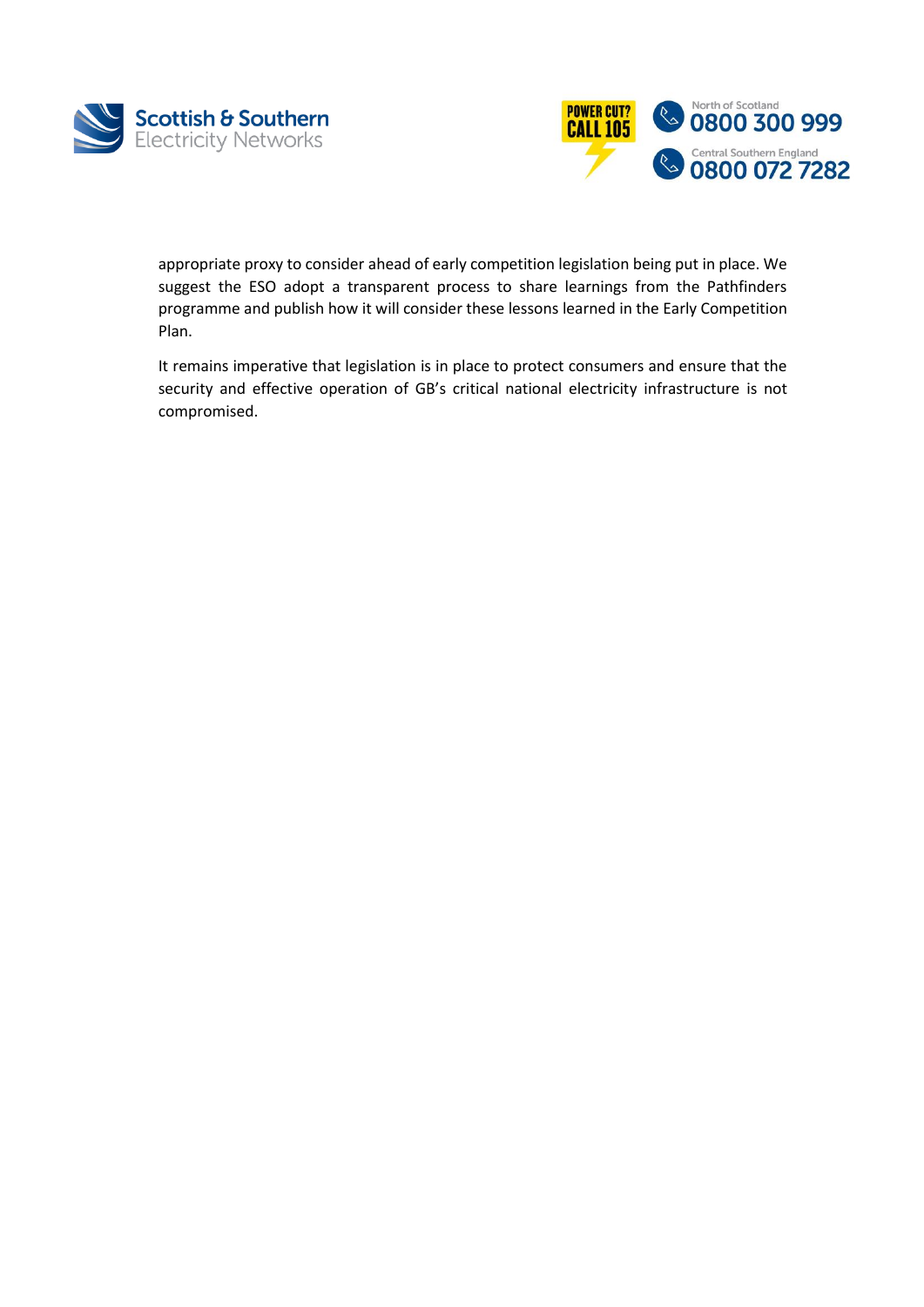



## <span id="page-53-0"></span>Appendix B: Unresolved Issues

We ask the ESO to set out how it will address the issues set out in the table below and which we have raised during (and some, throughout) the consultation process, as they remain outstanding in its Phase 3 Consultation. We request the ESO to raise these unresolved issues with Ofgem.

| <b>Issue</b><br>no. | <b>Chapter</b> | <b>Issue</b>                                                                    | <b>Concern</b>                                                                                                                                                                                                                                                                                                                                                                                                                                                                                                                                                                                                                                                  |
|---------------------|----------------|---------------------------------------------------------------------------------|-----------------------------------------------------------------------------------------------------------------------------------------------------------------------------------------------------------------------------------------------------------------------------------------------------------------------------------------------------------------------------------------------------------------------------------------------------------------------------------------------------------------------------------------------------------------------------------------------------------------------------------------------------------------|
| $\mathbf{1}$        | N/A            | Recommendat<br>ion to Ofgem                                                     | We ask the ESO to feedback to Ofgem our responses relating to<br>the proposed Early Competition Model itself but urge it to also set<br>out the key wider issues we've highlighted throughout the<br>consultation processes. We propose that the ESO provides Ofgem<br>with an annexe of unresolved issues to flag the continued<br>development that is required on early competition.                                                                                                                                                                                                                                                                          |
| 2                   | N/A            | Policy<br>priorities                                                            | The ESO and Ofgem must identify the risks and impediments that<br>current network arrangements pose, before they can suggest that<br>early competition is the right or only solution to an affordable<br>energy transition. The ESO and Ofgem must refresh and re-<br>consider their policy priorities, as the network, consumer and<br>Government priorities have changed significantly since the<br>introduction of early competition as part of the Integrated<br>Transmission Planning and Regulation (ITPR) Final Decision<br>published back in 2015.                                                                                                      |
| 3                   | N/A            | Obstacle<br>to<br>Net Zero                                                      | -The ESO must provide further assurance that their proposed Early<br>Competition Plan is evidenced based, stakeholder led, and<br>complements and enables a pathway to Net Zero. It must provide<br>thorough qualitative and quantitative analysis that its proposal<br>does not delay Net Zero and customer connections, at the expense<br>of the GB consumer.                                                                                                                                                                                                                                                                                                 |
| 4                   | N/A            | of<br>Lack<br>analysis<br>and<br>evidence<br>of<br>net benefit for<br>consumers | -Whilst we agree with economic principles of competition,<br>updated significant and targeted analysis needs to be undertaken<br>to identify the key areas where competition delivers most value<br>for consumers. We do not agree with the blanket assumption that<br>competition delivers benefit in any scenario, which was based<br>upon previous narrowly focused assessment, undertaken long<br>before Net Zero considerations or targets.<br>Principled policy<br>making without underlying robust analysis makes it challenging to<br>develop thorough and complete policy options and assess the best<br>regime that optimises benefits for consumers. |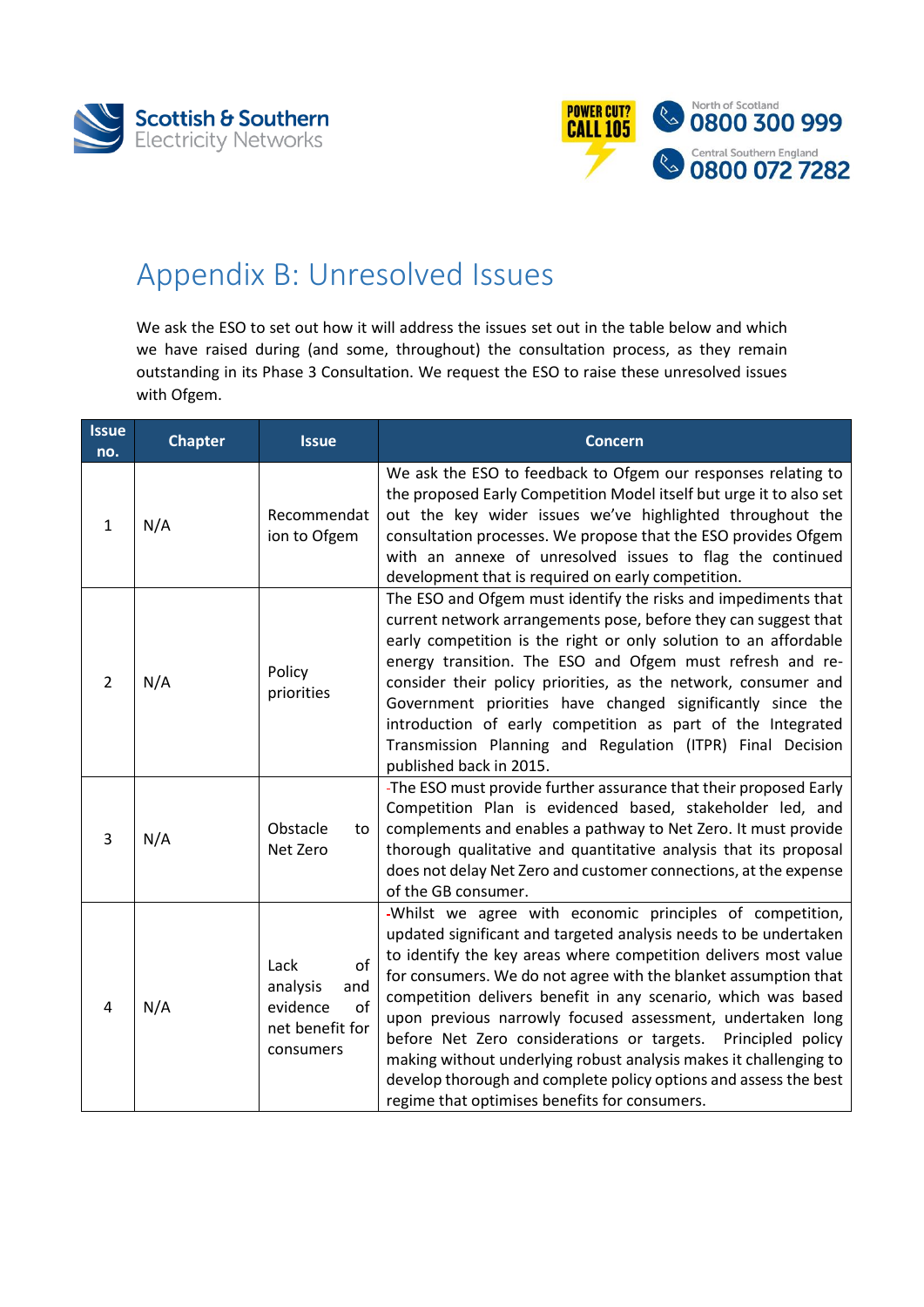



| 5              | N/A                                  | Impact on the<br>network          | There should be no dilution of the obligations and standards<br>expected by new entrants. This includes for safety, security of<br>supply, competitive procurement, customer service and financial<br>risk fence protections. Any assessment of early competition<br>proposals must include detailed analysis of the potential wider<br>impact and cost of failure. We request the ESO undertakes analysis<br>to ensure there is no adverse impact on the operability and<br>performance of the wider network. |
|----------------|--------------------------------------|-----------------------------------|----------------------------------------------------------------------------------------------------------------------------------------------------------------------------------------------------------------------------------------------------------------------------------------------------------------------------------------------------------------------------------------------------------------------------------------------------------------------------------------------------------------|
| 6              | N/A                                  | Application of<br><b>UCR 2016</b> | -We continue to request further clarity and guarantee that the<br>proposed Early Competition Plan is subject to the Utilities<br>Contracts Regulations (UCR) 2016. This is imperative to ensure<br>that entities operating in the energy sector are held to the same<br>obligations and undertake a fair and transparent processes in the<br>execution of works, the supply of products or the provision of<br>service.                                                                                        |
| $\overline{7}$ | N/A                                  | Impact<br>of<br>changing roles    | We invite the ESO to consider and address how the fast-changing<br>roles of players in the energy sector, including its own role, set out<br>in the Energy White Paper and Ofgem's Review of GB energy<br>system operation, as well as the outcomes of the Offshore<br>Transmission Network Review will impact its Early Competition<br>Plan recommendation.                                                                                                                                                   |
| 8              | Ch 2 - Roles and<br>Responsibilities | Approver Role                     | We welcome further clarity on the challenge route, should Ofgem<br>as the Approver not approve of certain stage gates. It's unclear<br>what liability cover this process will offer the Procurement Body,<br>impacted TOs who still need to address system need and could<br>face penalties as a result of an early competition failure. Impact of<br>delays of stage gate approvals must be clarified.                                                                                                        |
| 9              | Ch 2 - Roles and<br>Responsibilities | Approver Role                     | The Energy White Paper stated that GB's approach to system<br>governance needs to evolve, including the roles of Ofgem, and<br>other network bodies, as we decarbonise. We highlight this<br>potential as a risk to the ESO and ask it to consider the fast-<br>changing roles of players in the energy sector, including its own<br>role, when making its Early Competition Plan recommendation.                                                                                                              |
| 10             | Ch 2 - Roles and<br>Responsibilities | Procurement<br>Role               | -We continue to think that TOs are best placed to undertake the<br>procurement role. We ask that the ESO and Ofgem consider a<br>different model that puts TOs at the heart of this role (as is done<br>in the Thames Tidal Tunnel project), to provide best value for<br>customers.                                                                                                                                                                                                                           |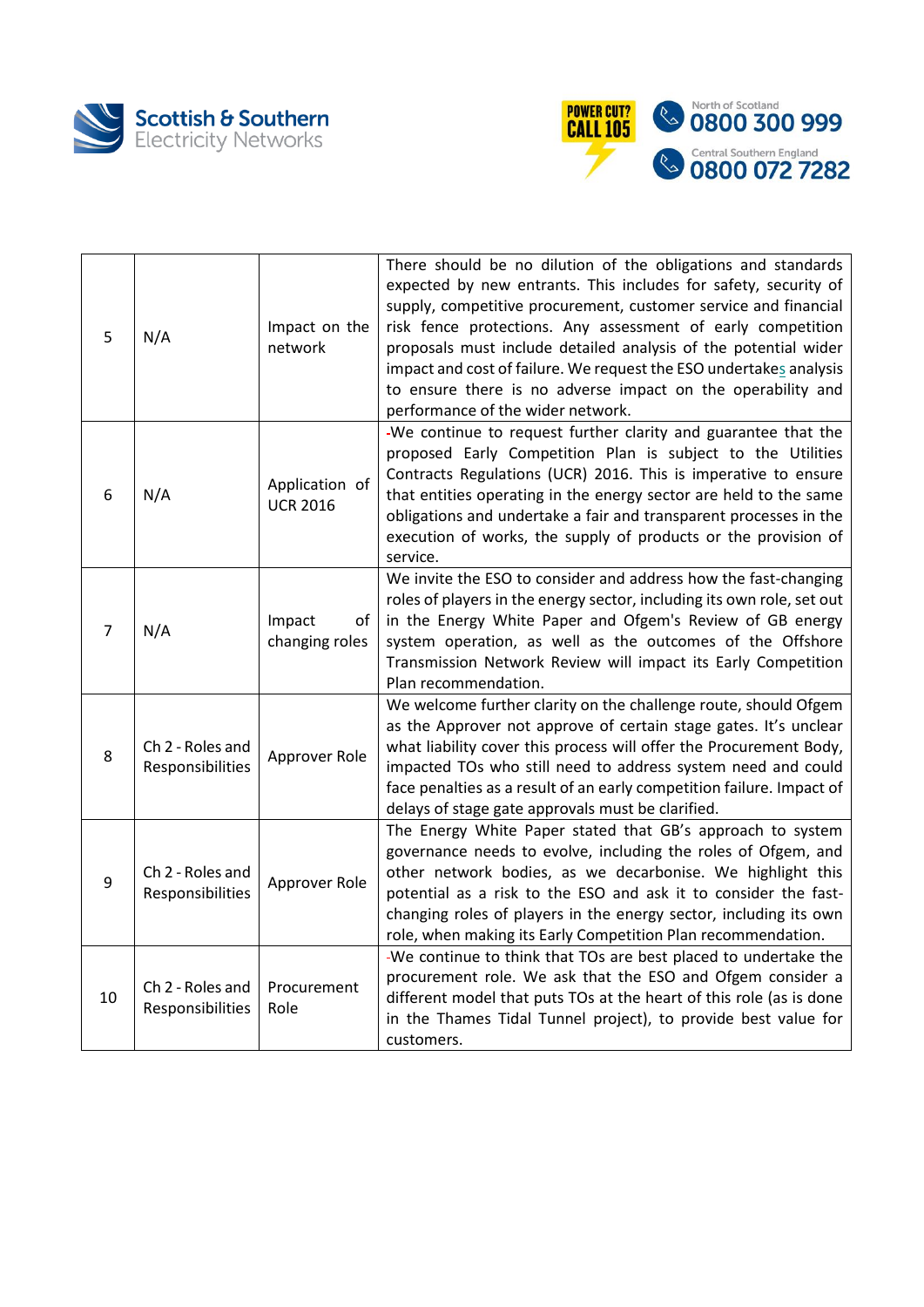



| 11 | Ch 2 - Roles and<br>Responsibilities | Procurement<br>Role                                                                                                         | If the proposed Early Competition Plan progresses, and new roles<br>are introduced, significant effort should be given to supporting<br>stakeholders in understanding this new structure and the roles of<br>all the parties involved.                                                                                                                                                                                                                                                                                                                                                                  |
|----|--------------------------------------|-----------------------------------------------------------------------------------------------------------------------------|---------------------------------------------------------------------------------------------------------------------------------------------------------------------------------------------------------------------------------------------------------------------------------------------------------------------------------------------------------------------------------------------------------------------------------------------------------------------------------------------------------------------------------------------------------------------------------------------------------|
| 12 | Ch 2 - Roles and<br>Responsibilities | Contract<br>Counterparty                                                                                                    | It is essential that the Contract Counterparty retains the same<br>authority as the Licence Counterparty, to ensure that any contract<br>obligations and penalties for network, and non-network solutions<br>equal.<br>are<br>We invite the ESO to set out what specific powers it considers it<br>would require to be able to hold third party bidders delivering non-<br>network solutions to be held to account against contract breaches,<br>non-delivery, or wider system impacts.                                                                                                                 |
| 13 | Ch 2 - Roles and<br>Responsibilities | Contract<br>counterparty<br>and failure of<br>third-party<br>solution<br>impacts<br>on<br>network                           | We continue to ask for clarity on what enforcement actions will be<br>undertaken if a third-party non-network solution fails. We<br>continue to call for the ESO must provide comfort and be able to<br>evidence to TOs that they will be able to operate the network<br>under the existing compliance regimes, unaffected by non-<br>network solutions. We also ask the ESO to provide its contingency<br>plans on how a TO would be remunerated under its current<br>licence, should a third-party solution fail. This could have adverse<br>implications for our continued operation of the network. |
| 14 | Ch 2 - Roles and<br>Responsibilities | Failure<br>of<br>third-party<br>solution on TO<br>network                                                                   | We highlight that TOs have no rights within their current licences<br>to recover any costs or remuneration, should a third-party solution<br>fail. Nor would there be any such mechanism where the TO is not<br>a party to the contractual arrangement. We also raise our concern<br>with the lack of contractual requirement to cooperate and<br>communication interfaces for TOs to interact with third parties                                                                                                                                                                                       |
| 15 | Ch 2, Ch 3,                          | Interfaces<br>between<br>TO<br>and<br>third<br>parties,<br>and<br>failure<br>οf<br>third-party<br>solution on TO<br>network | The ESO has not provided detailing of contractual requirements to<br>cooperate and communication interfaces for TOs to interact with<br>third parties. Any fault that may occur due to a non-network<br>solution failure, or other reason outside of the control of the TO<br>may have significant impacts on the network. We ask that the ESO<br>set out its proposal in the interface and role for TOs to play within<br>a contract of a third-party bidder that is connecting to a TO's<br>network                                                                                                   |
| 16 | Ch 2 - Roles and<br>Responsibilities | Ringfencing<br>proposal<br>to<br>mitigate<br>conflicts<br>of<br>interest                                                    | We ask the ESO to explain its rationale on how ring-fencing bid<br>teams is beneficial for consumers, specifically, how it will enable<br>whole system solutions. TOs have an overarching view of their<br>network and ongoing portfolio, allowing it to find efficiencies and<br>synergies for load and non-load related works on its network.                                                                                                                                                                                                                                                         |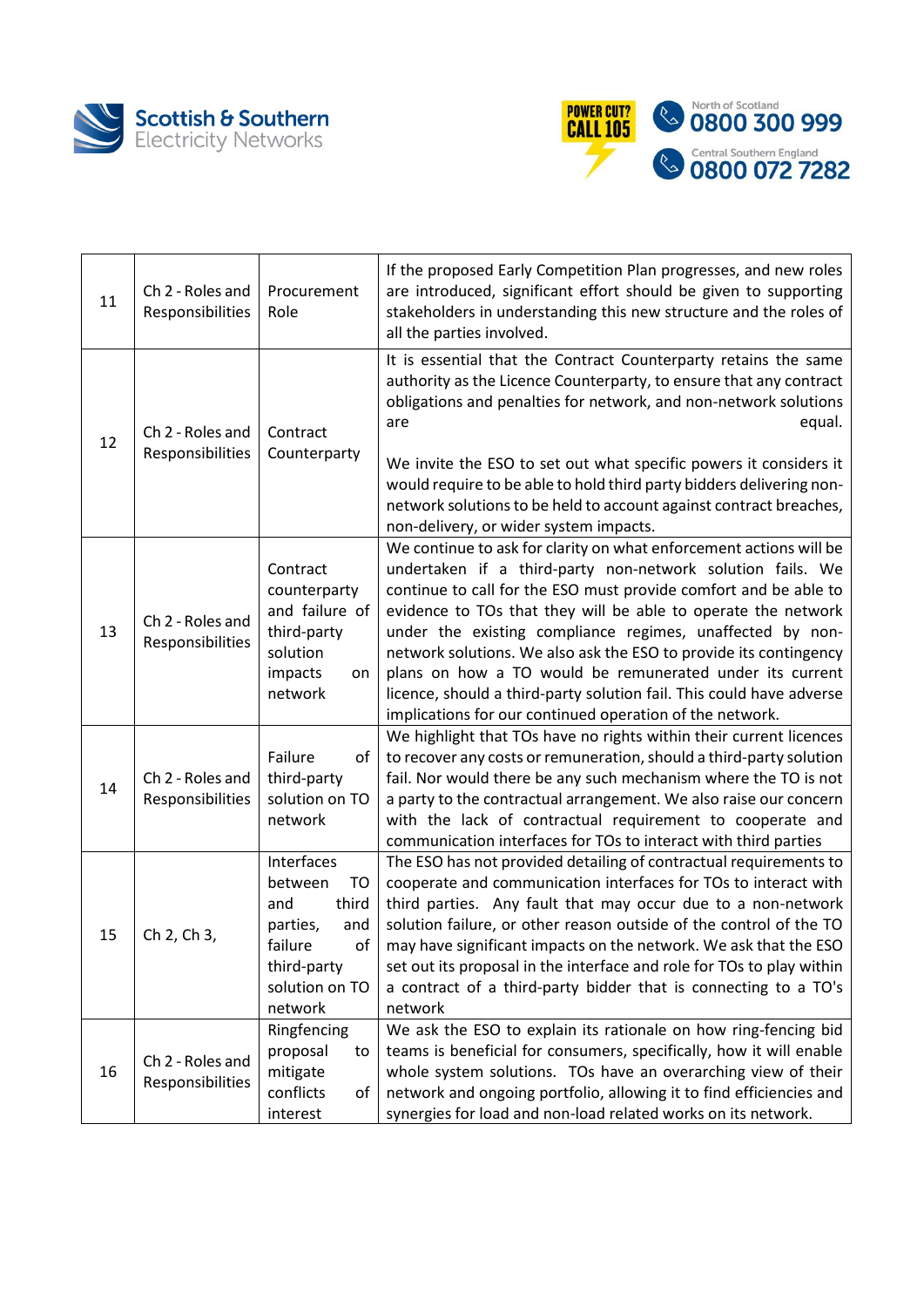



| 17 | Ch 2 - Roles and<br>Responsibilities    | Ringfencing<br>proposal<br>to<br>mitigate<br>conflicts<br>of<br>interest | We welcome further clarity of what the bid teams consist of, that<br>the ESO proposes to be ringfenced. A clear remit of responsibilities<br>is required.                                                                                                                                                      |
|----|-----------------------------------------|--------------------------------------------------------------------------|----------------------------------------------------------------------------------------------------------------------------------------------------------------------------------------------------------------------------------------------------------------------------------------------------------------|
| 18 | Ch 2 - Roles and<br>Responsibilities    | Ringfencing<br>proposal<br>to<br>mitigate<br>conflicts<br>of<br>interest | It is unclear whether a new CATO licensee would require to ring<br>fence its bid teams going forward. We welcome further clarity on<br>how third-party bidders are treated after it wins a CATO licence.<br>We expect the same requirements for these CATOs as is being<br>proposed for TOs.                   |
| 19 | Ch 2 - Roles and<br>Responsibilities    | Ringfencing<br>proposal<br>to<br>mitigate<br>conflicts<br>of<br>interest | We invite further analysis and clarity from the ESO on how it has<br>analysed and considered potential impacts ringfencing will have<br>on our business and network, and whether it may introduce<br>obstacles for us to meet our legal and regulatory obligations                                             |
| 20 | N/A                                     | Case studies                                                             | We ask the ESO to explain why it discounted the Thames Tideway<br>Tunnel model early on. This model places the asset owner at the<br>heard of its operations. The asset owner oversees procurement<br>maintains direct engagement/commitments with the<br>and<br>interested party.                             |
| 21 | Chapter<br>3<br>Identifying<br>Projects | Defining<br>drivers                                                      | We invite the ESO to carefully define drivers such as connections,<br>compliance, asset replacement and voltage/stability.                                                                                                                                                                                     |
| 22 | Chapter<br>3<br>Identifying<br>Projects | Defining<br>drivers                                                      | We invite the ESO to carefully define what non-network solutions.                                                                                                                                                                                                                                              |
| 23 | Chapter<br>3<br>Identifying<br>Projects | Threshold<br>to<br>compete<br>projects                                   | We invite the ESO to undertake quantitative assessment to<br>provide evidence as to whether competing projects < £50m would<br>realise net benefits, or the potential impact this could have on TOs<br>network planning activities. The ESO has not provided analysis as<br>to whether this would be efficient |
| 24 | Chapter<br>5.<br>End to<br>End<br>Model | Impact studies                                                           | It is unclear who the Procurement Body will commission to<br>undertake impact studies, and what information they will require<br>about the network. Should network information be required from<br>the TO, time and resource expectations should be set out                                                    |
| 25 | Chapter<br>5<br>End to<br>End<br>Model  | Impact studies                                                           | We request the ESO to clarify how the ESO and TOs will undertake<br>early competition responsibilities (e.g. undertaking impact studies,<br>feasibility studies, shadow studies, connection studies, etc) as well<br>as its BAU activities, and to provide an estimate or resource<br>required.                |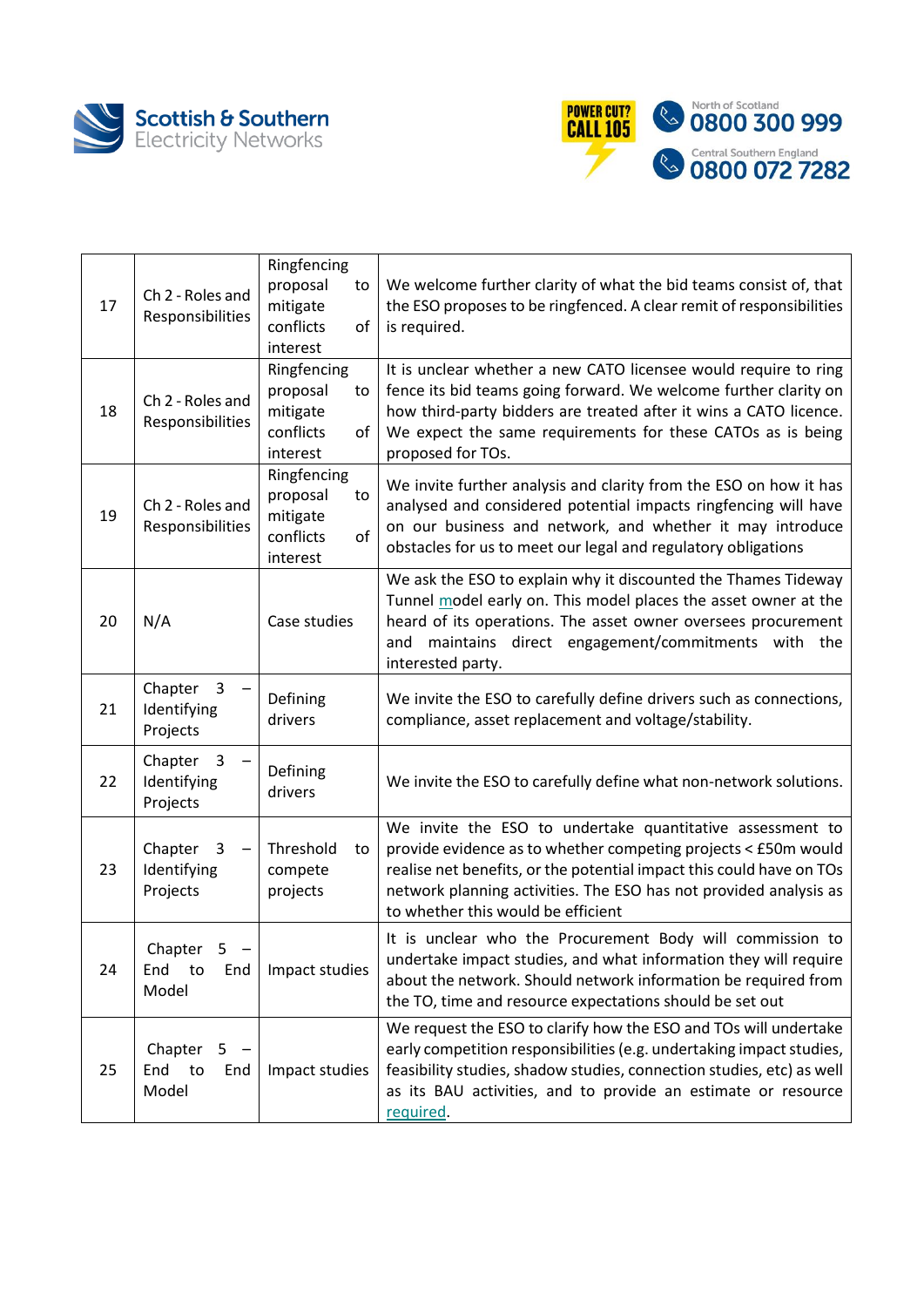



| 26 | Chapter<br>End<br>to<br>Model    | 5<br>$\overline{\phantom{a}}$<br>End | Impact studies                    | It remains unclear what "due diligence approach" consists of when<br>providing up to date information to the Procurement Body. The<br>extent which TOs and other bidders are required to continually<br>update information being provided (and how he additional cost of<br>doing so factored into the overall benefits case) has not been<br>developed further by the ESO. We continue to welcome further<br>clarification from the ESO as to how it intends to mitigate this risk<br>throughout the procurement process. |
|----|----------------------------------|--------------------------------------|-----------------------------------|----------------------------------------------------------------------------------------------------------------------------------------------------------------------------------------------------------------------------------------------------------------------------------------------------------------------------------------------------------------------------------------------------------------------------------------------------------------------------------------------------------------------------|
| 27 | Chapter<br>End to<br>Model       | 5<br>End                             | Procurement                       | -It is unclear what the ESO means by "material changes" that affect<br>the tender process. We welcome further definition and<br>parameters around this, and how these will be considered.                                                                                                                                                                                                                                                                                                                                  |
| 28 | Chapter<br>End<br>to<br>Model    | 5<br>End                             | Information<br>sharing            | It is unclear how the Procurement Body will gather and share<br>"non-system related" information for the bidding process. This has<br>not been considered by the ESO in its proposal. TOs are able to<br>additional value to network development and<br>provide<br>management, as it collects practical, real world knowledge, such<br>as location factors and safe transportation of assets.                                                                                                                              |
| 29 | Chapter<br>End<br>to<br>Model    | 5<br>End                             | Information<br>sharing            | We request the ESO to clarify ESO how it intends to ensure that<br>the data provided by bidders will be assured, quality controlled,<br>updated, managed, and secured. Information that is being shared<br>is highly sensitive and could have significant impacts on the<br>security of the system, if data standards aren't met. Highly<br>sensitive information could include system studies, intellectual<br>property, as well as land owner and customer personal<br>information. Proper data governance is essential, |
| 30 | Chapter<br>End to<br>Model       | $5 -$<br>End                         | Liabilities<br>during PQQ         | We continue to encourage the ESO to consider the liabilities period<br>as part of PQQ, and how third-party bidders would ensure it can<br>maintain liabilities over the period of the asset's life.                                                                                                                                                                                                                                                                                                                        |
| 31 | Chapter<br>End to<br>Model       | $5 -$<br>End                         | Sustainability<br>criteria at PQQ | We invite the ESO to evidence how its preferred option to omit<br>sustainability criteria at PQQ aligns with its own and wider industry<br>Net Zero and sustainability targets                                                                                                                                                                                                                                                                                                                                             |
| 32 | Chapter<br>End to<br>Model       | 5<br>End                             | <b>ITT Stage 1</b>                | We ask the ESO to clarify what it intends to achieve from ITT Stage<br>1, as we do not think its proposals will achieve its intent                                                                                                                                                                                                                                                                                                                                                                                         |
| 33 | Chapter $5 -$<br>End to<br>Model | End                                  | <b>ITT Stage 1</b>                | We invite the ESO to set out the timeline and additional<br>information the Procurement Body intends to provide to bidders<br>between ITT Stage 1 and 2.                                                                                                                                                                                                                                                                                                                                                                   |